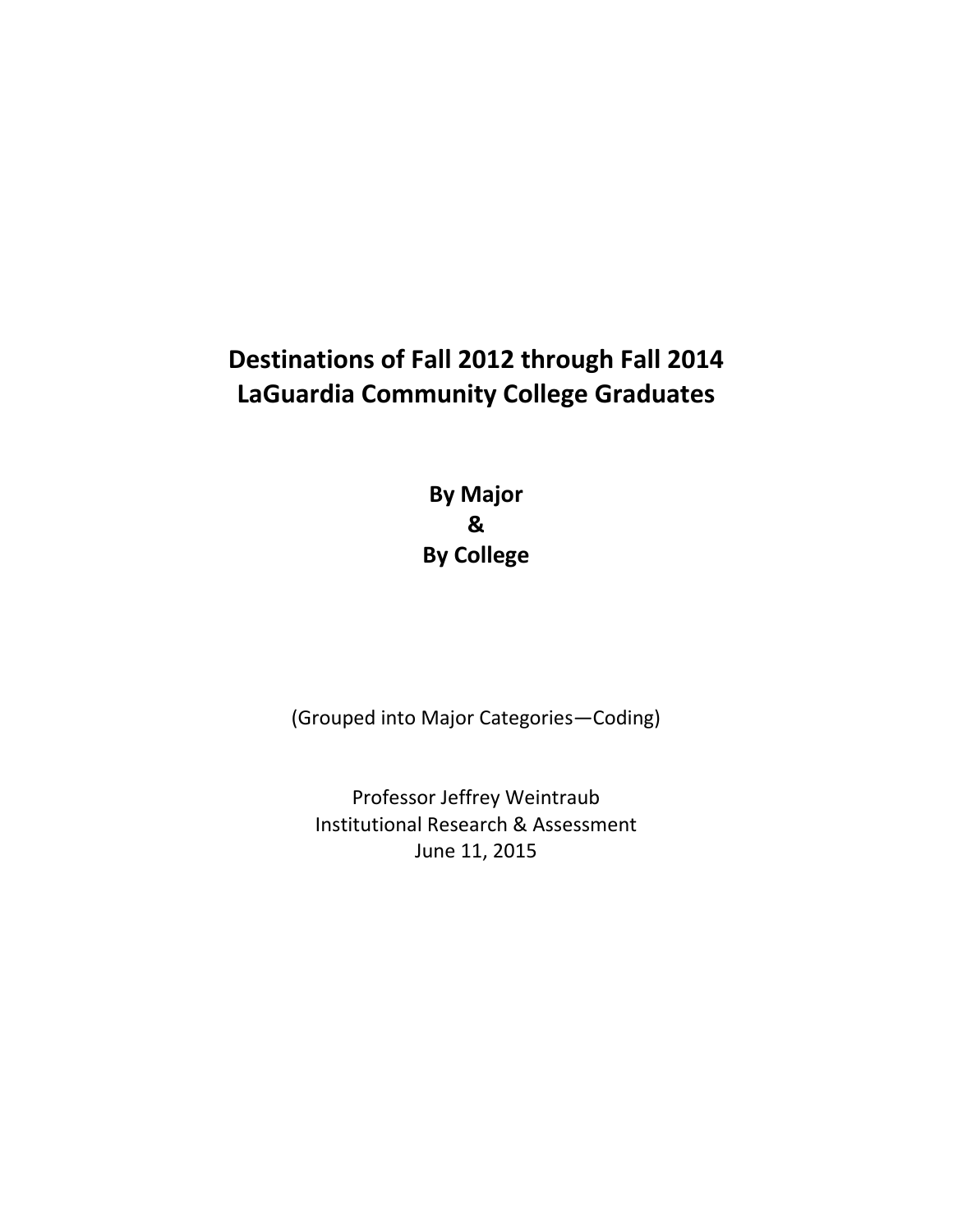## **Graduate Transfers Fall 2012 through Fall 2014**

| <b>Sum of TRANSFERS</b> |                                                 |                |
|-------------------------|-------------------------------------------------|----------------|
| <b>MAJOR</b>            | <b>SCHLNAME</b>                                 | <b>Total</b>   |
| <b>ACCT</b>             | <b>CAPELLA UNIVERSITY</b>                       | 1              |
|                         | <b>CUNY BERNARD M. BARUCH COLLEGE</b>           | 161            |
|                         | <b>CUNY BROOKLYN COLLEGE</b>                    | 6              |
|                         | <b>CUNY CITY COLLEGE</b>                        | $\overline{2}$ |
|                         | <b>CUNY COLLEGE OF STATEN ISLAND</b>            | $\mathbf{1}$   |
|                         | <b>CUNY HUNTER COLLEGE</b>                      | 13             |
|                         | <b>CUNY JOHN JAY COLLEGE OF CRIMINAL JUSTIC</b> | $\overline{2}$ |
|                         | <b>CUNY LEHMAN COLLEGE</b>                      | $\overline{4}$ |
|                         | CUNY NEW YORK CITY COLLEGE OF TECHNOLOGY        | 3              |
|                         | <b>CUNY QUEENS COLLEGE</b>                      | 59             |
|                         | <b>CUNY YORK COLLEGE</b>                        | 5              |
|                         | <b>FLORIDA STATE UNIVERSITY</b>                 | $\mathbf{1}$   |
|                         | <b>HOFSTRA UNIVERSITY</b>                       | $\mathbf{1}$   |
|                         | <b>NEW YORK UNIVERSITY</b>                      | $\mathbf{1}$   |
|                         | <b>RUTGERS - THE STATE UNIVERSITY OF NJ - N</b> | $\mathbf{1}$   |
|                         | SANFORD-BROWN COLLEGE - NEW YORK                | $\mathbf{1}$   |
|                         | <b>SUNY BINGHAMTON</b>                          | $\mathbf{1}$   |
|                         | <b>SUNY COLLEGE - BROCKPORT</b>                 | $\mathbf{1}$   |
|                         | <b>SUNY DOWNSTATE HEALTH SCIENCE CENTER</b>     | $\mathbf{1}$   |
|                         | <b>TOURO COLLEGE</b>                            | $\mathbf{1}$   |
|                         | <b>TRIDENT UNIVERSITY INTERNATIONAL</b>         | $\mathbf{1}$   |
|                         | UNIVERSITY AT ALBANY, SUNY                      | $\mathbf{1}$   |
|                         | UNIVERSITY OF NORTH CAROLINA-CHAPEL HILL        | $\mathbf{1}$   |
| <b>ACCT Total</b>       |                                                 | 269            |
| <b>BIO</b>              | <b>CUNY BOROUGH OF MANHATTAN</b>                | $\overline{2}$ |
|                         | <b>CUNY CITY COLLEGE</b>                        | 3              |
|                         | <b>CUNY HUNTER COLLEGE</b>                      | 6              |
|                         | <b>CUNY QUEENS COLLEGE</b>                      | 5              |
|                         | <b>CUNY YORK COLLEGE</b>                        | $\mathbf{1}$   |
|                         | JOHNS HOPKINS UNIVERSITY ARTS, SCIENCES E       | $\mathbf{1}$   |
|                         | <b>LONG ISLAND UNIVERSITY</b>                   | $\mathbf{1}$   |
|                         | <b>SUNY STONY BROOK UNIVERSITY</b>              | $\mathbf{1}$   |
| <b>BIO Total</b>        |                                                 | 20             |
| <b>BUS</b>              | <b>ADELPHI UNIVERSITY</b>                       | $\mathbf{1}$   |
|                         | <b>ARGOSY UNIVERSITY - ONLINE</b>               | $\mathbf{1}$   |
|                         | <b>BERKELEY COLLEGE</b>                         | $\overline{2}$ |
|                         | <b>CUNY BERNARD M. BARUCH COLLEGE</b>           | 263            |
|                         | <b>CUNY BOROUGH OF MANHATTAN</b>                | $\mathbf{1}$   |
|                         | <b>CUNY BROOKLYN COLLEGE</b>                    | 30             |
|                         | <b>CUNY CITY COLLEGE</b>                        | 12             |
|                         | <b>CUNY GRADUATE SCHOOL AND UNIVERSITY</b>      | $\overline{4}$ |
|                         | <b>CUNY HUNTER COLLEGE</b>                      | 14             |
|                         | <b>CUNY JOHN JAY COLLEGE OF CRIMINAL JUSTIC</b> | 13             |
|                         | <b>CUNY LEHMAN COLLEGE</b>                      | 13             |
|                         | <b>CUNY MEDGAR EVERS COLLEGE</b>                | $\mathbf{1}$   |
|                         | CUNY NEW YORK CITY COLLEGE OF TECHNOLOGY        | 11             |
|                         | <b>CUNY QUEENS COLLEGE</b>                      | 124            |
|                         |                                                 |                |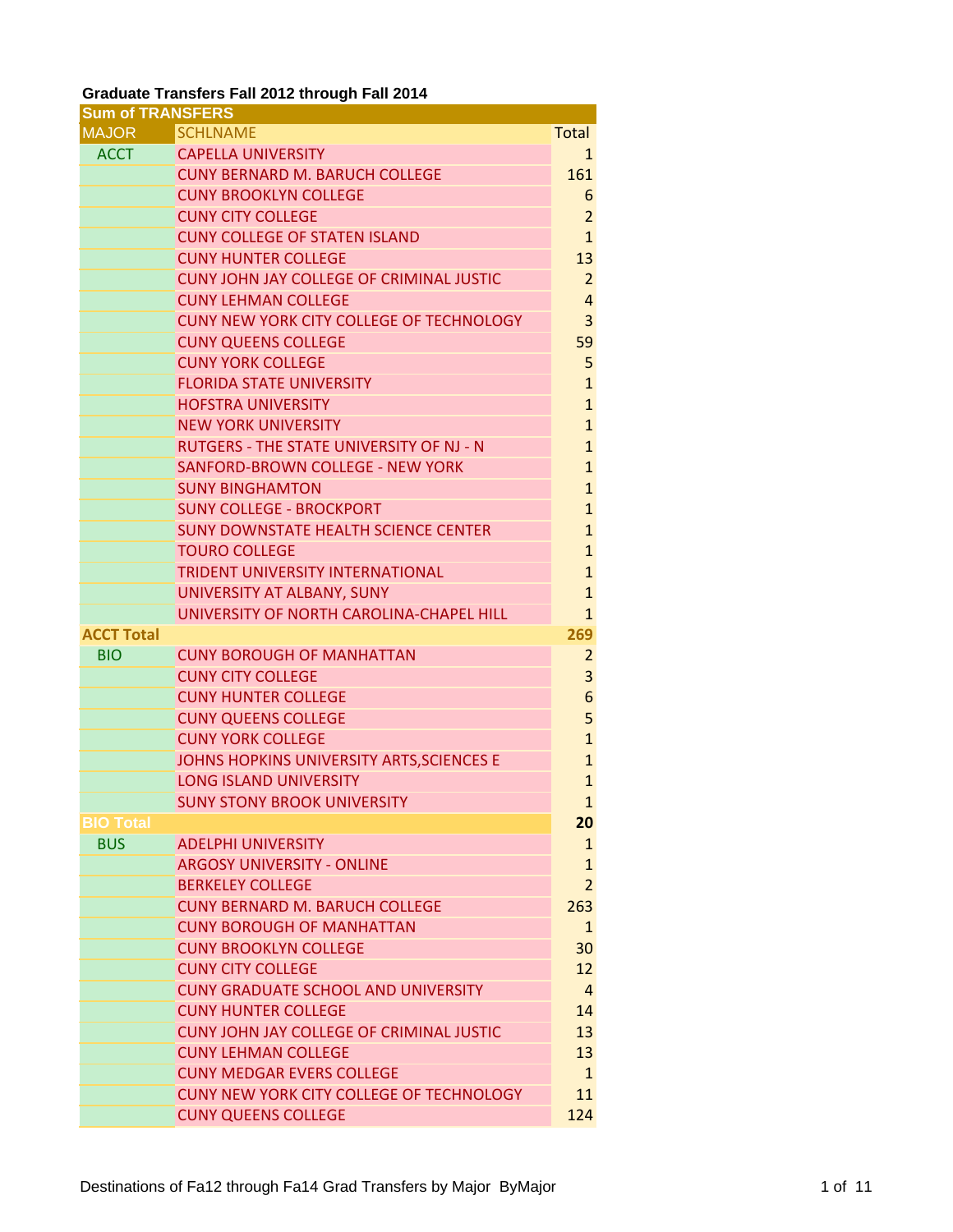| <b>BUS</b>         | <b>CUNY YORK COLLEGE</b>                        | 25             |
|--------------------|-------------------------------------------------|----------------|
|                    | <b>DELAWARE VALLEY COLLEGE</b>                  | $\mathbf{1}$   |
|                    | <b>EMBRY-RIDDLE AERONAUTICAL UNIVERSITY - D</b> | $\mathbf{1}$   |
|                    | <b>GEORGE WASHINGTON UNIVERSITY</b>             | $\mathbf{1}$   |
|                    | <b>GEORGETOWN UNIVERSITY</b>                    | $\mathbf{1}$   |
|                    | <b>KEAN UNIVERSITY</b>                          | $\mathbf{1}$   |
|                    | <b>LIBERTY UNIVERSITY</b>                       | $\mathbf{1}$   |
|                    | <b>LONG ISLAND UNIVERSITY</b>                   | $\overline{2}$ |
|                    | <b>METROPOLITAN COLLEGE OF NEW YORK</b>         | $\mathbf{1}$   |
|                    | <b>NEW JERSEY CITY UNIVERSITY</b>               | $\mathbf{1}$   |
|                    | NEW YORK INSTITUTE OF TECHNOLOGY- OLD WE        | $\mathbf{1}$   |
|                    | <b>NEW YORK UNIVERSITY</b>                      | $\overline{2}$ |
|                    | <b>NYACK COLLEGE- SADE</b>                      | $\overline{2}$ |
|                    | <b>ST JOHNS UNIVERSITY</b>                      | $\mathbf{1}$   |
|                    | STATE UNIVERSITY OF NEW YORK NEW PALTZ          | $\mathbf{1}$   |
|                    | <b>STRAYER UNIVERSITY-WASHINGTON</b>            | $\mathbf{1}$   |
|                    | <b>SUNY BINGHAMTON</b>                          | 14             |
|                    | <b>SUNY COLLEGE ONEONTA</b>                     | $\mathbf{1}$   |
|                    | <b>SUNY COLLEGE PLATTSBURGH</b>                 | $\mathbf{1}$   |
|                    | <b>SUNY EMPIRE STATE COLLEGE</b>                | $\mathbf{1}$   |
|                    | <b>SUNY FASHION INSTITUTE OF TECHNOLOGY</b>     | 3              |
|                    | <b>SUNY MORRISVILLE</b>                         | $\mathbf{1}$   |
|                    | <b>SUNY STONY BROOK UNIVERSITY</b>              | $\mathbf{1}$   |
|                    | <b>TOURO COLLEGE</b>                            | $\mathbf{1}$   |
|                    | UNIVERSITY AT ALBANY, SUNY                      | $\overline{2}$ |
|                    | UNIVERSITY OF CENTRAL FLORIDA                   | $\mathbf{1}$   |
|                    | UNIVERSITY OF MARYLAND - UNIVERSITY COLL        | $\mathbf{1}$   |
|                    | UNIVERSITY OF NEVADA LAS VEGAS                  | $\mathbf{1}$   |
|                    | <b>WAYNE STATE UNIVERSITY</b>                   | $\mathbf{1}$   |
|                    | <b>WILMINGTON UNIVERSITY</b>                    | $\mathbf{1}$   |
| <b>BUS Total</b>   |                                                 | 563            |
| <b>CIVENG</b>      | <b>CUNY CITY COLLEGE</b>                        | 19             |
|                    | <b>CUNY COLLEGE OF STATEN ISLAND</b>            | $\mathbf{1}$   |
|                    | <b>ESSEX COUNTY COLLEGE</b>                     |                |
|                    |                                                 | $\mathbf{1}$   |
|                    | <b>MANHATTAN COLLEGE</b>                        | $\overline{2}$ |
|                    | MINNESOTA STATE UNIVERSITY - MANKATO            | $\mathbf{1}$   |
|                    | NEW JERSEY INSTITUTE OF TECHNOLOGY              | $\overline{2}$ |
|                    | <b>SUNY UNIVERSITY AT BUFFALO</b>               | 3              |
|                    | UNIVERSITY OF LOUISVILLE                        | $\mathbf{1}$   |
| <b>CIVENG Tota</b> |                                                 | 30             |
| CJ                 | <b>ADELPHI UNIVERSITY</b>                       | $\mathbf{1}$   |
|                    | <b>COLUMBIA COLLEGE ADULT8WK UNDERGRAD</b>      | $\mathbf{1}$   |
|                    | <b>CUNY BERNARD M. BARUCH COLLEGE</b>           | $\mathbf{1}$   |
|                    | <b>CUNY BROOKLYN COLLEGE</b>                    | $\overline{2}$ |
|                    | <b>CUNY CITY COLLEGE</b>                        | $\overline{2}$ |
|                    | <b>CUNY HUNTER COLLEGE</b>                      | 3              |
|                    | <b>CUNY JOHN JAY COLLEGE OF CRIMINAL JUSTIC</b> | 290            |
|                    | <b>CUNY LEHMAN COLLEGE</b>                      | $\mathbf{1}$   |
|                    | <b>CUNY QUEENS COLLEGE</b>                      | $\overline{4}$ |
|                    | <b>CUNY YORK COLLEGE</b>                        | $\mathbf{1}$   |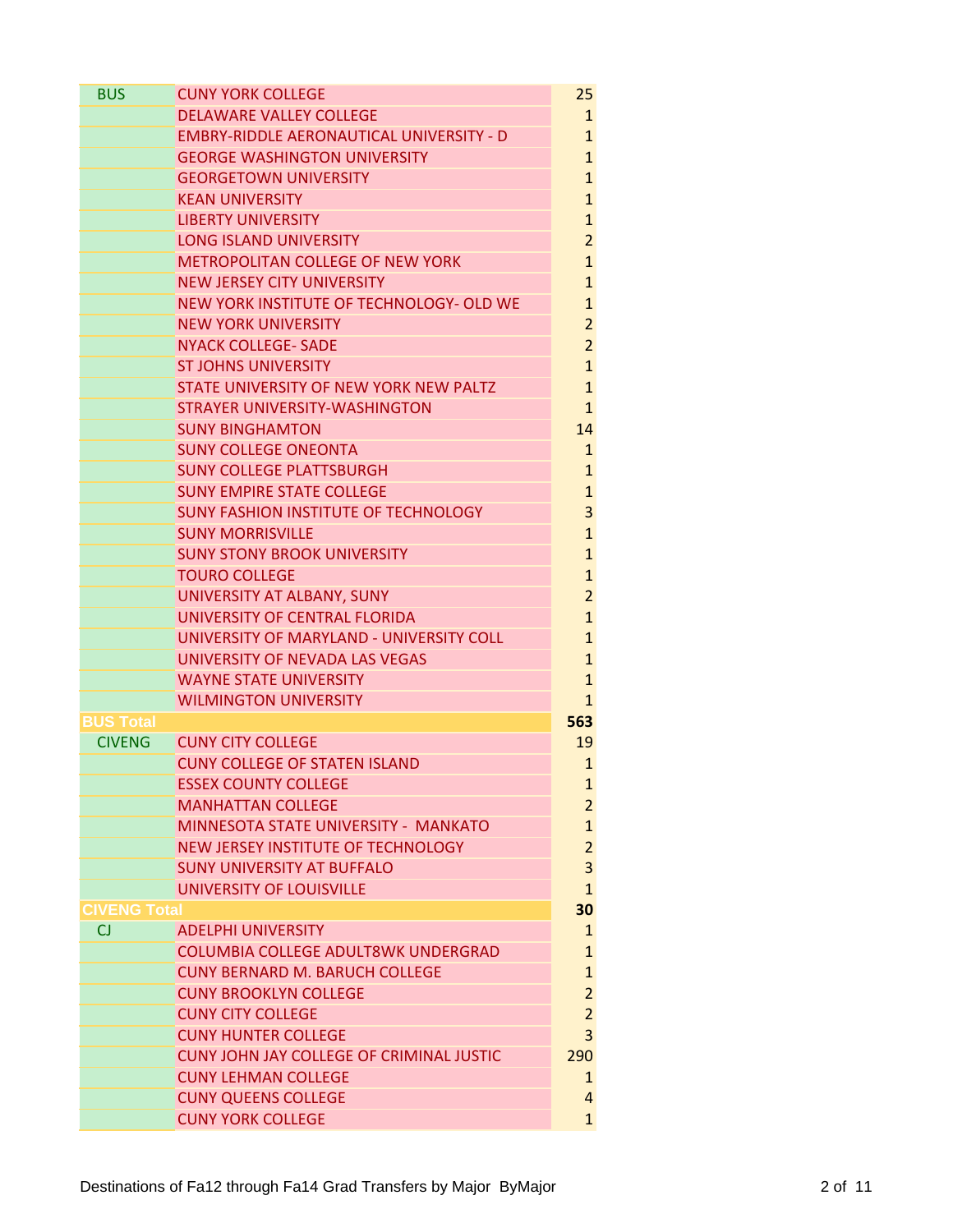| <b>CJ</b>             | <b>HOFSTRA UNIVERSITY</b>                                                     | $\mathbf{1}$            |
|-----------------------|-------------------------------------------------------------------------------|-------------------------|
|                       | <b>MONROE COLLEGE</b>                                                         | $\mathbf{1}$            |
|                       | SOUTHERN NEW HAMPSHIRE- 15WEEK UNGRAD                                         | $\mathbf{1}$            |
|                       | <b>ST JOHNS UNIVERSITY</b>                                                    | $\overline{2}$          |
|                       | <b>SUNY COLLEGE - OLD WESTBURY</b>                                            | $\mathbf{1}$            |
|                       | <b>UNIVERSITY OF ROCHESTER</b>                                                | 1                       |
| CJ Total              |                                                                               | 313                     |
| <b>COMM</b>           | <b>CUNY BERNARD M. BARUCH COLLEGE</b>                                         | 2                       |
|                       | <b>CUNY BROOKLYN COLLEGE</b>                                                  | 15                      |
|                       | <b>CUNY CITY COLLEGE</b>                                                      | 6                       |
|                       | <b>CUNY HUNTER COLLEGE</b>                                                    | $\mathbf{1}$            |
|                       | CUNY JOHN JAY COLLEGE OF CRIMINAL JUSTIC                                      | $\mathbf{1}$            |
|                       | <b>CUNY LEHMAN COLLEGE</b>                                                    | $\overline{2}$          |
|                       | <b>CUNY QUEENS COLLEGE</b>                                                    | 12                      |
|                       | <b>HOFSTRA UNIVERSITY</b>                                                     | 3                       |
|                       | <b>LONG ISLAND UNIVERSITY</b>                                                 | $\mathbf{1}$            |
|                       | <b>NEW YORK UNIVERSITY</b>                                                    | 6                       |
|                       | <b>SALEM STATE UNIVERSITY</b>                                                 | $\mathbf{1}$            |
|                       | <b>ST JOHNS UNIVERSITY</b>                                                    | $\mathbf{1}$            |
|                       | ST JOSEPH'S COLLEGE - BROOKLYN                                                | $\mathbf{1}$            |
| <b>COMM Total</b>     |                                                                               | 52                      |
|                       | COMPOP CUNY NEW YORK CITY COLLEGE OF TECHNOLOGY                               | 3                       |
|                       | <b>CUNY QUEENS COLLEGE</b>                                                    | $\mathbf{1}$            |
| <b>COMPOP Total</b>   |                                                                               | 4                       |
| <b>COMPSCI</b>        | <b>CUNY BROOKLYN COLLEGE</b>                                                  | 3                       |
|                       | <b>CUNY CITY COLLEGE</b>                                                      | 4                       |
|                       | <b>CUNY HUNTER COLLEGE</b>                                                    | $\overline{2}$          |
|                       | <b>CUNY LEHMAN COLLEGE</b>                                                    | $\mathbf{1}$            |
|                       | <b>CUNY NEW YORK CITY COLLEGE OF TECHNOLOGY</b>                               | 1                       |
|                       | <b>CUNY QUEENS COLLEGE</b>                                                    | 20                      |
|                       | <b>GEORGIA INSTITUTE OF TECHNOLOGY</b>                                        | 1                       |
|                       | <b>SUNY STONY BROOK UNIVERSITY</b>                                            | $\overline{2}$          |
| <b>COMPSCI Total</b>  |                                                                               | 34                      |
|                       | <b>COMPTECHCUNY CITY COLLEGE</b>                                              | 3                       |
|                       | <b>CUNY HUNTER COLLEGE</b>                                                    | $\mathbf{1}$            |
|                       | <b>CUNY JOHN JAY COLLEGE OF CRIMINAL JUSTIC</b><br><b>CUNY LEHMAN COLLEGE</b> | $\mathbf{1}$            |
|                       |                                                                               | $\overline{2}$          |
|                       | CUNY NEW YORK CITY COLLEGE OF TECHNOLOGY<br><b>CUNY QUEENS COLLEGE</b>        | 10<br>$\overline{2}$    |
|                       | <b>CUNY YORK COLLEGE</b>                                                      | $\mathbf{1}$            |
|                       |                                                                               | 20                      |
| <b>COMPTECH Total</b> | COMPTELE CUNY BERNARD M. BARUCH COLLEGE                                       | $\mathbf{1}$            |
|                       | CUNY NEW YORK CITY COLLEGE OF TECHNOLOGY                                      | $\mathbf{1}$            |
| <b>COMPTELE Total</b> |                                                                               | $\overline{\mathbf{c}}$ |
| <b>CPHOTO</b>         | <b>CUNY BROOKLYN COLLEGE</b>                                                  | 5                       |
|                       | <b>CUNY CITY COLLEGE</b>                                                      | 5                       |
|                       | <b>CUNY HUNTER COLLEGE</b>                                                    | $\overline{4}$          |
|                       | CUNY JOHN JAY COLLEGE OF CRIMINAL JUSTIC                                      | $\mathbf{1}$            |
|                       | CUNY NEW YORK CITY COLLEGE OF TECHNOLOGY                                      | $\mathbf{1}$            |
|                       | <b>CUNY QUEENS COLLEGE</b>                                                    | $\overline{2}$          |
|                       |                                                                               |                         |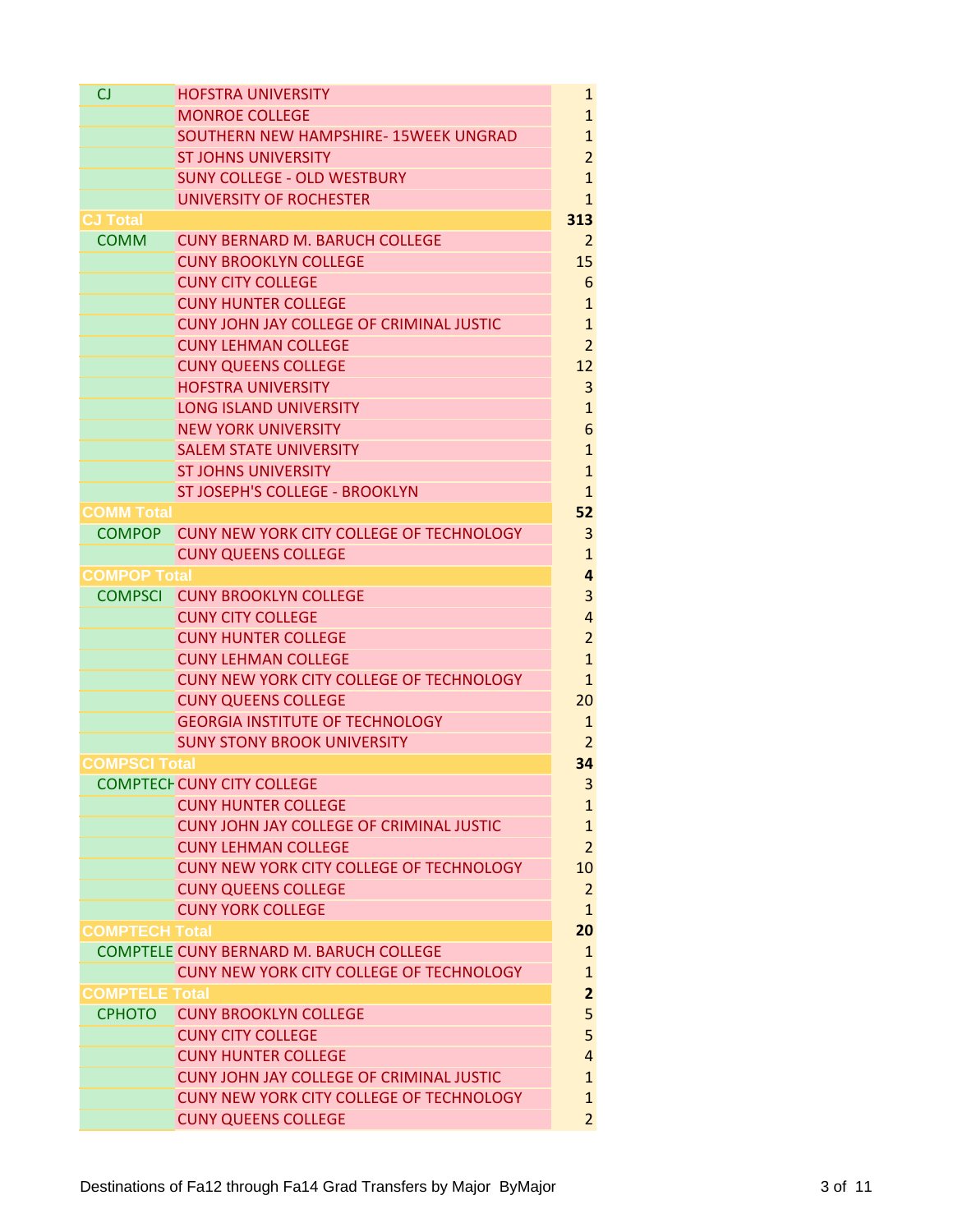| <b>CPHOTO</b>         | <b>MARYMOUNT MANHATTAN COLLEGE</b>                | $\mathbf{1}$                 |
|-----------------------|---------------------------------------------------|------------------------------|
|                       | <b>SCHOOL OF VISUAL ARTS</b>                      | 3                            |
|                       | <b>SUNY FASHION INSTITUTE OF TECHNOLOGY</b>       | $\overline{2}$               |
|                       | SUNY WESTCHESTER COMMUNITY COLLEGE                | $\mathbf{1}$                 |
| <b>CPHOTO Total</b>   |                                                   | 25                           |
|                       | DIGMEDIA CUNY NEW YORK CITY COLLEGE OF TECHNOLOGY | $\mathbf{1}$                 |
| <b>DIGMEDIA Total</b> |                                                   | $\mathbf{1}$                 |
| <b>DT</b>             | <b>CUNY BROOKLYN COLLEGE</b>                      | $\overline{2}$               |
|                       | <b>CUNY LEHMAN COLLEGE</b>                        | 6                            |
|                       | <b>CUNY QUEENS COLLEGE</b>                        | 3                            |
| DT Total              |                                                   | 11                           |
| <b>EDASSOC</b>        | <b>CUNY CITY COLLEGE</b>                          | 8                            |
|                       | <b>CUNY HUNTER COLLEGE</b>                        | $\overline{1}$               |
|                       | <b>CUNY QUEENS COLLEGE</b>                        | 3                            |
| <b>EDASSOC Total</b>  |                                                   | 12                           |
| <b>ELECENG</b>        | <b>CUNY CITY COLLEGE</b>                          | 22                           |
|                       | <b>CUNY COLLEGE OF STATEN ISLAND</b>              | $\mathbf{1}$                 |
|                       | NEW YORK INSTITUTE OF TECHNOLOGY- OLD WE          | $\overline{1}$               |
|                       | <b>SUNY BINGHAMTON</b>                            | $\overline{1}$               |
|                       | <b>SUNY STONY BROOK UNIVERSITY</b>                | 3                            |
| <b>ELECENG Total</b>  |                                                   | 28                           |
| <b>EMT</b>            | <b>ADELPHI UNIVERSITY</b>                         | $\mathbf{1}$                 |
|                       | <b>CUNY CITY COLLEGE</b>                          | $\mathbf{1}$                 |
|                       | <b>CUNY HUNTER COLLEGE</b>                        | $\overline{1}$               |
|                       | <b>CUNY YORK COLLEGE</b>                          | $\overline{c}$               |
| EMT Total             |                                                   | 5                            |
| <b>ENVSCI</b>         | <b>CUNY CITY COLLEGE</b>                          | $\overline{1}$               |
|                       | <b>CUNY QUEENS COLLEGE</b>                        | $\overline{a}$               |
| <b>ENVSCI Total</b>   |                                                   | 5                            |
| <b>FINEARTS</b>       | <b>CUNY BERNARD M. BARUCH COLLEGE</b>             | $\overline{1}$               |
|                       | <b>CUNY BOROUGH OF MANHATTAN</b>                  | $\mathbf{1}$                 |
|                       | <b>CUNY BROOKLYN COLLEGE</b>                      | 5                            |
|                       | <b>CUNY CITY COLLEGE</b>                          | $\overline{4}$               |
|                       | <b>CUNY HUNTER COLLEGE</b>                        |                              |
|                       | <b>CUNY JOHN JAY COLLEGE OF CRIMINAL JUSTIC</b>   | 11                           |
|                       | <b>CUNY LEHMAN COLLEGE</b>                        | 1                            |
|                       | <b>CUNY NEW YORK CITY COLLEGE OF TECHNOLOGY</b>   | $\mathbf{1}$<br>$\mathbf{1}$ |
|                       |                                                   | 25                           |
|                       | <b>CUNY QUEENS COLLEGE</b>                        |                              |
|                       | <b>PRATT INSTITUTE</b>                            | $\overline{1}$               |
|                       | <b>SCHOOL OF VISUAL ARTS</b>                      | 6                            |
|                       | SOUTHERN NEW HAMPSHIRE-15WEEK UNGRAD              | $\overline{1}$               |
|                       | <b>ST JOHNS UNIVERSITY</b>                        | $\overline{1}$               |
|                       | STATE UNIVERSITY OF NEW YORK NEW PALTZ            | $\overline{1}$               |
|                       | <b>SUNY FASHION INSTITUTE OF TECHNOLOGY</b>       | 5                            |
|                       | THE NEW SCHOOL                                    | $\overline{1}$               |
|                       | UNIVERSITY OF MINNESOTA-TWIN CITIES               | $\mathbf{1}$                 |
| <b>FINEARTS Total</b> |                                                   | 67                           |
|                       | FOODSERV CUNY NEW YORK CITY COLLEGE OF TECHNOLOGY | $\overline{2}$               |
| <b>FOODSERV Total</b> |                                                   | $\overline{2}$               |
| <b>HS</b>             | <b>ADELPHI UNIVERSITY</b>                         | 3                            |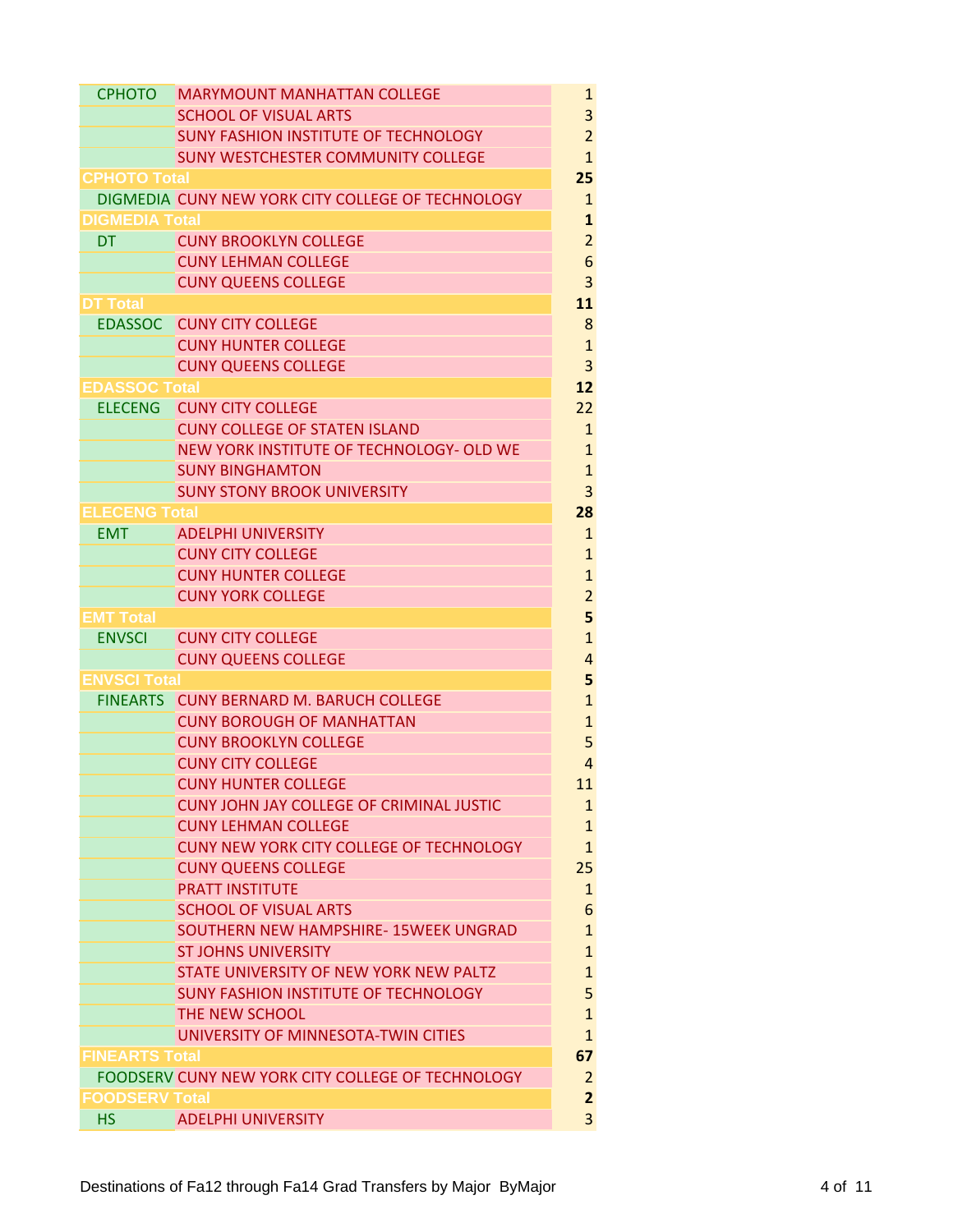| <b>HS</b>             | <b>ADELPHI UNIVERSITY- MANHATTAN</b>                             | $\overline{2}$                 |
|-----------------------|------------------------------------------------------------------|--------------------------------|
|                       | <b>ASA COLLEGE</b>                                               |                                |
|                       | <b>CUNY BERNARD M. BARUCH COLLEGE</b>                            | 3                              |
|                       | <b>CUNY BRONX COMMUNITY COLLEGE</b>                              | $\mathbf{1}$                   |
|                       | <b>CUNY BROOKLYN COLLEGE</b>                                     | 3                              |
|                       | <b>CUNY CITY COLLEGE</b>                                         | $\overline{2}$                 |
|                       | <b>CUNY GRADUATE SCHOOL AND UNIVERSITY</b>                       | 3                              |
|                       | <b>CUNY HUNTER COLLEGE</b>                                       | 6                              |
|                       | <b>CUNY JOHN JAY COLLEGE OF CRIMINAL JUSTIC</b>                  | $\overline{2}$                 |
|                       | <b>CUNY LEHMAN COLLEGE</b>                                       | 37                             |
|                       | <b>CUNY MEDGAR EVERS COLLEGE</b>                                 | 3                              |
|                       | <b>CUNY NEW YORK CITY COLLEGE OF TECHNOLOGY</b>                  | 5                              |
|                       | <b>CUNY QUEENS COLLEGE</b>                                       | $\overline{7}$                 |
|                       | <b>CUNY YORK COLLEGE</b>                                         | 18                             |
|                       | <b>EXCELSIOR COLLEGE</b>                                         | $\overline{2}$                 |
|                       | <b>HOWARD UNIVERSITY</b>                                         | $\mathbf{1}$                   |
|                       | <b>LONG ISLAND UNIVERSITY</b>                                    | $\overline{2}$                 |
|                       | <b>NEW YORK UNIVERSITY</b>                                       | $\mathbf{1}$                   |
|                       | <b>SUNY EMPIRE STATE COLLEGE</b>                                 | $\mathbf{1}$                   |
|                       | <b>SUNY POLYTECHNIC INSTITUTE</b>                                | $\mathbf{1}$                   |
|                       | UNIVERSITY OF NORTH CAROLINA - CHARLOTTE                         | $\mathbf{1}$                   |
|                       | <b>WESTERN OREGON UNIVERSITY</b>                                 | $\mathbf{1}$                   |
| HS Total              |                                                                  | 106                            |
| <b>INDDESIG</b>       | <b>CUNY CITY COLLEGE</b>                                         | 1                              |
|                       | CUNY NEW YORK CITY COLLEGE OF TECHNOLOGY                         | $\mathbf{1}$                   |
|                       | <b>SUNY FASHION INSTITUTE OF TECHNOLOGY</b>                      | $\mathbf{1}$                   |
|                       |                                                                  |                                |
| <b>INDDESIG Total</b> |                                                                  | 3                              |
|                       | INGMECH CUNY BROOKLYN COLLEGE                                    | $\overline{2}$                 |
|                       | <b>CUNY CITY COLLEGE</b>                                         | 18                             |
|                       | <b>CUNY JOHN JAY COLLEGE OF CRIMINAL JUSTIC</b>                  | 1                              |
|                       | <b>SUNY BINGHAMTON</b>                                           | $\mathbf{1}$                   |
|                       | <b>SUNY STONY BROOK UNIVERSITY</b>                               | 3                              |
|                       | <b>SUNY UNIVERSITY AT BUFFALO</b>                                | $\overline{2}$                 |
|                       | VAUGHN COLLEGE OF AERONAUTICS AND TECHNO                         | $\mathbf{1}$                   |
| <b>INGMECH Total</b>  |                                                                  | 28                             |
| LA                    | <b>ARGOSY UNIVERSITY - HONOLULU</b>                              | $\mathbf{1}$                   |
|                       | <b>CUNY BERNARD M. BARUCH COLLEGE</b>                            | 8                              |
|                       | <b>CUNY BROOKLYN COLLEGE</b>                                     | 11                             |
|                       | <b>CUNY CITY COLLEGE</b>                                         | 19                             |
|                       | <b>CUNY GRADUATE SCHOOL AND UNIVERSITY</b>                       | $\mathbf{1}$                   |
|                       | <b>CUNY HUNTER COLLEGE</b>                                       | 16                             |
|                       | <b>CUNY JOHN JAY COLLEGE OF CRIMINAL JUSTIC</b>                  | $\overline{4}$                 |
|                       | <b>CUNY LEHMAN COLLEGE</b>                                       | $\mathbf{1}$                   |
|                       | CUNY NEW YORK CITY COLLEGE OF TECHNOLOGY                         | $\mathbf{1}$                   |
|                       | <b>CUNY QUEENS COLLEGE</b>                                       | 19                             |
|                       | <b>CUNY YORK COLLEGE</b>                                         | $\overline{4}$                 |
|                       | <b>HOFSTRA UNIVERSITY</b>                                        | $\mathbf{1}$                   |
|                       | <b>NEW YORK UNIVERSITY</b>                                       | $\mathbf{1}$                   |
|                       | <b>ST JOHNS UNIVERSITY</b><br><b>SUNY COLLEGE - OLD WESTBURY</b> | $\overline{2}$<br>$\mathbf{1}$ |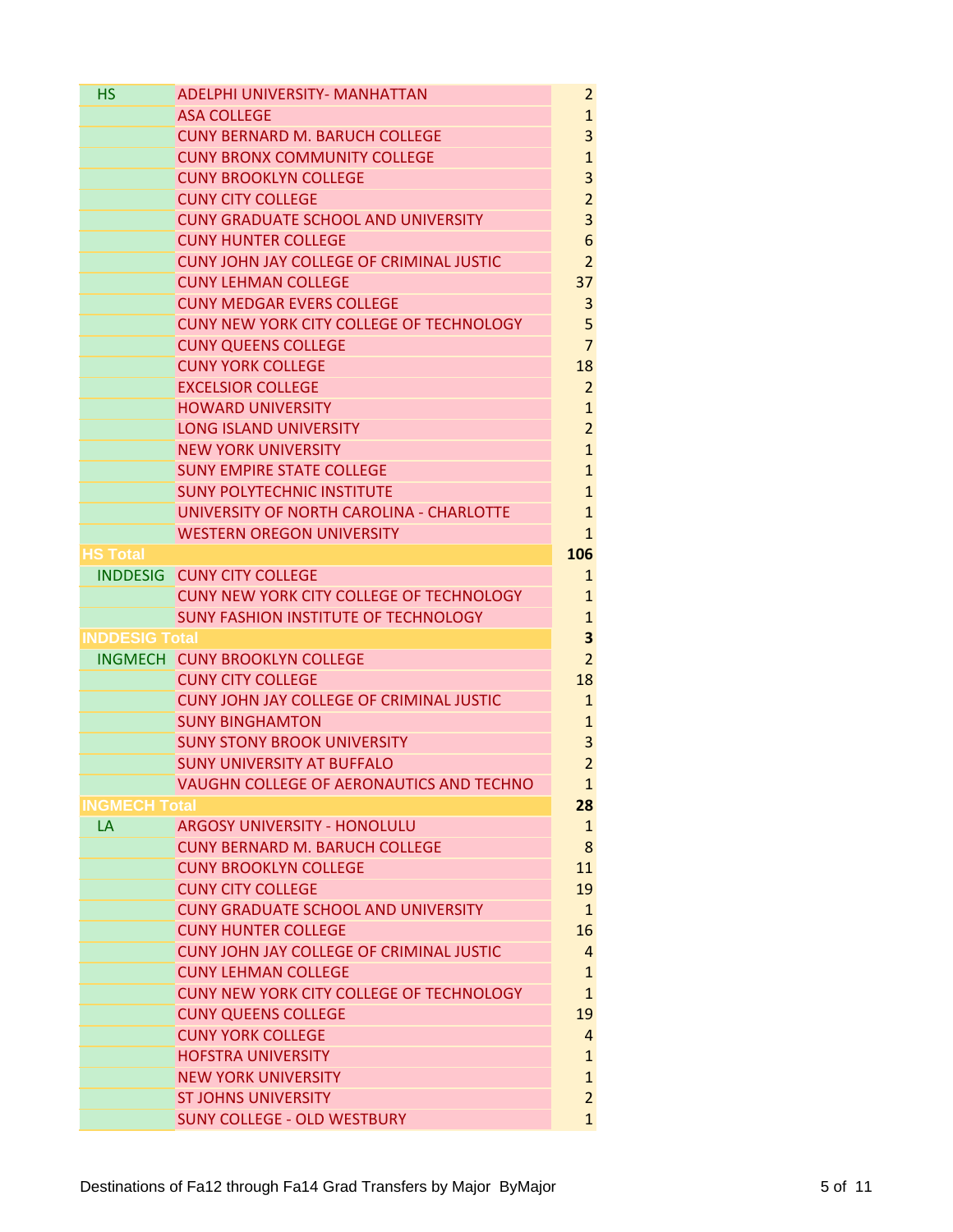| LA                 | <b>SUNY COLLEGE AT PURCHASE</b>                         | 1                            |
|--------------------|---------------------------------------------------------|------------------------------|
|                    | <b>SUNY EMPIRE STATE COLLEGE</b>                        | $\mathbf{1}$                 |
|                    | <b>SUNY OSWEGO</b>                                      | $\mathbf{1}$                 |
|                    | THE STATE UNIVERSITY OF NEW YORK COLLEGE                | $\mathbf{1}$                 |
|                    | UNIVERSITY OF MASSACHUSETTS BOSTON                      | $\mathbf{1}$                 |
|                    | UNIVERSITY OF SOUTHERN CALIFORNIA                       | $\mathbf{1}$                 |
| LA Total           |                                                         | 96                           |
| <b>LAEDU</b>       | <b>CUNY BERNARD M. BARUCH COLLEGE</b>                   | $\mathbf{1}$                 |
|                    | <b>CUNY BROOKLYN COLLEGE</b>                            | 9                            |
|                    | <b>CUNY CITY COLLEGE</b>                                | $\overline{7}$               |
|                    | <b>CUNY HUNTER COLLEGE</b>                              | 10                           |
|                    | CUNY JOHN JAY COLLEGE OF CRIMINAL JUSTIC                | $\overline{2}$               |
|                    | <b>CUNY LEHMAN COLLEGE</b>                              | 6                            |
|                    | <b>CUNY QUEENS COLLEGE</b>                              | 92                           |
|                    | <b>CUNY YORK COLLEGE</b>                                | 6                            |
|                    | <b>LONG ISLAND UNIVERSITY</b>                           | $\mathbf{1}$                 |
|                    | <b>NEW YORK UNIVERSITY</b>                              | $\overline{2}$               |
|                    | <b>SUNY COLLEGE ONEONTA</b>                             | $\mathbf{1}$                 |
|                    | <b>TOURO COLLEGE</b>                                    | 4                            |
|                    | WILLIAM PATERSON UNIVERSITY OF NEW JERSE                | $\mathbf 1$                  |
| <b>LAEDU Total</b> |                                                         | 142                          |
|                    | <b>LAMATHSC ADELPHI UNIVERSITY</b>                      | 1                            |
|                    | AMERICAN ACADEMY MCALLISTER INSTITUTE                   | 3                            |
|                    | <b>BERKELEY COLLEGE</b>                                 | $\mathbf 1$                  |
|                    | <b>CUNY BERNARD M. BARUCH COLLEGE</b>                   | 13                           |
|                    | <b>CUNY BOROUGH OF MANHATTAN</b>                        | 1                            |
|                    | <b>CUNY BROOKLYN COLLEGE</b>                            | 9                            |
|                    | <b>CUNY CITY COLLEGE</b>                                | 24                           |
|                    | <b>CUNY GRADUATE SCHOOL AND UNIVERSITY</b>              | $\mathbf{1}$                 |
|                    | <b>CUNY HUNTER COLLEGE</b>                              | 32                           |
|                    | <b>CUNY JOHN JAY COLLEGE OF CRIMINAL JUSTIC</b>         | $\overline{2}$               |
|                    | <b>CUNY LEHMAN COLLEGE</b>                              | 6                            |
|                    | <b>CUNY MEDGAR EVERS COLLEGE</b>                        | $\overline{2}$               |
|                    | CUNY NEW YORK CITY COLLEGE OF TECHNOLOGY                | 9                            |
|                    | <b>CUNY QUEENS COLLEGE</b>                              | 32                           |
|                    | <b>CUNY QUEENSBOROUGH COMMUNITY COLLEGE</b>             | $\mathbf{1}$                 |
|                    | <b>CUNY YORK COLLEGE</b>                                | 19                           |
|                    | <b>LONG ISLAND UNIVERSITY</b>                           | 5                            |
|                    | <b>MERCY COLLEGE</b><br><b>NASSAU COMMUNITY COLLEGE</b> | 3                            |
|                    | <b>NORTHERN ILLINOIS UNIVERSITY</b>                     | $\mathbf{1}$<br>$\mathbf{1}$ |
|                    | <b>ST JOHNS UNIVERSITY</b>                              | 3                            |
|                    | <b>SUNY BINGHAMTON</b>                                  | $\mathbf{1}$                 |
|                    | <b>SUNY COLLEGE - OLD WESTBURY</b>                      | $\mathbf{1}$                 |
|                    | <b>SUNY COLLEGE AT PURCHASE</b>                         | $\mathbf{1}$                 |
|                    | <b>SUNY EMPIRE STATE COLLEGE</b>                        | $\mathbf{1}$                 |
|                    | <b>SUNY STONY BROOK UNIVERSITY</b>                      | 5                            |
|                    | <b>SUNY UNIVERSITY AT BUFFALO</b>                       | $\mathbf{1}$                 |
|                    | <b>SYRACUSE UNIVERSITY</b>                              | $\mathbf{1}$                 |
|                    | THOMAS EDISON STATE COLLEGE                             | $\mathbf{1}$                 |
|                    |                                                         |                              |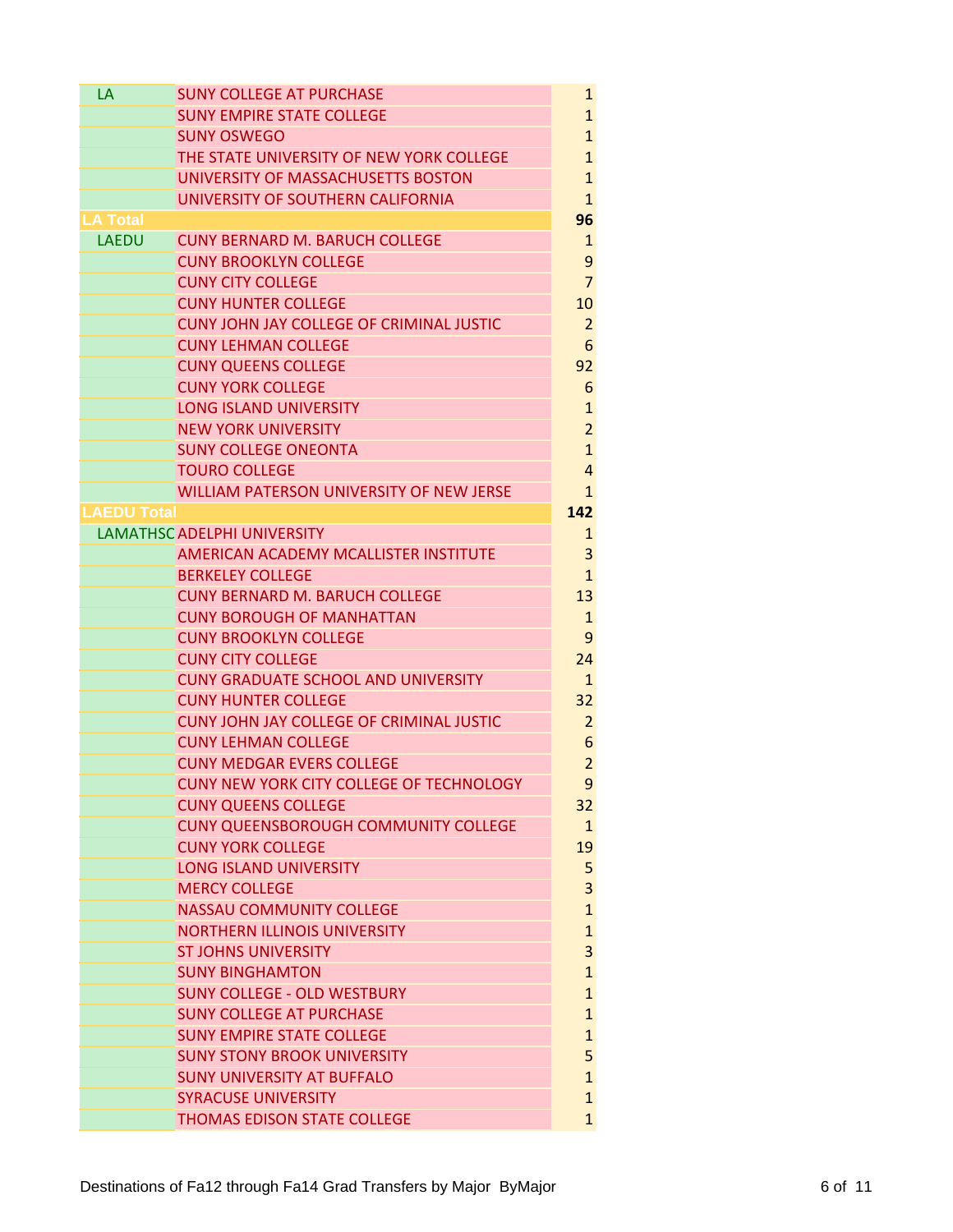|                       | <b>LAMATHSC TOWSON UNIVERSITY</b>                                            | $\mathbf{1}$                 |
|-----------------------|------------------------------------------------------------------------------|------------------------------|
|                       | UNIVERSITY OF WASHINGTON - SEATTLE                                           | $\mathbf{1}$                 |
|                       | UNIVERSITY OF WEST FLORIDA                                                   | $\mathbf{1}$                 |
| <b>LAMATHSC Total</b> |                                                                              | 184                          |
|                       | LASSHUM AMERICAN ACADEMY MCALLISTER INSTITUTE                                | 1                            |
|                       | ARGOSY UNIVERSITY-AI OF CA LOS ANGELES                                       | $\mathbf{1}$                 |
|                       | <b>COLLEGE OF NEW ROCHELLE - NEW RESOURCES</b>                               | $\overline{2}$               |
|                       | <b>CUNY BERNARD M. BARUCH COLLEGE</b>                                        | 32                           |
|                       | <b>CUNY BOROUGH OF MANHATTAN</b>                                             | $\overline{2}$               |
|                       | <b>CUNY BROOKLYN COLLEGE</b>                                                 | 37                           |
|                       | <b>CUNY CITY COLLEGE</b>                                                     | 66                           |
|                       | <b>CUNY COLLEGE OF STATEN ISLAND</b>                                         | 2                            |
|                       | <b>CUNY GRADUATE SCHOOL AND UNIVERSITY</b>                                   | $\mathbf{1}$                 |
|                       | <b>CUNY HUNTER COLLEGE</b>                                                   | 73                           |
|                       | CUNY JOHN JAY COLLEGE OF CRIMINAL JUSTIC                                     | 38                           |
|                       | <b>CUNY LEHMAN COLLEGE</b>                                                   | 29                           |
|                       | <b>CUNY MEDGAR EVERS COLLEGE</b>                                             | $\overline{2}$               |
|                       | CUNY NEW YORK CITY COLLEGE OF TECHNOLOGY                                     | 12                           |
|                       | <b>CUNY QUEENS COLLEGE</b>                                                   | 122                          |
|                       | <b>CUNY QUEENSBOROUGH COMMUNITY COLLEGE</b>                                  | $\mathbf{1}$                 |
|                       | <b>CUNY YORK COLLEGE</b>                                                     | 32                           |
|                       | <b>DEVRY UNIVERSITY</b>                                                      | $\overline{2}$               |
|                       | <b>EXCELSIOR COLLEGE</b>                                                     | $\mathbf{1}$                 |
|                       | <b>FORDHAM UNIVERSITY</b>                                                    | $\mathbf{1}$                 |
|                       | <b>GEORGE WASHINGTON UNIVERSITY</b>                                          | $\mathbf{1}$                 |
|                       | <b>HUNTER BUSINESS SCHOOL</b>                                                | $\mathbf{1}$                 |
|                       | <b>LONG ISLAND UNIVERSITY</b>                                                | $\overline{2}$               |
|                       | <b>MARYMOUNT MANHATTAN COLLEGE</b>                                           | $\mathbf{1}$                 |
|                       | <b>MERCY COLLEGE</b>                                                         | $\mathbf{1}$                 |
|                       | <b>MONROE COLLEGE</b>                                                        | $\overline{2}$               |
|                       | <b>MOUNT HOLYOKE COLLEGE</b>                                                 | $\mathbf{1}$                 |
|                       | <b>NEW YORK UNIVERSITY</b>                                                   | 12                           |
|                       | NORTHWESTERN COMMUNITY COLLEGE                                               | $\mathbf{1}$                 |
|                       | <b>NYACK COLLEGE - MANHATTAN UG</b>                                          | $\overline{a}$               |
|                       | <b>PACE UNIVERSITY</b>                                                       | $\mathbf{1}$                 |
|                       | ROCHESTER INSTITUTE OF TECHNOLOGY<br><b>SANFORD-BROWN COLLEGE - NEW YORK</b> | $\mathbf{1}$<br>$\mathbf{1}$ |
|                       | <b>SARAH LAWRENCE COLLEGE</b>                                                | $\overline{2}$               |
|                       | <b>SMITH COLLEGE</b>                                                         | $\overline{2}$               |
|                       | <b>ST JOHNS UNIVERSITY</b>                                                   | 6                            |
|                       | ST JOSEPH'S COLLEGE - BROOKLYN                                               | $\mathbf{1}$                 |
|                       | STATE UNIVERSITY OF NEW YORK NEW PALTZ                                       | $\overline{2}$               |
|                       | <b>SUNY BINGHAMTON</b>                                                       | 3                            |
|                       | <b>SUNY COLLEGE AT FREDONIA</b>                                              | $\mathbf{1}$                 |
|                       | <b>SUNY EMPIRE STATE COLLEGE</b>                                             | $\mathbf{1}$                 |
|                       | <b>SUNY FARMINGDALE</b>                                                      | $\overline{2}$               |
|                       | <b>SUNY FASHION INSTITUTE OF TECHNOLOGY</b>                                  | $\overline{2}$               |
|                       | <b>SUNY HUDSON VALLEY COMMUNITY COLLEGE</b>                                  | $\mathbf{1}$                 |
|                       | <b>SUNY OSWEGO</b>                                                           | $\overline{2}$               |
|                       | <b>SUNY STONY BROOK UNIVERSITY</b>                                           | $\overline{2}$               |
|                       |                                                                              |                              |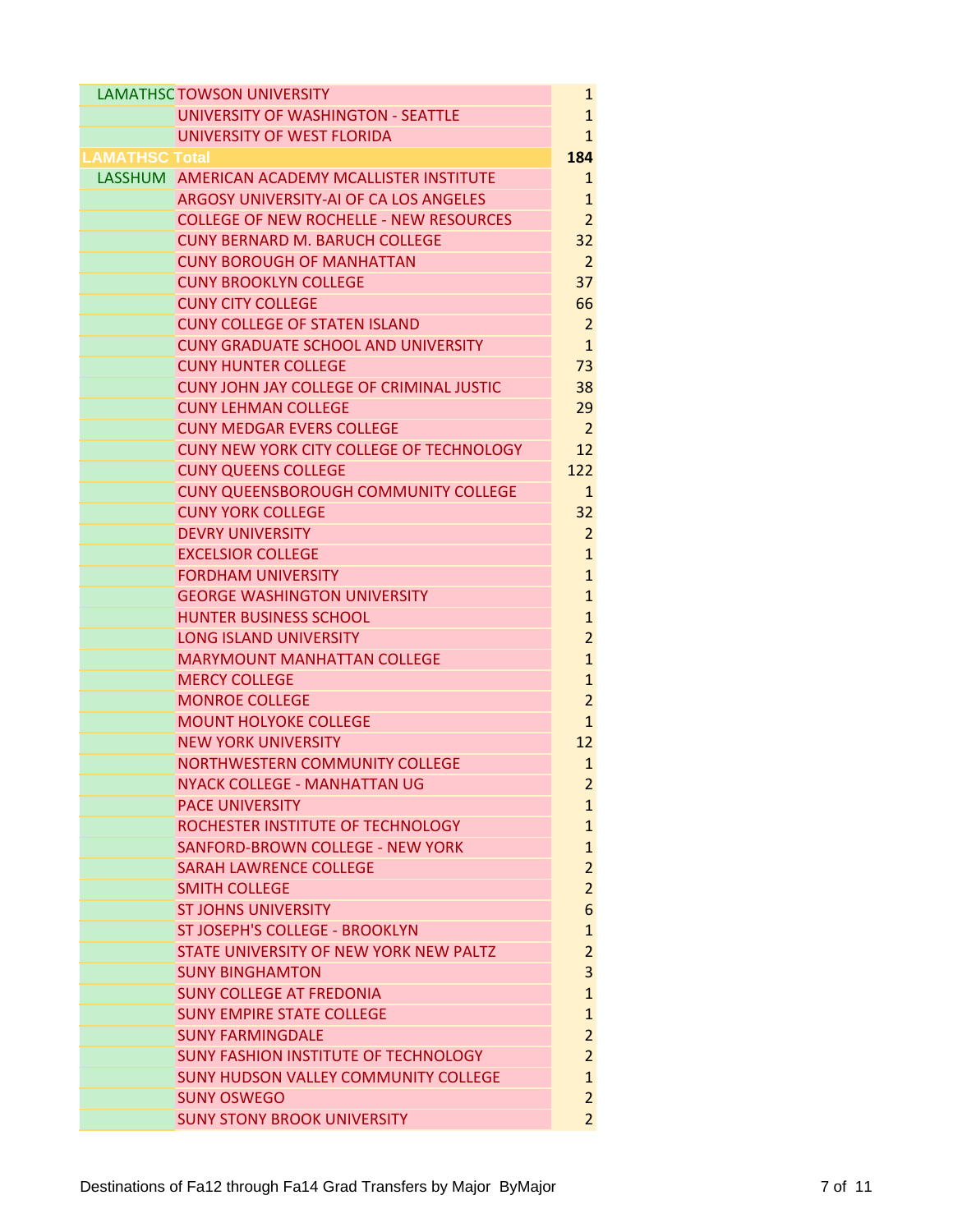|                      | LASSHUM SUNY UNIVERSITY AT BUFFALO              | $\mathbf{1}$   |
|----------------------|-------------------------------------------------|----------------|
|                      | <b>SUNY WESTCHESTER COMMUNITY COLLEGE</b>       | $\mathbf{1}$   |
|                      | THE NEW SCHOOL                                  | $\mathbf{1}$   |
|                      | <b>TOURO COLLEGE</b>                            | $\overline{4}$ |
|                      | <b>UNION COUNTY COLLEGE</b>                     | $\mathbf{1}$   |
|                      | UNIVERSITY AT ALBANY, SUNY                      | $\mathbf{1}$   |
|                      | UNIVERSITY OF BRIDGEPORT                        | $\mathbf{1}$   |
|                      | UNIVERSITY OF NORTH CAROLINA-CHAPEL HILL        | $\overline{2}$ |
|                      | UNIVERSITY OF PHOENIX                           | $\mathbf{1}$   |
| <b>LASSHUM Total</b> |                                                 | 524            |
| <b>LPN</b>           | <b>CHAMBERLAIN COLLEGE OF NURSING</b>           | $\mathbf{1}$   |
|                      | <b>COLLEGE OF MOUNT ST VINCENT</b>              | $\mathbf{1}$   |
|                      | <b>CUNY BOROUGH OF MANHATTAN</b>                | $\overline{2}$ |
|                      | <b>CUNY HOSTOS CMTY COLLEGE &amp; CUNY</b>      | $\mathbf{1}$   |
|                      | <b>CUNY LEHMAN COLLEGE</b>                      | 15             |
|                      | <b>CUNY MEDGAR EVERS COLLEGE</b>                | $\mathbf{1}$   |
|                      | CUNY NEW YORK CITY COLLEGE OF TECHNOLOGY        | $\mathbf{1}$   |
|                      | <b>CUNY QUEENSBOROUGH COMMUNITY COLLEGE</b>     | $\mathbf{1}$   |
|                      | <b>CUNY YORK COLLEGE</b>                        | $\overline{2}$ |
|                      | <b>EXCELSIOR COLLEGE</b>                        | 3              |
|                      | <b>FELICIAN COLLEGE</b>                         | $\mathbf{1}$   |
|                      | <b>MERCY COLLEGE</b>                            | $\mathbf{1}$   |
|                      | <b>NASSAU COMMUNITY COLLEGE</b>                 | $\mathbf{1}$   |
|                      | <b>NEW JERSEY CITY UNIVERSITY</b>               | $\mathbf{1}$   |
|                      | <b>SUNY EMPIRE STATE COLLEGE</b>                | $\mathbf{1}$   |
| <b>LPN Total</b>     |                                                 | 33             |
| <b>MRT</b>           | <b>CUNY BERNARD M. BARUCH COLLEGE</b>           | $\mathbf 1$    |
|                      | <b>CUNY CITY COLLEGE</b>                        | $\mathbf{1}$   |
|                      | <b>CUNY LEHMAN COLLEGE</b>                      | $\mathbf{1}$   |
|                      | CUNY NEW YORK CITY COLLEGE OF TECHNOLOGY        | $\mathbf{1}$   |
|                      | <b>NEW YORK UNIVERSITY</b>                      | $\mathbf{1}$   |
|                      | <b>TOURO COLLEGE</b>                            | $\mathbf{1}$   |
| <b>MRT Total</b>     |                                                 | 6              |
|                      | NETWORK CUNY BERNARD M. BARUCH COLLEGE          | $\mathbf{1}$   |
|                      | <b>CUNY CITY COLLEGE</b>                        | $\mathbf{1}$   |
|                      | <b>CUNY GRADUATE SCHOOL AND UNIVERSITY</b>      | $\overline{2}$ |
|                      | <b>CUNY JOHN JAY COLLEGE OF CRIMINAL JUSTIC</b> | 3              |
|                      | <b>CUNY LEHMAN COLLEGE</b>                      | $\mathbf{1}$   |
|                      | CUNY NEW YORK CITY COLLEGE OF TECHNOLOGY        | 10             |
|                      | <b>CUNY QUEENS COLLEGE</b>                      | $\overline{2}$ |
|                      | <b>CUNY YORK COLLEGE</b>                        | $\mathbf{1}$   |
|                      | VAUGHN COLLEGE OF AERONAUTICS AND TECHNO        | $\mathbf{1}$   |
| <b>NETWORK Total</b> |                                                 | 22             |
|                      | NEWMEDI/CUNY BROOKLYN COLLEGE                   | $\mathbf{1}$   |
|                      | <b>CUNY CITY COLLEGE</b>                        | $\mathbf{1}$   |
|                      | <b>CUNY HUNTER COLLEGE</b>                      | 3              |
|                      | <b>CUNY LEHMAN COLLEGE</b>                      | $\mathbf{1}$   |
|                      | CUNY NEW YORK CITY COLLEGE OF TECHNOLOGY        | 12             |
|                      | <b>CUNY QUEENS COLLEGE</b>                      | $\overline{2}$ |
|                      | <b>CUNY YORK COLLEGE</b>                        | $\mathbf{1}$   |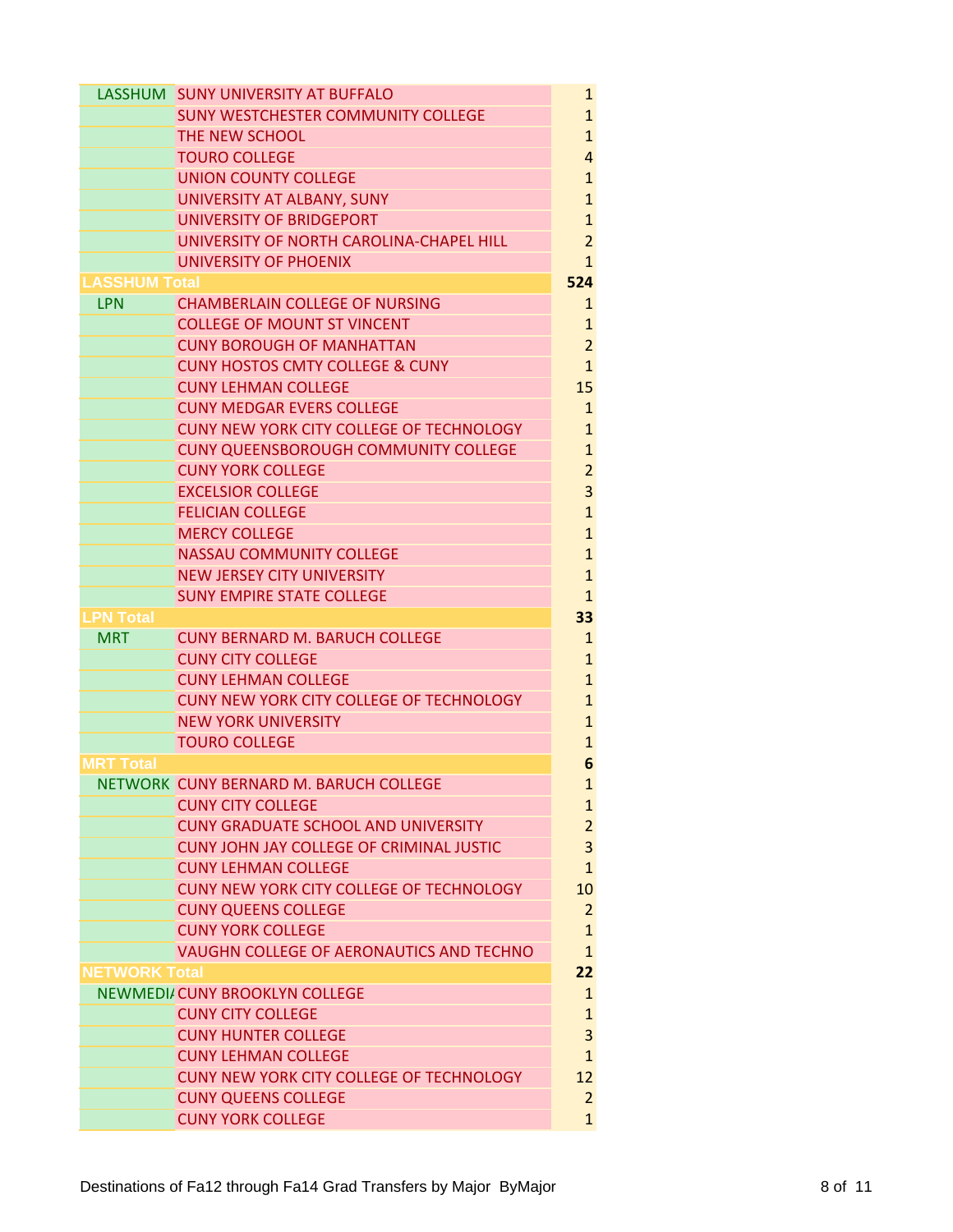|                          | <b>NEWMEDI/DAEMEN COLLEGE</b>                   | $\mathbf{1}$          |
|--------------------------|-------------------------------------------------|-----------------------|
|                          | <b>DEVRY UNIVERSITY</b>                         | $\mathbf{1}$          |
|                          | MIAMI INTERNATIONAL UNIVERSITY OF ART &         | $\mathbf{1}$          |
|                          | <b>SCHOOL OF VISUAL ARTS</b>                    | $\mathbf{1}$          |
|                          | <b>SUNY EMPIRE STATE COLLEGE</b>                | $\mathbf{1}$          |
|                          | <b>SUNY UNIVERSITY AT BUFFALO</b>               | $\mathbf{1}$          |
|                          | UNIVERSITY AT ALBANY, SUNY                      | $\mathbf{1}$          |
| <b>NEWMEDIA Total</b>    |                                                 | 28                    |
| <b>NURS</b>              | <b>ADELPHI UNIVERSITY</b>                       | $\overline{2}$        |
|                          | <b>CHAMBERLAIN COLLEGE OF NURSING</b>           | $\mathbf{1}$          |
|                          | <b>CHATHAM UNIVERSITY</b>                       | $\mathbf{1}$          |
|                          | <b>CUNY BOROUGH OF MANHATTAN</b>                | $\mathbf{1}$          |
|                          | <b>CUNY GRADUATE SCHOOL AND UNIVERSITY</b>      | 16                    |
|                          | <b>CUNY HUNTER COLLEGE</b>                      | 29                    |
|                          | <b>CUNY LEHMAN COLLEGE</b>                      | 40                    |
|                          | <b>CUNY MEDGAR EVERS COLLEGE</b>                | 1                     |
|                          | <b>CUNY NEW YORK CITY COLLEGE OF TECHNOLOGY</b> | 6                     |
|                          | <b>CUNY YORK COLLEGE</b>                        | $\overline{2}$        |
|                          | <b>DOMINICAN COLLEGE</b>                        | $\mathbf{1}$          |
|                          | <b>EAST CENTRAL UNIVERSITY</b>                  | $\mathbf{1}$          |
|                          | <b>FLORIDA INTERNATIONAL UNIVERSITY</b>         | $\mathbf{1}$          |
|                          | <b>GRAND CANYON UNIVERSITY</b>                  | $\overline{2}$        |
|                          | <b>LONG ISLAND UNIVERSITY</b>                   | $\mathbf{1}$          |
|                          | <b>NEW YORK UNIVERSITY</b>                      | $\mathbf{1}$          |
|                          | STRAYER UNIVERSITY-WASHINGTON                   | $\mathbf{1}$          |
|                          | <b>SUNY BINGHAMTON</b>                          | $\mathbf{1}$          |
|                          | SUNY COLLEGE OF TECHNOLOGY @ DELHI              | 10                    |
|                          | <b>SUNY DOWNSTATE HEALTH SCIENCE CENTER</b>     | 2                     |
|                          | <b>SUNY EMPIRE STATE COLLEGE</b>                | $\overline{2}$        |
|                          | <b>SUNY STONY BROOK UNIVERSITY</b>              | 3                     |
|                          | UNIVERSITY OF TEXAS ARLINGTON                   | $\overline{2}$        |
| NURS Total<br><b>OTA</b> | <b>CUNY HUNTER COLLEGE</b>                      | 127<br>$\overline{2}$ |
|                          | CUNY JOHN JAY COLLEGE OF CRIMINAL JUSTIC        |                       |
|                          | <b>CUNY QUEENS COLLEGE</b>                      | 1<br>$\overline{2}$   |
|                          | <b>CUNY YORK COLLEGE</b>                        | 3                     |
|                          | <b>MERCY COLLEGE</b>                            | $\mathbf{1}$          |
| <b>OTA Total</b>         |                                                 | 9                     |
|                          | PARALEGA BERKELEY COLLEGE                       | $\mathbf{1}$          |
|                          | CHAMINADE UNIV OF HONOLULU-ACCELERATED U        | $\mathbf{1}$          |
|                          | <b>CUNY BERNARD M. BARUCH COLLEGE</b>           | 6                     |
|                          | <b>CUNY BROOKLYN COLLEGE</b>                    | $\mathbf{1}$          |
|                          | <b>CUNY CITY COLLEGE</b>                        | 4                     |
|                          | <b>CUNY HUNTER COLLEGE</b>                      | $\overline{c}$        |
|                          | <b>CUNY JOHN JAY COLLEGE OF CRIMINAL JUSTIC</b> | 5                     |
|                          | <b>CUNY KINGSBOROUGH COMMUNITY COLLEGE</b>      | $\mathbf{1}$          |
|                          | CUNY NEW YORK CITY COLLEGE OF TECHNOLOGY        | 15                    |
|                          | <b>CUNY QUEENS COLLEGE</b>                      | $\overline{4}$        |
|                          | <b>CUNY YORK COLLEGE</b>                        | $\mathbf{1}$          |
|                          | <b>MERCY COLLEGE</b>                            | $\mathbf{1}$          |
|                          |                                                 |                       |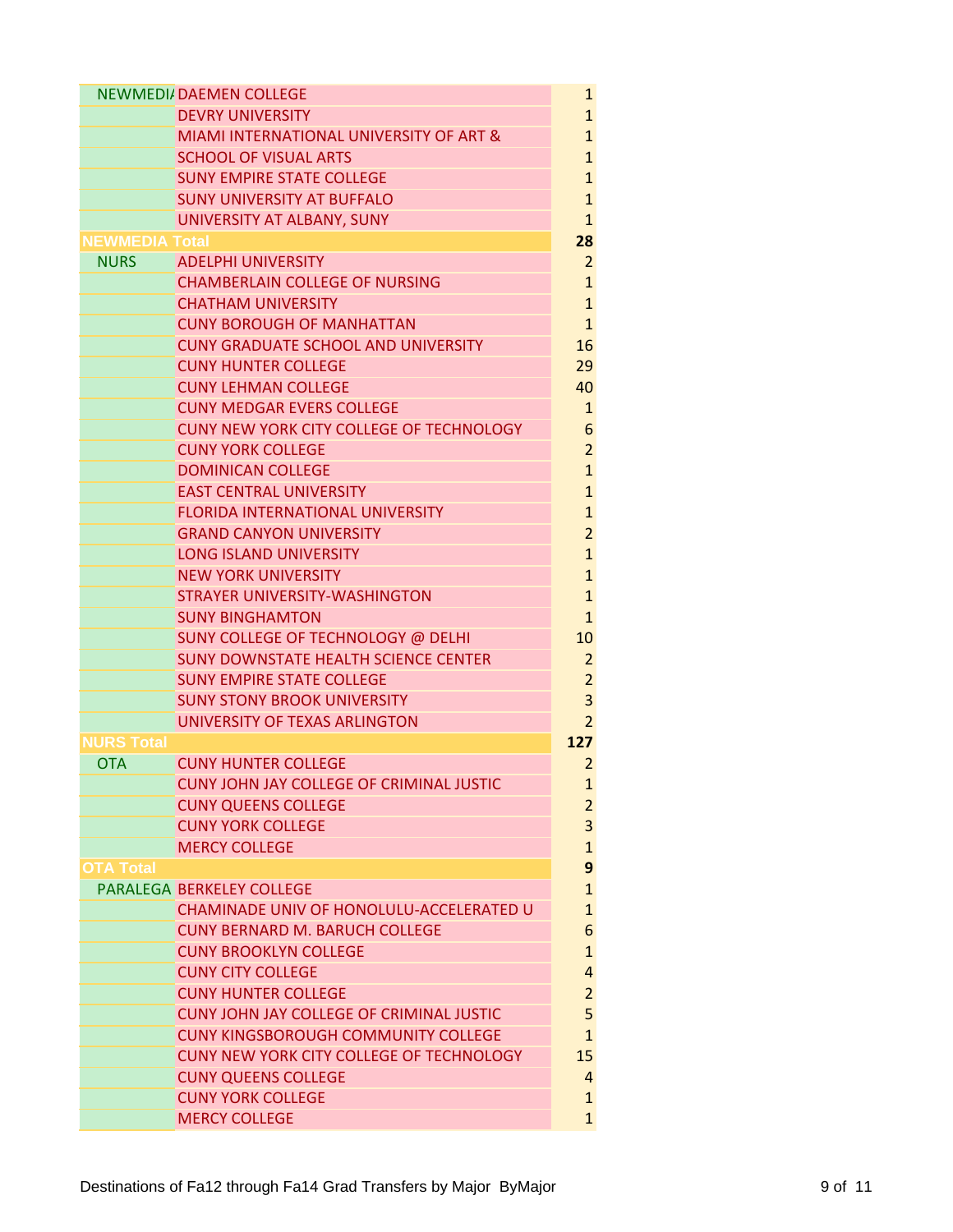|                                    | PARALEGA ST JOHNS UNIVERSITY                    | 1                                |
|------------------------------------|-------------------------------------------------|----------------------------------|
| PARALEGA Total                     |                                                 | 43                               |
| <b>PHIL</b>                        | <b>CUNY BERNARD M. BARUCH COLLEGE</b>           | $\mathbf{1}$                     |
|                                    | <b>CUNY CITY COLLEGE</b>                        | $\mathbf{1}$                     |
|                                    | <b>CUNY HUNTER COLLEGE</b>                      | $\overline{4}$                   |
|                                    | <b>CUNY QUEENS COLLEGE</b>                      | $\overline{4}$                   |
|                                    | <b>NEW YORK UNIVERSITY</b>                      | $\mathbf{1}$                     |
| <b>PHIL Total</b>                  |                                                 | 11                               |
|                                    | PROGRAM CUNY BERNARD M. BARUCH COLLEGE          | $\overline{2}$                   |
|                                    | <b>CUNY CITY COLLEGE</b>                        | $\mathbf{1}$                     |
|                                    | <b>CUNY HUNTER COLLEGE</b>                      | $\mathbf{1}$                     |
|                                    | <b>CUNY LEHMAN COLLEGE</b>                      | $\overline{1}$                   |
|                                    | CUNY NEW YORK CITY COLLEGE OF TECHNOLOGY        | 8                                |
|                                    | <b>CUNY QUEENS COLLEGE</b>                      | 3                                |
|                                    | PACE UNIVERSITY                                 | $\mathbf{1}$                     |
| <b>PROGRAM Total</b>               |                                                 | 17                               |
| <b>PSYCH</b>                       | <b>COLLEGE OF NEW ROCHELLE-UNDERGRADS</b>       | 1                                |
|                                    | <b>CUNY BERNARD M. BARUCH COLLEGE</b>           | 5                                |
|                                    | <b>CUNY BROOKLYN COLLEGE</b>                    | 5                                |
|                                    | <b>CUNY CITY COLLEGE</b>                        | 6                                |
|                                    | <b>CUNY HUNTER COLLEGE</b>                      | 18                               |
|                                    | <b>CUNY JOHN JAY COLLEGE OF CRIMINAL JUSTIC</b> | 3                                |
|                                    | <b>CUNY LEHMAN COLLEGE</b>                      | 6                                |
|                                    | <b>CUNY MEDGAR EVERS COLLEGE</b>                | $\mathbf{1}$                     |
|                                    | CUNY NEW YORK CITY COLLEGE OF TECHNOLOGY        | $\overline{2}$                   |
|                                    | <b>CUNY QUEENS COLLEGE</b>                      | 10                               |
|                                    | <b>CUNY YORK COLLEGE</b>                        | 5                                |
|                                    | <b>HUNTER BUSINESS SCHOOL</b>                   | $\mathbf{1}$                     |
|                                    | <b>LIBERTY UNIVERSITY</b>                       | $\overline{1}$                   |
|                                    | <b>LONG ISLAND UNIVERSITY</b>                   | $\mathbf{1}$                     |
|                                    | <b>NEW YORK UNIVERSITY</b>                      | $\overline{1}$                   |
|                                    | ST JOSEPH'S COLLEGE - BROOKLYN                  | $\mathbf{1}$                     |
|                                    | <b>SUNY COLLEGE - OLD WESTBURY</b>              | $\mathbf{1}$                     |
|                                    | <b>TOURO COLLEGE</b>                            | $\mathbf{1}$                     |
| <b>PSYCH Total</b>                 |                                                 | 69                               |
| <b>PTA</b>                         | <b>CUNY BERNARD M. BARUCH COLLEGE</b>           | $\mathbf{1}$                     |
|                                    | <b>CUNY CITY COLLEGE</b>                        | 3                                |
|                                    | <b>CUNY HUNTER COLLEGE</b>                      | $\overline{1}$<br>$\overline{a}$ |
|                                    | <b>CUNY QUEENS COLLEGE</b>                      |                                  |
|                                    | <b>ST FRANCIS COLLEGE</b>                       | $\mathbf{1}$<br>10               |
| <b>PTA Total</b><br><b>RADTFCH</b> | <b>CUNY LEHMAN COLLEGE</b>                      | $\mathbf{1}$                     |
|                                    | CUNY NEW YORK CITY COLLEGE OF TECHNOLOGY        | $\overline{a}$                   |
| <b>RADTECH Total</b>               |                                                 | 3                                |
|                                    | SPANENG CUNY HUNTER COLLEGE                     | $\overline{2}$                   |
| SPANENG Total                      |                                                 | $\overline{2}$                   |
| <b>TE</b>                          | <b>CUNY GRADUATE SCHOOL AND UNIVERSITY</b>      | $\overline{1}$                   |
| <b>TE Total</b>                    |                                                 | $\mathbf{1}$                     |
| <b>THEATER</b>                     | <b>CUNY BROOKLYN COLLEGE</b>                    | $\overline{2}$                   |
|                                    | <b>CUNY CITY COLLEGE</b>                        | $\overline{2}$                   |
|                                    |                                                 |                                  |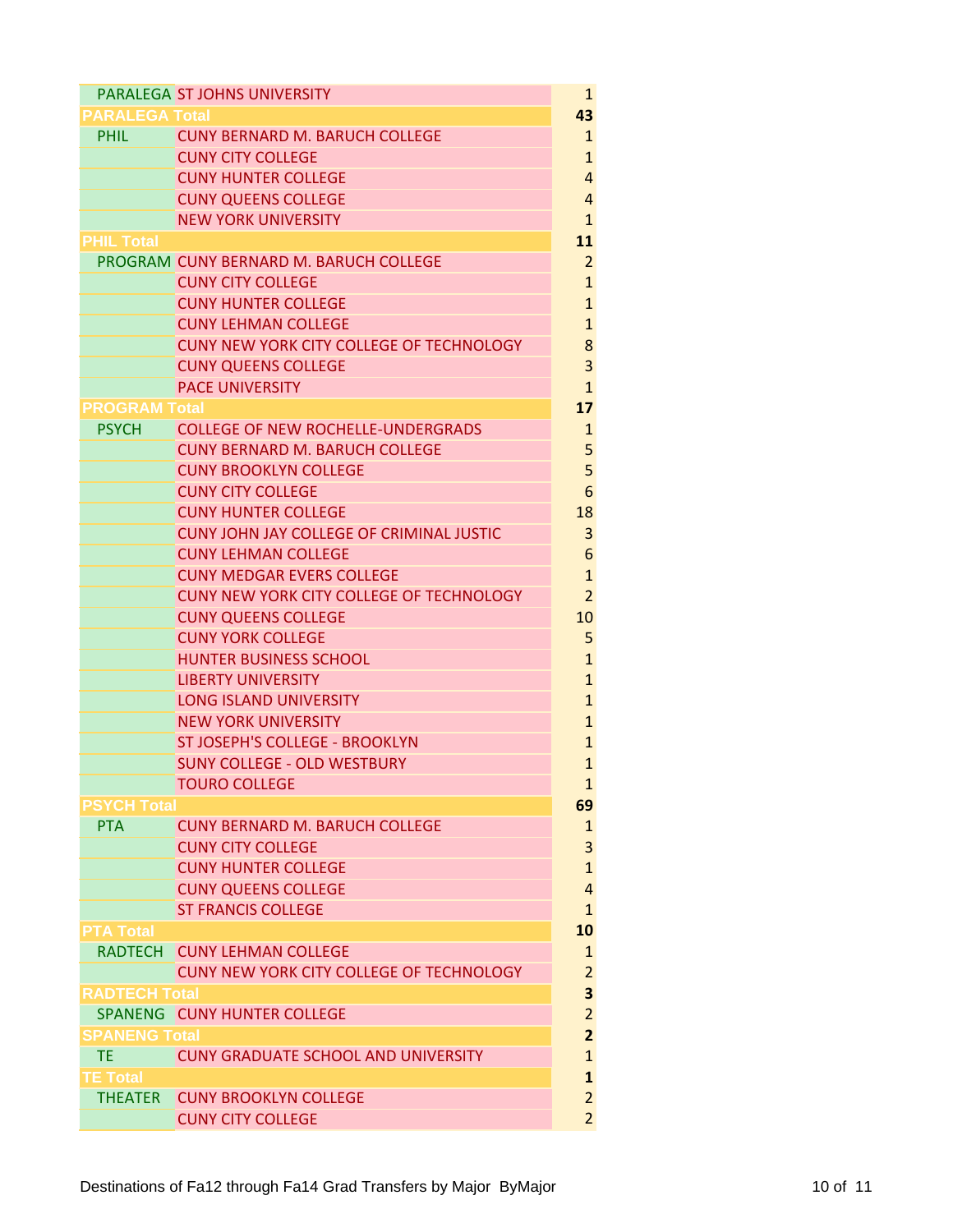| <b>THEATER</b>       |                                                 | 3            |
|----------------------|-------------------------------------------------|--------------|
|                      |                                                 | $\mathbf{1}$ |
|                      |                                                 | $\mathbf{1}$ |
|                      |                                                 | $\mathbf{1}$ |
|                      |                                                 | $\mathbf{1}$ |
| <b>THEATER Total</b> |                                                 | 11           |
| <b>TRAVFL</b>        | <b>CUNY BERNARD M. BARUCH COLLEGE</b>           |              |
|                      | <b>CUNY BROOKLYN COLLEGE</b>                    |              |
|                      |                                                 |              |
|                      | CUNY NEW YORK CITY COLLEGE OF TECHNOLOGY        |              |
|                      | <b>DEVRY UNIVERSITY</b>                         |              |
|                      | <b>FLORIDA INTERNATIONAL UNIVERSITY</b>         |              |
|                      | <b>NEW YORK UNIVERSITY</b>                      |              |
|                      | <b>ST JOHNS UNIVERSITY</b>                      |              |
|                      | UNIVERSITY OF DENVER - COLORADO                 |              |
|                      |                                                 | 50           |
|                      |                                                 |              |
|                      |                                                 |              |
|                      |                                                 |              |
|                      |                                                 |              |
| VT Total             |                                                 | 5            |
| <b>WRITING</b>       | <b>CUNY BERNARD M. BARUCH COLLEGE</b>           |              |
|                      | <b>CUNY BROOKLYN COLLEGE</b>                    |              |
|                      | <b>CUNY CITY COLLEGE</b>                        |              |
|                      | <b>CUNY HUNTER COLLEGE</b>                      |              |
|                      | <b>CUNY JOHN JAY COLLEGE OF CRIMINAL JUSTIC</b> |              |
|                      | <b>CUNY LEHMAN COLLEGE</b>                      |              |
|                      | <b>CUNY MEDGAR EVERS COLLEGE</b>                |              |
|                      | <b>CUNY QUEENS COLLEGE</b>                      |              |
|                      | <b>HUDSON COUNTY COMMUNITY COLLEGE</b>          |              |
|                      | NEW YORK INSTITUTE OF TECHNOLOGY- OLD WE        |              |
|                      | <b>ST FRANCIS COLLEGE</b>                       |              |
|                      | <b>ST JOHNS UNIVERSITY</b>                      |              |
| <b>RITING Total</b>  |                                                 | 43           |
| <b>Grand Total</b>   |                                                 | 3036         |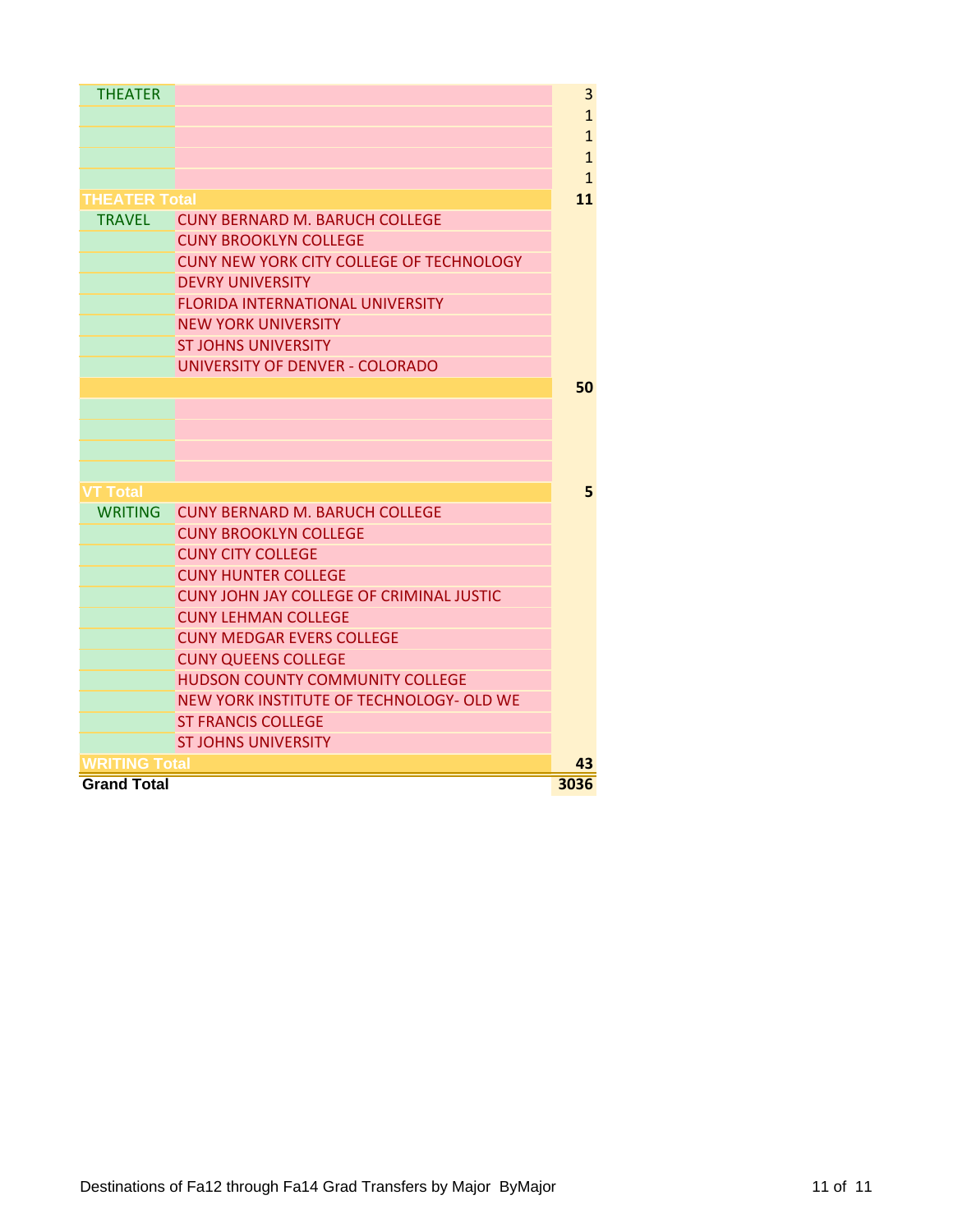| Graduate Transfers Fall 2012 through Fall 2014                                                |                                    |                     |
|-----------------------------------------------------------------------------------------------|------------------------------------|---------------------|
| <b>Sum of TRANSFERS</b>                                                                       |                                    |                     |
| <b>SCHLNAME</b>                                                                               | <b>MAJOR</b>                       | <b>Total</b>        |
| <b>ADELPHI UNIVERSITY</b>                                                                     | <b>BUS</b>                         | 1                   |
|                                                                                               | CJ                                 | 1                   |
|                                                                                               | <b>EMT</b>                         |                     |
|                                                                                               | <b>HS</b>                          | 3                   |
|                                                                                               | <b>LAMATHSC</b>                    | 1                   |
|                                                                                               | <b>NURS</b>                        | $\overline{c}$      |
| <b>ADELPHI UNIVERSITY Total</b>                                                               |                                    | 9                   |
| <b>ADELPHI UNIVERSITY- MANHATTAN</b>                                                          | <b>HS</b>                          | $\overline{c}$      |
| <b>ADELPHI UNIVERSITY- MANHATTAN Total</b>                                                    |                                    | $\overline{2}$      |
| <b>AMERICAN ACADEMY MCALLISTER INSTITUTE</b>                                                  | <b>LAMATHSC</b>                    | 3                   |
|                                                                                               | <b>LASSHUM</b>                     | $\overline{1}$      |
| <b>AMERICAN ACADEMY MCALLISTER INSTITUTE Total</b>                                            |                                    | 4                   |
| <b>ARGOSY UNIVERSITY - HONOLULU</b>                                                           | LA                                 | 1                   |
| <b>ARGOSY UNIVERSITY - HONOLULU Total</b>                                                     |                                    | 1                   |
| <b>ARGOSY UNIVERSITY - ONLINE</b>                                                             | <b>BUS</b>                         | 1                   |
| <b>ARGOSY UNIVERSITY - ONLINE Total</b>                                                       |                                    |                     |
| <b>ARGOSY UNIVERSITY-AI OF CA LOS ANGELES</b>                                                 | <b>LASSHUM</b>                     | 1                   |
| ARGOSY UNIVERSITY-AI OF CA LOS ANGELES Total                                                  |                                    | 1                   |
| <b>ASA COLLEGE</b>                                                                            | <b>HS</b>                          | 1                   |
| <b>ASA COLLEGE Total</b>                                                                      |                                    | 1                   |
| <b>BERKELEY COLLEGE</b>                                                                       | <b>BUS</b>                         | $\overline{c}$      |
|                                                                                               | <b>LAMATHSC</b>                    | $\overline{1}$      |
|                                                                                               | <b>PARALEGA</b>                    | 1                   |
| <b>BERKELEY COLLEGE Total</b>                                                                 |                                    | 4                   |
| <b>CAPELLA UNIVERSITY</b>                                                                     | <b>ACCT</b>                        | 1                   |
| <b>CAPELLA UNIVERSITY Total</b>                                                               |                                    | 1                   |
| <b>CHAMBERLAIN COLLEGE OF NURSING</b>                                                         | <b>LPN</b>                         | 1                   |
|                                                                                               | <b>NURS</b>                        |                     |
| <b>CHAMBERLAIN COLLEGE OF NURSING Total</b>                                                   |                                    | $\overline{2}$      |
| <b>CHAMINADE UNIV OF HONOLULU-ACCELERATED L PARALEGA</b>                                      |                                    | 1                   |
| <b>CHAMINADE UNIV OF HONOLULU-ACCELERATED U Total</b>                                         |                                    | 1                   |
| <b>CHATHAM UNIVERSITY</b>                                                                     | <b>NURS</b>                        | 1                   |
| <b>CHATHAM UNIVERSITY Total</b>                                                               |                                    | 1                   |
| <b>COLLEGE OF MOUNT ST VINCENT</b>                                                            | <b>LPN</b>                         | 1                   |
| <b>COLLEGE OF MOUNT ST VINCENT Total</b>                                                      |                                    | 1                   |
| <b>COLLEGE OF NEW ROCHELLE - NEW RESOURCES LASSHUM</b>                                        |                                    | $\overline{c}$      |
| <b>COLLEGE OF NEW ROCHELLE - NEW RESOURCES Total</b>                                          |                                    | $\overline{2}$<br>1 |
| <b>COLLEGE OF NEW ROCHELLE-UNDERGRADS</b>                                                     | <b>PSYCH</b>                       |                     |
| <b>COLLEGE OF NEW ROCHELLE-UNDERGRADS Total</b><br><b>COLUMBIA COLLEGE ADULT8WK UNDERGRAD</b> | CJ                                 | 1                   |
|                                                                                               |                                    | 1                   |
| <b>COLUMBIA COLLEGE ADULT8WK UNDERGRAD Total</b><br><b>CUNY BERNARD M. BARUCH COLLEGE</b>     |                                    | 1                   |
|                                                                                               | <b>ACCT</b>                        | 161                 |
|                                                                                               | <b>BUS</b><br><b>CJ</b>            | 263                 |
|                                                                                               | <b>COMM</b>                        | 1<br>$\overline{c}$ |
|                                                                                               |                                    | $\overline{1}$      |
|                                                                                               | <b>COMPTELE</b><br><b>FINEARTS</b> | 1                   |
|                                                                                               | <b>HS</b>                          | 3                   |
|                                                                                               | LA                                 | 8                   |
|                                                                                               | <b>LAEDU</b>                       | $\mathbf{1}$        |
|                                                                                               | <b>LAMATHSC</b>                    | 13                  |
|                                                                                               |                                    |                     |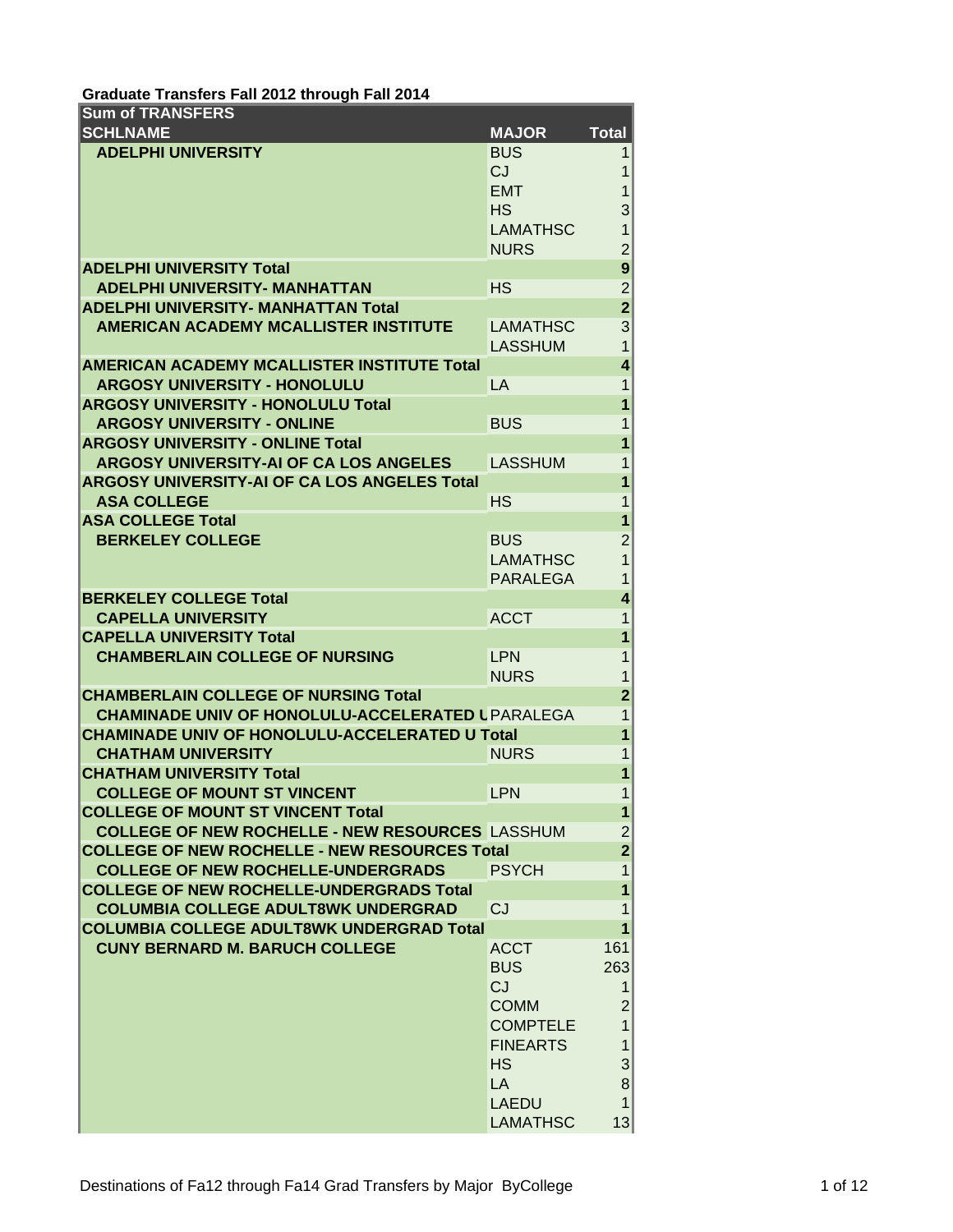|                                                                           | <b>LASSHUM</b><br><b>MRT</b><br><b>NETWORK</b><br><b>PARALEGA</b><br><b>PHIL</b><br><b>PROGRAM</b><br><b>PSYCH</b><br><b>PTA</b><br><b>TRAVEL</b><br><b>WRITING</b>                                                                                                                                                    | 32<br>$\mathbf{1}$<br>1<br>$6 \mid$<br>$\mathbf{1}$<br>$\overline{c}$<br>5 <sup>1</sup><br>$\mathbf{1}$<br>3<br>$\overline{2}$                                                                                                                 |
|---------------------------------------------------------------------------|------------------------------------------------------------------------------------------------------------------------------------------------------------------------------------------------------------------------------------------------------------------------------------------------------------------------|------------------------------------------------------------------------------------------------------------------------------------------------------------------------------------------------------------------------------------------------|
| <b>CUNY BERNARD M. BARUCH COLLEGE Total</b>                               |                                                                                                                                                                                                                                                                                                                        | 508                                                                                                                                                                                                                                            |
| <b>CUNY BOROUGH OF MANHATTAN</b>                                          | <b>BIO</b><br><b>BUS</b><br><b>FINEARTS</b><br><b>LAMATHSC</b><br><b>LASSHUM</b><br><b>LPN</b><br><b>NURS</b>                                                                                                                                                                                                          | $\overline{c}$<br>1<br>1<br>$\mathbf 1$<br>$\overline{\mathbf{c}}$<br>$\overline{c}$<br>$\mathbf{1}$                                                                                                                                           |
| <b>CUNY BOROUGH OF MANHATTAN Total</b>                                    |                                                                                                                                                                                                                                                                                                                        | 10                                                                                                                                                                                                                                             |
| <b>CUNY BRONX COMMUNITY COLLEGE</b>                                       | <b>HS</b>                                                                                                                                                                                                                                                                                                              | $\mathbf{1}$                                                                                                                                                                                                                                   |
| <b>CUNY BRONX COMMUNITY COLLEGE Total</b><br><b>CUNY BROOKLYN COLLEGE</b> | <b>ACCT</b><br><b>BUS</b><br>CJ<br><b>COMM</b><br><b>COMPSCI</b><br><b>CPHOTO</b><br><b>DT</b><br><b>FINEARTS</b><br><b>HS</b><br><b>INGMECH</b><br><b>LA</b><br><b>LAEDU</b><br><b>LAMATHSC</b><br><b>LASSHUM</b><br><b>NEWMEDIA</b><br>PARALEGA<br><b>PSYCH</b><br><b>THEATER</b><br><b>TRAVEL</b><br><b>WRITING</b> | $\overline{\mathbf{1}}$<br>6<br>30<br>$\overline{2}$<br>15<br>$\ensuremath{\mathsf{3}}$<br>5<br>$\overline{\mathbf{c}}$<br>5<br>3<br>$\overline{2}$<br>11<br>$\boldsymbol{9}$<br>9<br>37<br>1<br>1<br>5<br>$\overline{c}$<br>$\mathbf{1}$<br>4 |
| <b>CUNY BROOKLYN COLLEGE Total</b><br><b>CUNY CITY COLLEGE</b>            | <b>ACCT</b><br><b>BIO</b><br><b>BUS</b><br><b>CIVENG</b><br>CJ<br><b>COMM</b><br><b>COMPSCI</b><br><b>COMPTECH</b><br><b>CPHOTO</b><br><b>EDASSOC</b><br><b>ELECENG</b><br><b>EMT</b>                                                                                                                                  | 153<br>$\overline{c}$<br>$\overline{3}$<br>12<br>19<br>$\mathbf{2}$<br>6 <sup>1</sup><br>$\vert 4 \vert$<br>$\mathbf{3}$<br>5 <sup>1</sup><br>8 <sup>1</sup><br>22<br>$\mathbf{1}$                                                             |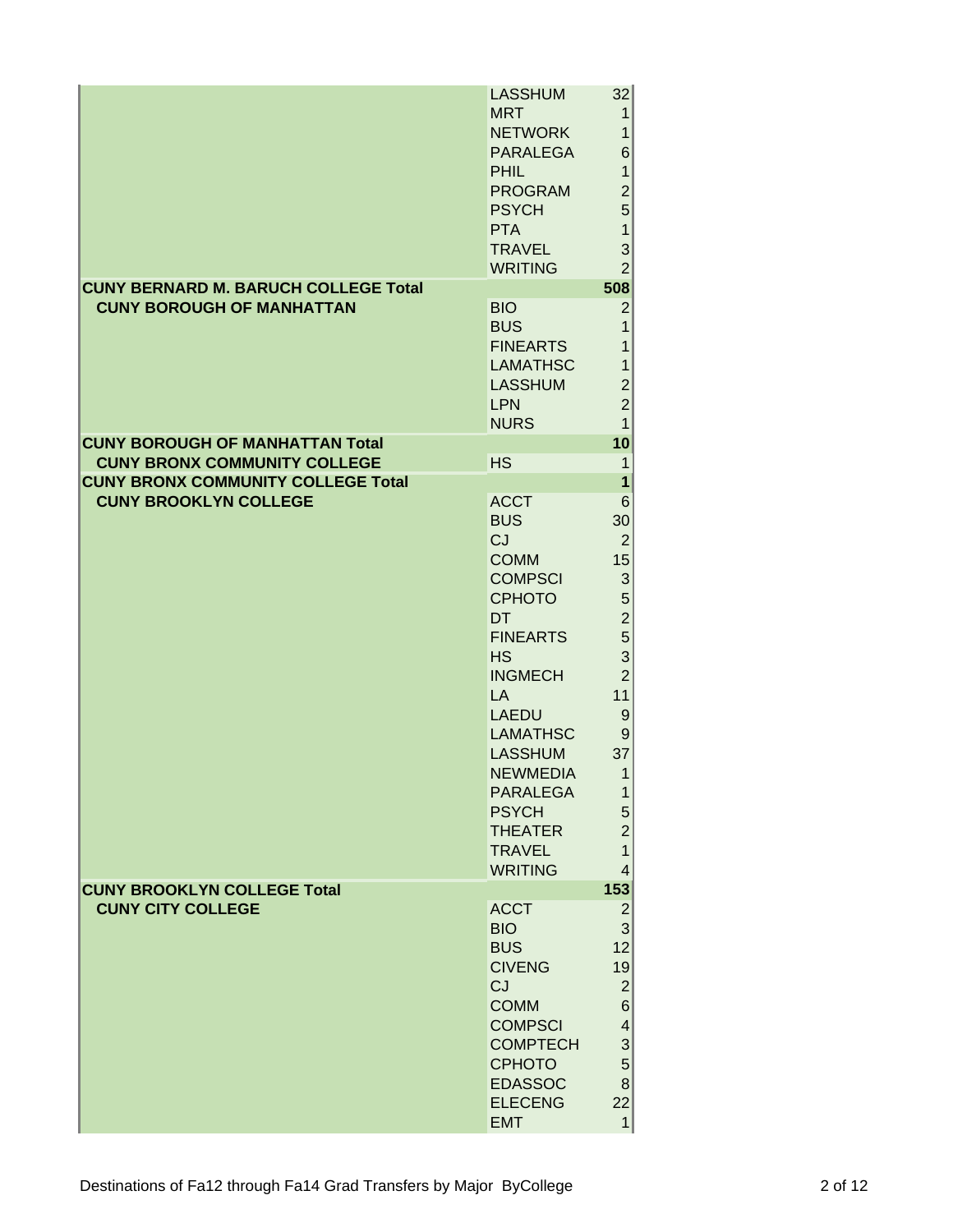| <b>CUNY CITY COLLEGE</b>                         |                 |                           |
|--------------------------------------------------|-----------------|---------------------------|
|                                                  | <b>ENVSCI</b>   | 1                         |
|                                                  | <b>FINEARTS</b> | $\overline{\mathbf{4}}$   |
|                                                  | <b>HS</b>       | $\overline{2}$            |
|                                                  | <b>INDDESIG</b> | $\overline{1}$            |
|                                                  | <b>INGMECH</b>  | 18                        |
|                                                  | <b>LA</b>       | 19                        |
|                                                  | <b>LAEDU</b>    | $\overline{7}$            |
|                                                  | <b>LAMATHSC</b> | 24                        |
|                                                  | <b>LASSHUM</b>  | 66                        |
|                                                  | <b>MRT</b>      | 1                         |
|                                                  | <b>NETWORK</b>  | 1                         |
|                                                  | <b>NEWMEDIA</b> | $\overline{1}$            |
|                                                  | <b>PARALEGA</b> | 4                         |
|                                                  | <b>PHIL</b>     | 1                         |
|                                                  | <b>PROGRAM</b>  | $\mathbf{1}$              |
|                                                  | <b>PSYCH</b>    | 6                         |
|                                                  | <b>PTA</b>      | $\frac{3}{2}$             |
|                                                  | <b>THEATER</b>  |                           |
|                                                  | VT              | $\overline{1}$            |
|                                                  | <b>WRITING</b>  | $\overline{7}$            |
| <b>CUNY CITY COLLEGE Total</b>                   |                 | 257                       |
| <b>CUNY COLLEGE OF STATEN ISLAND</b>             | <b>ACCT</b>     | 1                         |
|                                                  | <b>CIVENG</b>   | 1                         |
|                                                  | <b>ELECENG</b>  | 1                         |
|                                                  | <b>LASSHUM</b>  | $\overline{c}$            |
| <b>CUNY COLLEGE OF STATEN ISLAND Total</b>       |                 | 5                         |
| <b>CUNY GRADUATE SCHOOL AND UNIVERSITY</b>       | <b>BUS</b>      | 4                         |
|                                                  | <b>HS</b>       | 3                         |
|                                                  | <b>LA</b>       | 1                         |
|                                                  | <b>LAMATHSC</b> | $\mathbf{1}$              |
|                                                  | <b>LASSHUM</b>  | $\mathbf{1}$              |
|                                                  | <b>NETWORK</b>  | $\overline{2}$            |
|                                                  | <b>NURS</b>     | 16                        |
|                                                  | <b>TE</b>       | 1                         |
| <b>CUNY GRADUATE SCHOOL AND UNIVERSITY Total</b> |                 | 29                        |
| <b>CUNY HOSTOS CMTY COLLEGE &amp; CUNY</b>       | <b>LPN</b>      | $\mathbf 1$               |
| <b>CUNY HOSTOS CMTY COLLEGE &amp; CUNY Total</b> |                 | 1                         |
| <b>CUNY HUNTER COLLEGE</b>                       | <b>ACCT</b>     | 13                        |
|                                                  | <b>BIO</b>      | 6                         |
|                                                  | <b>BUS</b>      | 14                        |
|                                                  | CJ              | $\ensuremath{\mathsf{3}}$ |
|                                                  | <b>COMM</b>     | $\overline{1}$            |
|                                                  | <b>COMPSCI</b>  | $\overline{c}$            |
|                                                  | <b>COMPTECH</b> | $\overline{1}$            |
|                                                  | <b>CPHOTO</b>   | $\overline{\mathbf{4}}$   |
|                                                  | <b>EDASSOC</b>  | $\mathbf{1}$              |
|                                                  | <b>EMT</b>      | 1                         |
|                                                  | <b>FINEARTS</b> | 11                        |
|                                                  | <b>HS</b>       | $\,$ 6                    |
|                                                  | LA              | 16                        |
|                                                  | <b>LAEDU</b>    | 10                        |
|                                                  |                 |                           |
|                                                  | <b>LAMATHSC</b> | 32                        |
|                                                  | <b>LASSHUM</b>  | 73                        |
|                                                  | <b>NEWMEDIA</b> | $\mathbf{3}$              |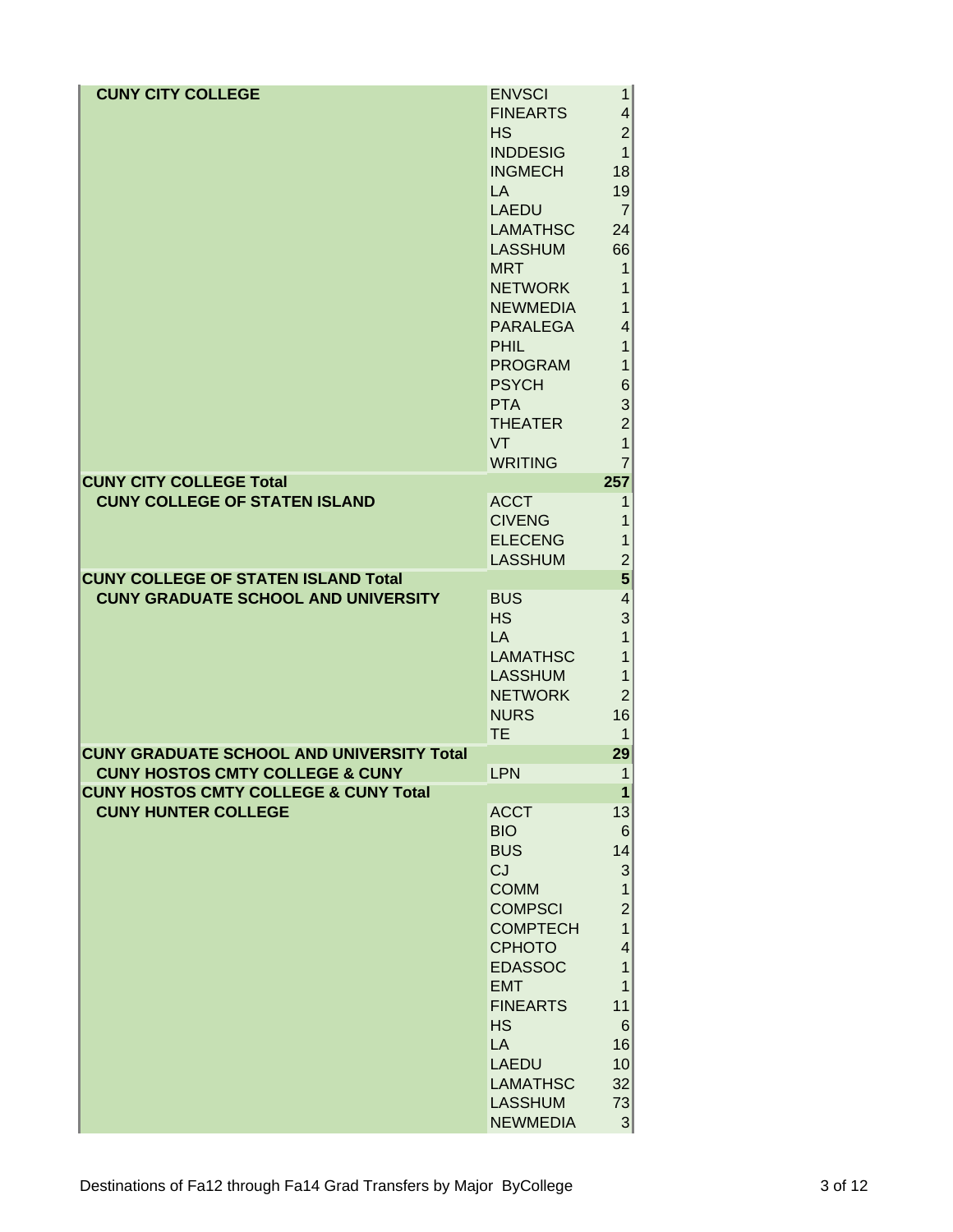<span id="page-15-0"></span>

| <b>CUNY HUNTER COLLEGE</b>                            | <b>NURS</b>                     | 29                   |
|-------------------------------------------------------|---------------------------------|----------------------|
|                                                       | <b>OTA</b>                      | $\overline{2}$       |
|                                                       | <b>PARALEGA</b>                 | $\overline{2}$       |
|                                                       | <b>PHIL</b>                     | $\overline{4}$       |
|                                                       | <b>PROGRAM</b>                  | $\mathbf{1}$         |
|                                                       | <b>PSYCH</b>                    | 18                   |
|                                                       | <b>PTA</b>                      | $\mathbf{1}$         |
|                                                       | <b>SPANENG</b>                  | $\overline{c}$       |
|                                                       | <b>THEATER</b><br><b>VT</b>     | 3<br>$\overline{2}$  |
|                                                       | <b>WRITING</b>                  | 14                   |
| <b>CUNY HUNTER COLLEGE Total</b>                      |                                 | 275                  |
| CUNY JOHN JAY COLLEGE OF CRIMINAL JUSTIC              | <b>ACCT</b>                     | 2                    |
|                                                       | <b>BUS</b>                      | 13                   |
|                                                       | <b>CJ</b>                       | 290                  |
|                                                       | <b>COMM</b>                     | 1                    |
|                                                       | <b>COMPTECH</b>                 | 1                    |
|                                                       | <b>CPHOTO</b>                   | 1                    |
|                                                       | <b>FINEARTS</b>                 | 1                    |
|                                                       | <b>HS</b>                       | $\overline{2}$       |
|                                                       | <b>INGMECH</b><br>LA            | $\mathbf{1}$<br>4    |
|                                                       | <b>LAEDU</b>                    | $\overline{2}$       |
|                                                       | <b>LAMATHSC</b>                 | $\overline{2}$       |
|                                                       | <b>LASSHUM</b>                  | 38                   |
|                                                       | <b>NETWORK</b>                  | 3                    |
|                                                       | <b>OTA</b>                      | $\mathbf{1}$         |
|                                                       | <b>PARALEGA</b>                 | 5                    |
|                                                       |                                 |                      |
|                                                       | <b>PSYCH</b>                    | 3                    |
|                                                       | <b>WRITING</b>                  | $\mathbf{1}$         |
| <b>CUNY JOHN JAY COLLEGE OF CRIMINAL JUSTIC Total</b> |                                 | 371                  |
| <b>CUNY KINGSBOROUGH COMMUNITY COLLEGE</b>            | PARALEGA                        | $\mathbf 1$          |
| <b>CUNY KINGSBOROUGH COMMUNITY COLLEGE Total</b>      |                                 | 1                    |
| <b>CUNY LEHMAN COLLEGE</b>                            | <b>ACCT</b>                     | $\overline{4}$       |
|                                                       | <b>BUS</b><br>CJ.               | 13<br>$\overline{1}$ |
|                                                       | <b>COMM</b>                     | $\overline{c}$       |
|                                                       | <b>COMPSCI</b>                  | 1                    |
|                                                       | <b>COMPTECH</b>                 | $\overline{c}$       |
|                                                       | <b>DT</b>                       | 6                    |
|                                                       | <b>FINEARTS</b>                 | $\mathbf{1}$         |
|                                                       | <b>HS</b>                       | 37                   |
|                                                       | LA                              | 1                    |
|                                                       | <b>LAEDU</b><br><b>LAMATHSC</b> | $\,6$                |
|                                                       | <b>LASSHUM</b>                  | $\,6$<br>29          |
|                                                       | <b>LPN</b>                      | 15                   |
|                                                       | <b>MRT</b>                      | 1                    |
|                                                       | <b>NETWORK</b>                  | $\mathbf{1}$         |
|                                                       | <b>NEWMEDIA</b>                 | $\mathbf{1}$         |
|                                                       | <b>NURS</b>                     | 40                   |
|                                                       | <b>PROGRAM</b>                  | $\mathbf{1}$         |
|                                                       | <b>PSYCH</b><br><b>RADTECH</b>  | 6<br>1               |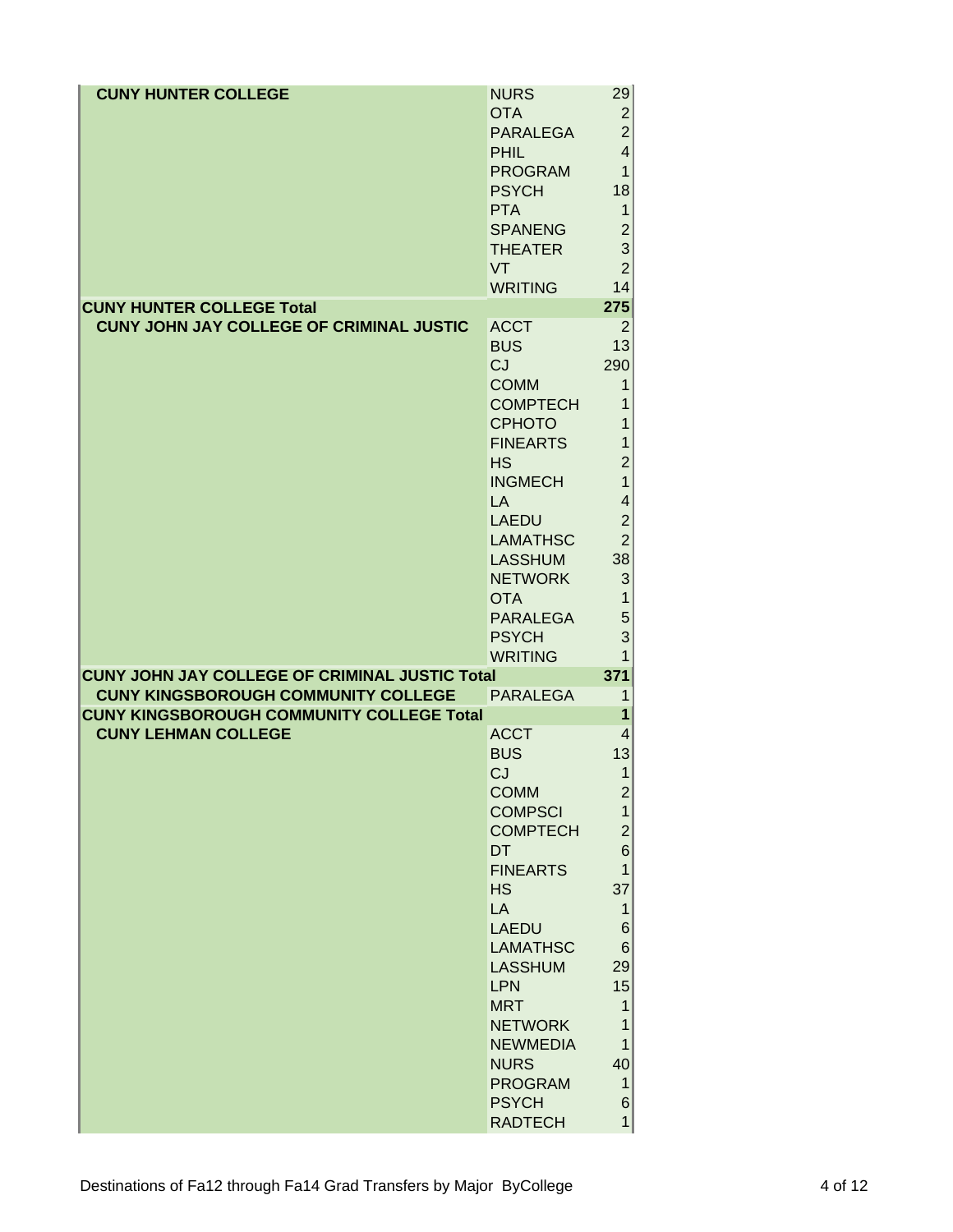| <b>CUNY LEHMAN COLLEGE</b>                                           | <b>THEATER</b>                 | 1                         |
|----------------------------------------------------------------------|--------------------------------|---------------------------|
|                                                                      | <b>WRITING</b>                 | 1                         |
| <b>CUNY LEHMAN COLLEGE Total</b><br><b>CUNY MEDGAR EVERS COLLEGE</b> | <b>BUS</b>                     | 177<br>1                  |
|                                                                      | <b>HS</b>                      | 3                         |
|                                                                      | <b>LAMATHSC</b>                | $\overline{2}$            |
|                                                                      | <b>LASSHUM</b>                 | $\overline{2}$            |
|                                                                      | <b>LPN</b>                     | $\overline{1}$            |
|                                                                      | <b>NURS</b>                    | $\mathbf{1}$              |
|                                                                      | <b>PSYCH</b>                   | 1                         |
|                                                                      | <b>WRITING</b>                 | 1                         |
| <b>CUNY MEDGAR EVERS COLLEGE Total</b>                               |                                | 12                        |
| <b>CUNY NEW YORK CITY COLLEGE OF TECHNOLOGY ACCT</b>                 |                                | 3                         |
|                                                                      | <b>BUS</b>                     | 11                        |
|                                                                      | <b>COMPOP</b>                  | $\ensuremath{\mathsf{3}}$ |
|                                                                      | <b>COMPSCI</b>                 | $\mathbf{1}$              |
|                                                                      | <b>COMPTECH</b>                | 10                        |
|                                                                      | <b>COMPTELE</b>                | $\mathbf{1}$              |
|                                                                      | <b>CPHOTO</b>                  | $\overline{1}$            |
|                                                                      | <b>DIGMEDIA</b>                | $\overline{1}$            |
|                                                                      | <b>FINEARTS</b>                | $\overline{1}$            |
|                                                                      | <b>FOODSERV</b>                | $\overline{c}$            |
|                                                                      | <b>HS</b>                      | 5                         |
|                                                                      | <b>INDDESIG</b>                | $\overline{1}$            |
|                                                                      | <b>LA</b>                      | $\mathbf{1}$              |
|                                                                      | <b>LAMATHSC</b>                | 9                         |
|                                                                      | <b>LASSHUM</b>                 | 12                        |
|                                                                      | <b>LPN</b>                     | $\mathbf{1}$              |
|                                                                      | <b>MRT</b>                     | $\mathbf{1}$              |
|                                                                      | <b>NETWORK</b>                 | 10<br>12                  |
|                                                                      | <b>NEWMEDIA</b><br><b>NURS</b> | 6 <sup>1</sup>            |
|                                                                      | <b>PARALEGA</b>                | 15                        |
|                                                                      | <b>PROGRAM</b>                 | $\bf{8}$                  |
|                                                                      | <b>PSYCH</b>                   | $\overline{2}$            |
|                                                                      | <b>RADTECH</b>                 | $\overline{2}$            |
|                                                                      | <b>TRAVEL</b>                  | 40                        |
| <b>CUNY NEW YORK CITY COLLEGE OF TECHNOLOGY Total</b>                |                                | 159                       |
| <b>CUNY QUEENS COLLEGE</b>                                           | <b>ACCT</b>                    | 59                        |
|                                                                      | <b>BIO</b>                     | 5                         |
|                                                                      | <b>BUS</b>                     | 124                       |
|                                                                      | CJ                             | 4                         |
|                                                                      | <b>COMM</b>                    | 12                        |
|                                                                      | <b>COMPOP</b>                  | 1                         |
|                                                                      | <b>COMPSCI</b>                 | 20                        |
|                                                                      | <b>COMPTECH</b>                | $\overline{2}$            |
|                                                                      | <b>CPHOTO</b>                  | $\overline{c}$            |
|                                                                      | DT                             | 3                         |
|                                                                      | <b>EDASSOC</b>                 | 3                         |
|                                                                      | <b>ENVSCI</b>                  | $\overline{\mathbf{4}}$   |
|                                                                      | <b>FINEARTS</b>                | 25                        |
|                                                                      | <b>HS</b>                      | $\overline{7}$            |
|                                                                      | LA                             | 19                        |
|                                                                      | LAEDU                          | 92                        |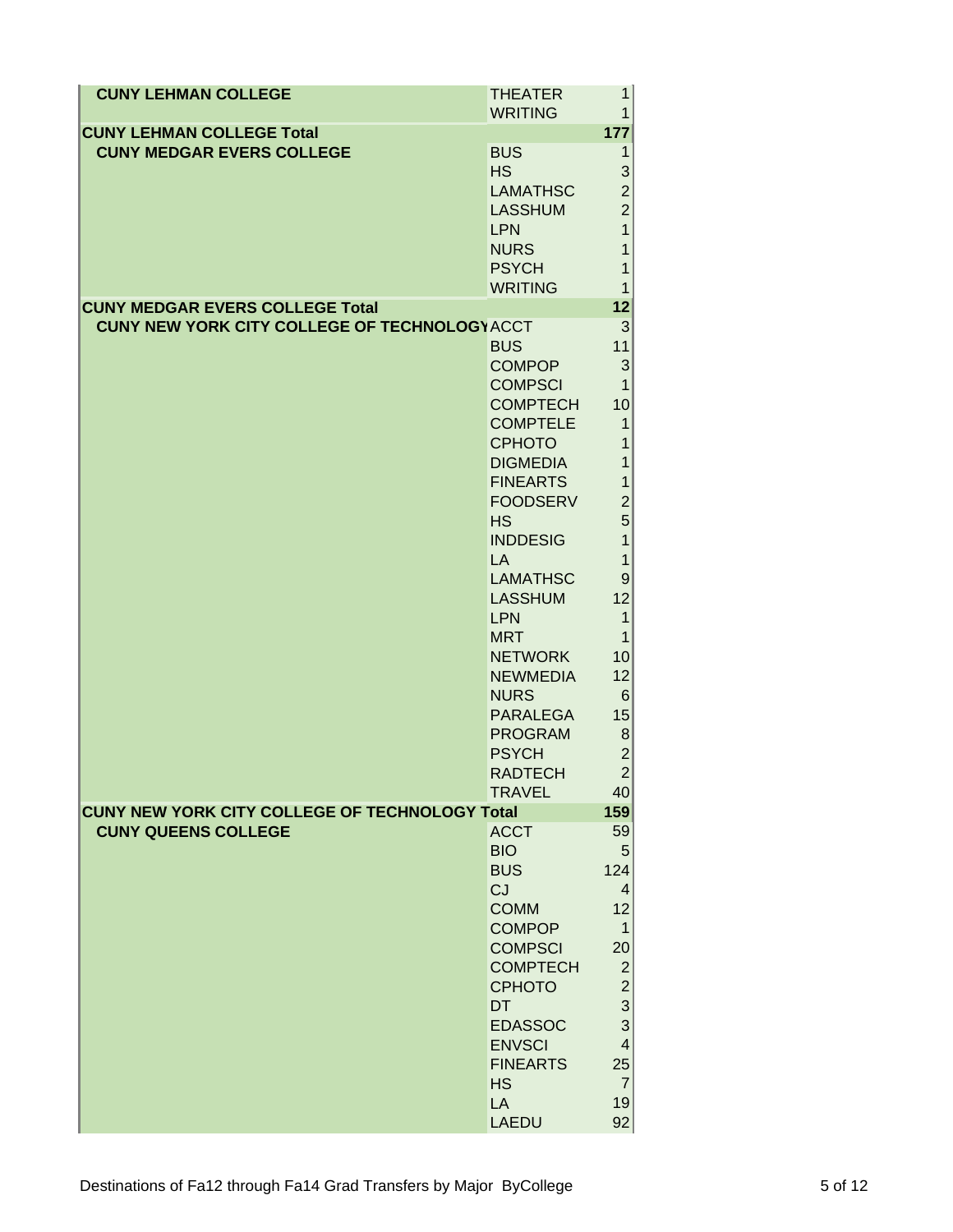|                                                       | LAMATHSC        | 32                      |
|-------------------------------------------------------|-----------------|-------------------------|
|                                                       | <b>LASSHUM</b>  | 122                     |
|                                                       | <b>NETWORK</b>  | $\overline{2}$          |
|                                                       | <b>NEWMEDIA</b> | $\overline{2}$          |
|                                                       | <b>OTA</b>      | $\overline{c}$          |
|                                                       | <b>PARALEGA</b> | $\overline{\mathbf{4}}$ |
|                                                       | PHIL.           | $\overline{\mathbf{4}}$ |
|                                                       | <b>PROGRAM</b>  | 3                       |
|                                                       | <b>PSYCH</b>    | 10                      |
|                                                       | <b>PTA</b>      | $\overline{4}$          |
|                                                       | <b>THEATER</b>  | 1                       |
|                                                       | <b>WRITING</b>  | 9                       |
|                                                       |                 | 577                     |
| <b>CUNY QUEENSBOROUGH COMMUNITY COLLEGE</b>           | <b>LAMATHSC</b> | 1                       |
|                                                       | <b>LASSHUM</b>  | 1                       |
|                                                       | LPN             | 1                       |
| <b>CUNY QUEENSBOROUGH COMMUNITY COLLEGE Total</b>     |                 | 3                       |
| <b>CUNY YORK COLLEGE</b>                              | <b>ACCT</b>     | 5                       |
|                                                       | <b>BIO</b>      | 1                       |
|                                                       | <b>BUS</b>      | 25                      |
|                                                       | <b>CJ</b>       | 1                       |
|                                                       | <b>COMPTECH</b> | 1                       |
|                                                       | <b>EMT</b>      | $\overline{2}$          |
|                                                       | <b>HS</b>       | 18                      |
|                                                       | LA              | 4                       |
|                                                       | <b>LAEDU</b>    | 6                       |
|                                                       | <b>LAMATHSC</b> | 19                      |
|                                                       | <b>LASSHUM</b>  | 32                      |
|                                                       | <b>LPN</b>      | $\overline{2}$          |
|                                                       | <b>NETWORK</b>  | 1                       |
|                                                       | <b>NEWMEDIA</b> | 1                       |
|                                                       | <b>NURS</b>     | $\overline{2}$          |
|                                                       | <b>OTA</b>      | 3                       |
|                                                       | <b>PARALEGA</b> | 1                       |
|                                                       | <b>PSYCH</b>    | 5                       |
| <b>CUNY YORK COLLEGE Total</b>                        |                 | 129                     |
| <b>DAEMEN COLLEGE</b>                                 | <b>NEWMEDIA</b> | 1                       |
| <b>DAEMEN COLLEGE Total</b>                           |                 | 1                       |
| <b>DEAN COLLEGE</b>                                   | <b>THEATER</b>  | 1                       |
| <b>DEAN COLLEGE Total</b>                             |                 | 1                       |
| <b>DELAWARE VALLEY COLLEGE</b>                        | <b>BUS</b>      | 1                       |
| <b>DELAWARE VALLEY COLLEGE Total</b>                  |                 | 1                       |
| <b>DEVRY UNIVERSITY</b>                               | <b>LASSHUM</b>  | $\overline{2}$          |
|                                                       | <b>NEWMEDIA</b> | 1                       |
|                                                       | <b>TRAVEL</b>   | 1                       |
| <b>DEVRY UNIVERSITY Total</b>                         |                 | $\overline{\mathbf{4}}$ |
| <b>DOMINICAN COLLEGE</b>                              | <b>NURS</b>     | 1                       |
| <b>DOMINICAN COLLEGE Total</b>                        |                 | 1                       |
| <b>EAST CENTRAL UNIVERSITY</b>                        | <b>NURS</b>     | 1                       |
| <b>EAST CENTRAL UNIVERSITY Total</b>                  |                 | 1                       |
| <b>EMBRY-RIDDLE AERONAUTICAL UNIVERSITY - D</b>       | <b>BUS</b>      | 1                       |
| <b>EMBRY-RIDDLE AERONAUTICAL UNIVERSITY - D Total</b> |                 | 1                       |
| <b>ESSEX COUNTY COLLEGE</b>                           | <b>CIVENG</b>   | 1                       |
| <b>ESSEX COUNTY COLLEGE Total</b>                     |                 | 1                       |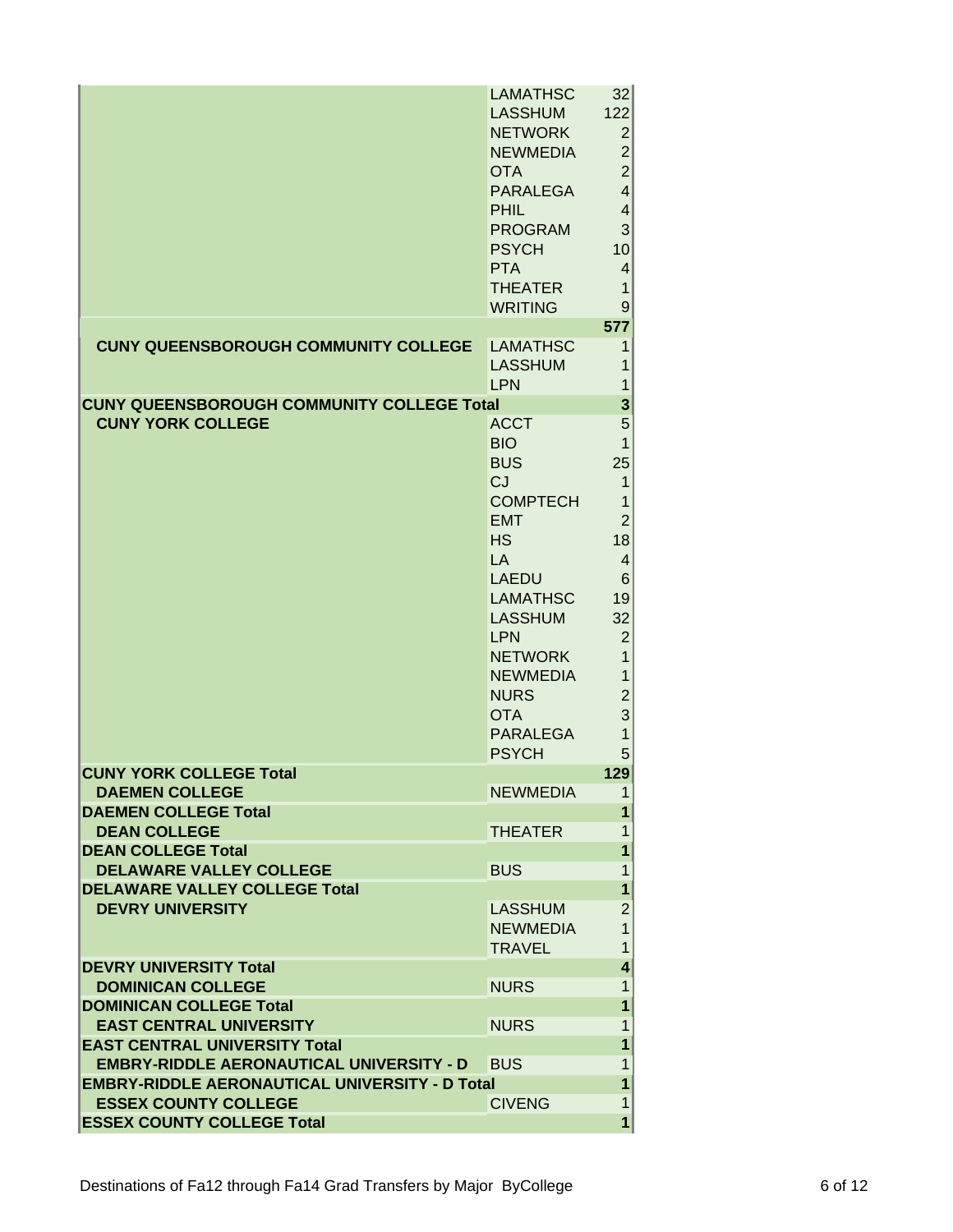| <b>EXCELSIOR COLLEGE</b>                                                               | <b>HS</b><br><b>LASSHUM</b> | 2 <br>$\mathbf{1}$                                 |
|----------------------------------------------------------------------------------------|-----------------------------|----------------------------------------------------|
|                                                                                        | <b>LPN</b>                  | 3                                                  |
| <b>EXCELSIOR COLLEGE Total</b>                                                         |                             | $\overline{6}$                                     |
| <b>FELICIAN COLLEGE</b>                                                                | <b>LPN</b>                  | 1                                                  |
| <b>FELICIAN COLLEGE Total</b>                                                          |                             | $\overline{1}$                                     |
| <b>FLORIDA INTERNATIONAL UNIVERSITY</b>                                                | <b>NURS</b>                 | 1                                                  |
|                                                                                        | <b>TRAVEL</b>               | 1                                                  |
| <b>FLORIDA INTERNATIONAL UNIVERSITY Total</b>                                          |                             | $\overline{2}$                                     |
| <b>FLORIDA STATE UNIVERSITY</b>                                                        | <b>ACCT</b>                 | $\overline{1}$                                     |
| <b>FLORIDA STATE UNIVERSITY Total</b>                                                  |                             | 1                                                  |
| <b>FORDHAM UNIVERSITY</b>                                                              | <b>LASSHUM</b>              | 1                                                  |
| <b>FORDHAM UNIVERSITY Total</b>                                                        |                             | 1                                                  |
| <b>GEORGE WASHINGTON UNIVERSITY</b>                                                    | <b>BUS</b>                  | 1                                                  |
|                                                                                        | <b>LASSHUM</b>              | 1                                                  |
| <b>GEORGE WASHINGTON UNIVERSITY Total</b>                                              |                             | $\overline{2}$                                     |
| <b>GEORGETOWN UNIVERSITY</b>                                                           | <b>BUS</b>                  | 1                                                  |
| <b>GEORGETOWN UNIVERSITY Total</b>                                                     |                             | 1                                                  |
| <b>GEORGIA INSTITUTE OF TECHNOLOGY</b><br><b>GEORGIA INSTITUTE OF TECHNOLOGY Total</b> | <b>COMPSCI</b>              | $\overline{1}$<br>1                                |
| <b>GRAND CANYON UNIVERSITY</b>                                                         | <b>NURS</b>                 |                                                    |
| <b>GRAND CANYON UNIVERSITY Total</b>                                                   |                             | $\overline{\mathbf{c}}$<br>$\overline{\mathbf{2}}$ |
| <b>HOFSTRA UNIVERSITY</b>                                                              | <b>ACCT</b>                 | $\overline{1}$                                     |
|                                                                                        | CJ                          | 1                                                  |
|                                                                                        | <b>COMM</b>                 | 3                                                  |
|                                                                                        | <b>LA</b>                   | $\overline{1}$                                     |
| <b>HOFSTRA UNIVERSITY Total</b>                                                        |                             | $6\phantom{a}$                                     |
| <b>HOWARD UNIVERSITY</b>                                                               | <b>HS</b>                   | $\mathbf{1}$                                       |
| <b>HOWARD UNIVERSITY Total</b>                                                         |                             | 1                                                  |
| <b>HUDSON COUNTY COMMUNITY COLLEGE</b>                                                 | <b>WRITING</b>              | 1                                                  |
| <b>HUDSON COUNTY COMMUNITY COLLEGE Total</b>                                           |                             | 1                                                  |
| <b>HUNTER BUSINESS SCHOOL</b>                                                          | <b>LASSHUM</b>              | 1                                                  |
|                                                                                        | <b>PSYCH</b>                | 1                                                  |
| <b>HUNTER BUSINESS SCHOOL Total</b>                                                    |                             | $\overline{2}$                                     |
| JOHNS HOPKINS UNIVERSITY ARTS, SCIENCES E                                              | <b>BIO</b>                  | $\overline{1}$                                     |
| <b>JOHNS HOPKINS UNIVERSITY ARTS, SCIENCES E Total</b>                                 |                             | 1                                                  |
| <b>KEAN UNIVERSITY</b>                                                                 | <b>BUS</b>                  | 1                                                  |
| <b>KEAN UNIVERSITY Total</b>                                                           |                             | 1                                                  |
| <b>LIBERTY UNIVERSITY</b>                                                              | <b>BUS</b>                  | 1                                                  |
|                                                                                        | <b>PSYCH</b>                | 1                                                  |
| <b>LIBERTY UNIVERSITY Total</b>                                                        |                             | $\overline{2}$                                     |
| <b>LONG ISLAND UNIVERSITY</b>                                                          | <b>BIO</b><br><b>BUS</b>    | $\mathbf{1}$<br>$\overline{c}$                     |
|                                                                                        | <b>COMM</b>                 | $\overline{1}$                                     |
|                                                                                        | <b>HS</b>                   | $\overline{c}$                                     |
|                                                                                        | <b>LAEDU</b>                | $\overline{1}$                                     |
|                                                                                        | <b>LAMATHSC</b>             | 5                                                  |
|                                                                                        | <b>LASSHUM</b>              | $\overline{2}$                                     |
|                                                                                        | <b>NURS</b>                 | $\overline{1}$                                     |
|                                                                                        | <b>PSYCH</b>                | 1                                                  |
| <b>LONG ISLAND UNIVERSITY Total</b>                                                    |                             | 16                                                 |
| <b>MANHATTAN COLLEGE</b>                                                               | <b>CIVENG</b>               | $\overline{\mathbf{c}}$                            |
| <b>MANHATTAN COLLEGE Total</b>                                                         |                             | $\overline{2}$                                     |
| <b>MARYMOUNT MANHATTAN COLLEGE</b>                                                     | <b>CPHOTO</b>               | 1                                                  |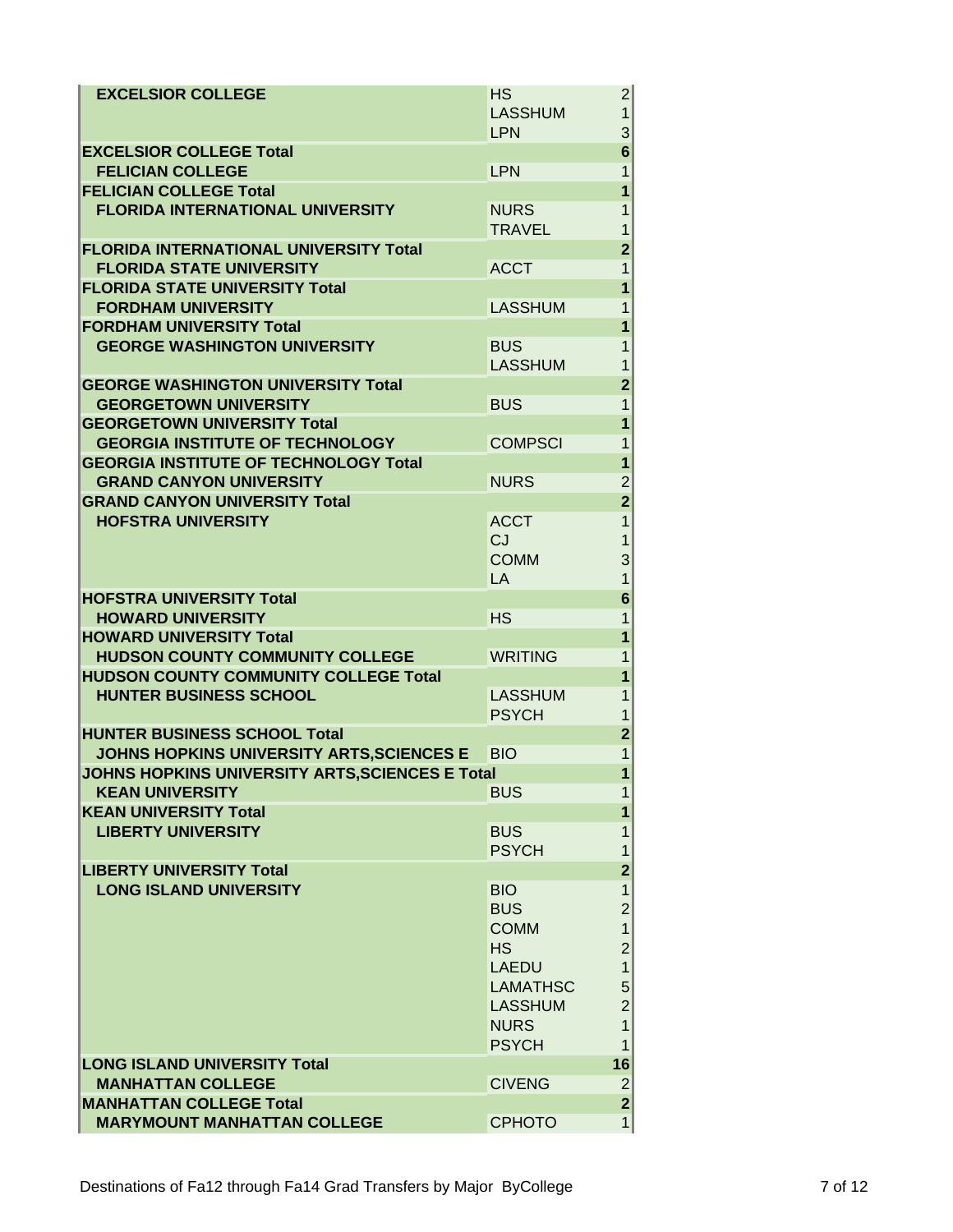<span id="page-19-0"></span>

| <b>MARYMOUNT MANHATTAN COLLEGE</b>                                                  | LASSHUM                           | 1.                      |
|-------------------------------------------------------------------------------------|-----------------------------------|-------------------------|
| <b>MARYMOUNT MANHATTAN COLLEGE Total</b>                                            |                                   | $\overline{\mathbf{2}}$ |
| <b>MERCY COLLEGE</b>                                                                | <b>LAMATHSC</b><br><b>LASSHUM</b> | 3<br>$\overline{1}$     |
|                                                                                     | <b>LPN</b>                        | 1                       |
|                                                                                     | <b>OTA</b>                        | 1                       |
|                                                                                     | <b>PARALEGA</b>                   | $\overline{1}$          |
| <b>MERCY COLLEGE Total</b>                                                          |                                   | $\overline{7}$          |
| <b>METROPOLITAN COLLEGE OF NEW YORK</b>                                             | <b>BUS</b>                        | $\mathbf 1$             |
| <b>METROPOLITAN COLLEGE OF NEW YORK Total</b>                                       |                                   | $\overline{1}$          |
| <b>MIAMI INTERNATIONAL UNIVERSITY OF ART &amp;</b>                                  | <b>NEWMEDIA</b>                   | 1                       |
| <b>MIAMI INTERNATIONAL UNIVERSITY OF ART &amp; Total</b>                            |                                   | $\overline{1}$          |
| <b>MINNESOTA STATE UNIVERSITY - MANKATO</b>                                         | <b>CIVENG</b>                     | 1                       |
| <b>MINNESOTA STATE UNIVERSITY - MANKATO Total</b>                                   |                                   | $\mathbf{1}$            |
| <b>MONROE COLLEGE</b>                                                               | CJ                                | $\mathbf{1}$            |
| <b>MONROE COLLEGE Total</b>                                                         | <b>LASSHUM</b>                    | $\overline{c}$<br>3     |
| <b>MOUNT HOLYOKE COLLEGE</b>                                                        | <b>LASSHUM</b>                    | $\overline{1}$          |
| <b>MOUNT HOLYOKE COLLEGE Total</b>                                                  |                                   | $\overline{1}$          |
| <b>NASSAU COMMUNITY COLLEGE</b>                                                     | <b>LAMATHSC</b>                   | 1                       |
|                                                                                     | <b>LPN</b>                        | $\mathbf 1$             |
| <b>NASSAU COMMUNITY COLLEGE Total</b>                                               |                                   | $\overline{\mathbf{2}}$ |
| <b>NEW JERSEY CITY UNIVERSITY</b>                                                   | <b>BUS</b>                        | $\overline{1}$          |
|                                                                                     | <b>LPN</b>                        | $\mathbf{1}$            |
| <b>NEW JERSEY CITY UNIVERSITY Total</b>                                             |                                   | $\overline{\mathbf{2}}$ |
| <b>NEW JERSEY INSTITUTE OF TECHNOLOGY</b>                                           | <b>CIVENG</b>                     | $\overline{2}$          |
| <b>NEW JERSEY INSTITUTE OF TECHNOLOGY Total</b>                                     |                                   | $\overline{2}$          |
|                                                                                     |                                   |                         |
| NEW YORK INSTITUTE OF TECHNOLOGY- OLD WE                                            | <b>BUS</b>                        | $\mathbf{1}$            |
|                                                                                     | <b>ELECENG</b>                    | $\overline{1}$          |
|                                                                                     | <b>WRITING</b>                    | $\mathbf 1$             |
| <b>NEW YORK INSTITUTE OF TECHNOLOGY- OLD WE Total</b><br><b>NEW YORK UNIVERSITY</b> | <b>ACCT</b>                       | 3<br>$\mathbf{1}$       |
|                                                                                     | <b>BUS</b>                        | $\overline{c}$          |
|                                                                                     | <b>COMM</b>                       | 6                       |
|                                                                                     | <b>HS</b>                         | $\overline{1}$          |
|                                                                                     | LA                                | $\mathbf{1}$            |
|                                                                                     | <b>LAEDU</b>                      | 2                       |
|                                                                                     | <b>LASSHUM</b>                    | 12                      |
|                                                                                     | <b>MRT</b>                        | $\mathbf{1}$            |
|                                                                                     | <b>NURS</b><br><b>PHIL</b>        | 1<br>1                  |
|                                                                                     | <b>PSYCH</b>                      | 1                       |
|                                                                                     | <b>THEATER</b>                    | 1                       |
|                                                                                     | <b>TRAVEL</b>                     | 1                       |
| <b>NEW YORK UNIVERSITY Total</b>                                                    |                                   | 31                      |
| <b>NORTH DAKOTA STATE UNIVERSITY</b>                                                | <b>VT</b>                         | 1                       |
| <b>NORTH DAKOTA STATE UNIVERSITY Total</b>                                          |                                   | 1                       |
| <b>NORTHERN ILLINOIS UNIVERSITY</b>                                                 | <b>LAMATHSC</b>                   | 1                       |
| <b>NORTHERN ILLINOIS UNIVERSITY Total</b>                                           |                                   | $\overline{1}$          |
| <b>NORTHWESTERN COMMUNITY COLLEGE</b>                                               | <b>LASSHUM</b>                    | 1                       |
| <b>NORTHWESTERN COMMUNITY COLLEGE Total</b><br><b>NYACK COLLEGE - MANHATTAN UG</b>  |                                   | $\mathbf{1}$            |
| <b>NYACK COLLEGE - MANHATTAN UG Total</b>                                           | <b>LASSHUM</b>                    | $\frac{2}{2}$           |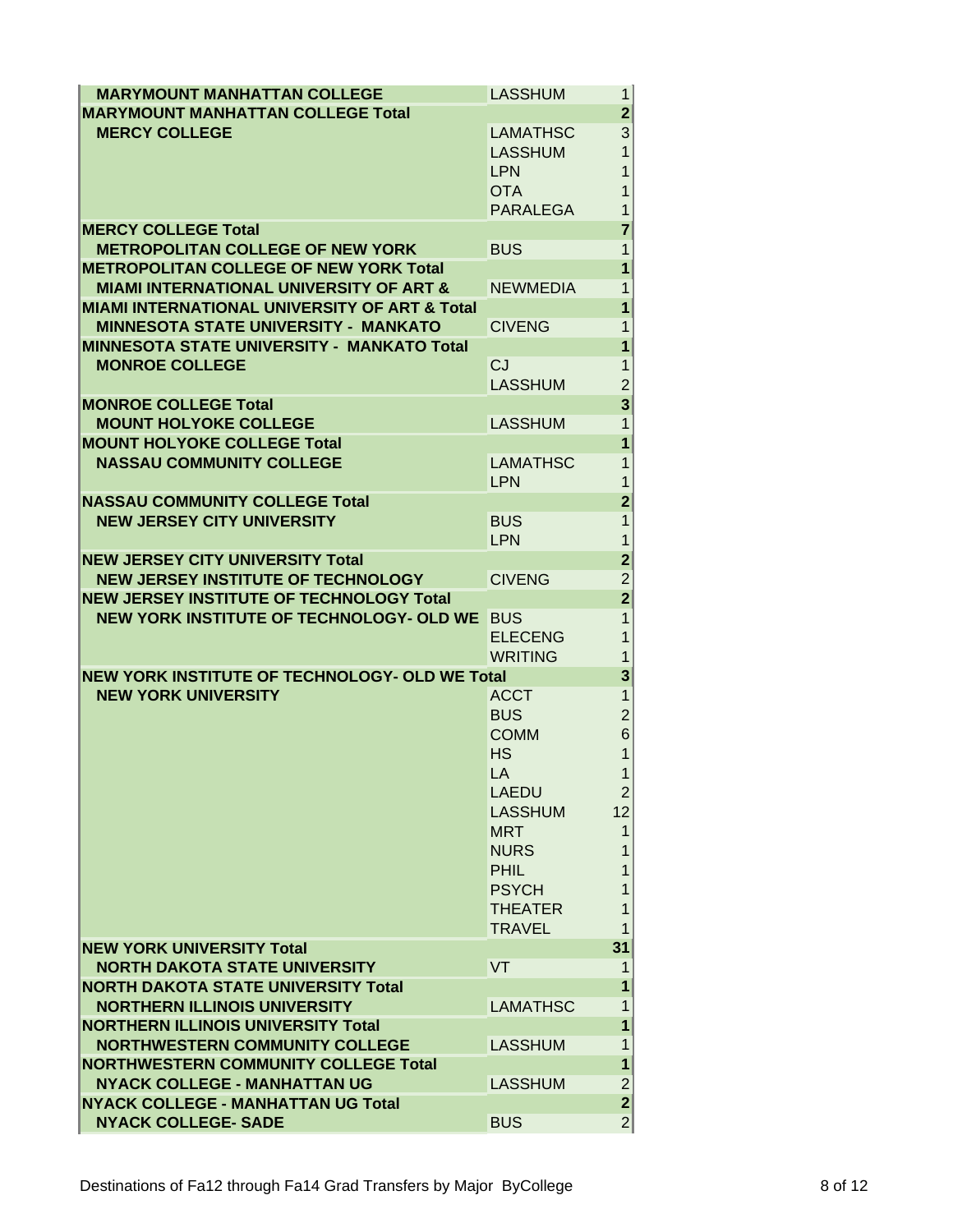| <b>NYACK COLLEGE- SADE Total</b>                                     |                 | 2                                |
|----------------------------------------------------------------------|-----------------|----------------------------------|
| <b>PACE UNIVERSITY</b>                                               | <b>LASSHUM</b>  | $\mathbf{1}$                     |
|                                                                      | <b>PROGRAM</b>  | $\mathbf 1$                      |
| <b>PACE UNIVERSITY Total</b>                                         |                 | $\overline{\mathbf{2}}$          |
| <b>PRATT INSTITUTE</b>                                               | <b>FINEARTS</b> | $\mathbf{1}$                     |
| <b>PRATT INSTITUTE Total</b>                                         |                 | $\overline{1}$                   |
| ROCHESTER INSTITUTE OF TECHNOLOGY                                    | <b>LASSHUM</b>  | $\mathbf 1$                      |
| ROCHESTER INSTITUTE OF TECHNOLOGY Total                              |                 | $\overline{1}$                   |
| <b>RUTGERS - THE STATE UNIVERSITY OF NJ - N</b>                      | <b>ACCT</b>     | 1                                |
| <b>RUTGERS - THE STATE UNIVERSITY OF NJ - N Total</b>                |                 | $\overline{1}$                   |
| <b>SALEM STATE UNIVERSITY</b>                                        | <b>COMM</b>     | 1                                |
| <b>SALEM STATE UNIVERSITY Total</b>                                  |                 | 1                                |
| <b>SANFORD-BROWN COLLEGE - NEW YORK</b>                              | <b>ACCT</b>     | $\mathbf{1}$                     |
|                                                                      | <b>LASSHUM</b>  | 1                                |
| <b>SANFORD-BROWN COLLEGE - NEW YORK Total</b>                        |                 | $\overline{\mathbf{2}}$          |
| <b>SARAH LAWRENCE COLLEGE</b>                                        |                 |                                  |
|                                                                      | <b>LASSHUM</b>  | $\overline{c}$<br>$\overline{2}$ |
| <b>SARAH LAWRENCE COLLEGE Total</b>                                  |                 |                                  |
| <b>SCHOOL OF VISUAL ARTS</b>                                         | <b>CPHOTO</b>   | 3                                |
|                                                                      | <b>FINEARTS</b> | $\overline{6}$                   |
|                                                                      | <b>NEWMEDIA</b> | $\mathbf{1}$                     |
| <b>SCHOOL OF VISUAL ARTS Total</b>                                   |                 | 10                               |
| <b>SMITH COLLEGE</b>                                                 | <b>LASSHUM</b>  | $\overline{c}$                   |
| <b>SMITH COLLEGE Total</b>                                           |                 | $\overline{2}$                   |
| SOUTHERN NEW HAMPSHIRE-15WEEK UNGRAD                                 | CJ              | $\overline{1}$                   |
|                                                                      | <b>FINEARTS</b> | 1                                |
| <b>SOUTHERN NEW HAMPSHIRE-15WEEK UNGRAD Total</b>                    |                 | $\overline{\mathbf{2}}$          |
| <b>ST FRANCIS COLLEGE</b>                                            | <b>PTA</b>      | $\overline{1}$                   |
|                                                                      | <b>WRITING</b>  | $\overline{1}$                   |
| <b>ST FRANCIS COLLEGE Total</b>                                      |                 | $\overline{\mathbf{2}}$          |
| <b>ST JOHNS UNIVERSITY</b>                                           | <b>BUS</b>      | $\mathbf 1$                      |
|                                                                      | CJ              | $\overline{c}$                   |
|                                                                      | <b>COMM</b>     | $\overline{1}$                   |
|                                                                      | <b>FINEARTS</b> | $\mathbf{1}$                     |
|                                                                      | <b>LA</b>       |                                  |
|                                                                      | <b>LAMATHSC</b> | $\frac{2}{3}$                    |
|                                                                      | <b>LASSHUM</b>  | 6                                |
|                                                                      | <b>PARALEGA</b> | 1                                |
|                                                                      | <b>TRAVEL</b>   | $\overline{2}$                   |
|                                                                      | <b>WRITING</b>  | $\mathbf{1}$                     |
| <b>ST JOHNS UNIVERSITY Total</b>                                     |                 | 20                               |
| <b>ST JOSEPH'S COLLEGE - BROOKLYN</b>                                | <b>COMM</b>     | 1                                |
|                                                                      | <b>LASSHUM</b>  | 1                                |
|                                                                      | <b>PSYCH</b>    | 1                                |
| ST JOSEPH'S COLLEGE - BROOKLYN Total                                 |                 | 3                                |
| <b>ST MARY'S COLLEGE OF CALIFORNIA</b>                               | VT              | 1                                |
| <b>ST MARY'S COLLEGE OF CALIFORNIA Total</b>                         |                 | 1                                |
| <b>STATE UNIVERSITY OF NEW YORK NEW PALTZ</b>                        | <b>BUS</b>      | 1                                |
|                                                                      | <b>FINEARTS</b> | $\overline{1}$                   |
|                                                                      | <b>LASSHUM</b>  | $\overline{c}$                   |
| STATE UNIVERSITY OF NEW YORK NEW PALTZ Total                         |                 |                                  |
|                                                                      |                 |                                  |
|                                                                      |                 | $\overline{\mathbf{4}}$          |
| <b>STRAYER UNIVERSITY-WASHINGTON</b>                                 | <b>BUS</b>      | 1                                |
|                                                                      | <b>NURS</b>     | 1                                |
| <b>STRAYER UNIVERSITY-WASHINGTON Total</b><br><b>SUNY BINGHAMTON</b> | <b>ACCT</b>     | $\mathbf{2}$<br>1                |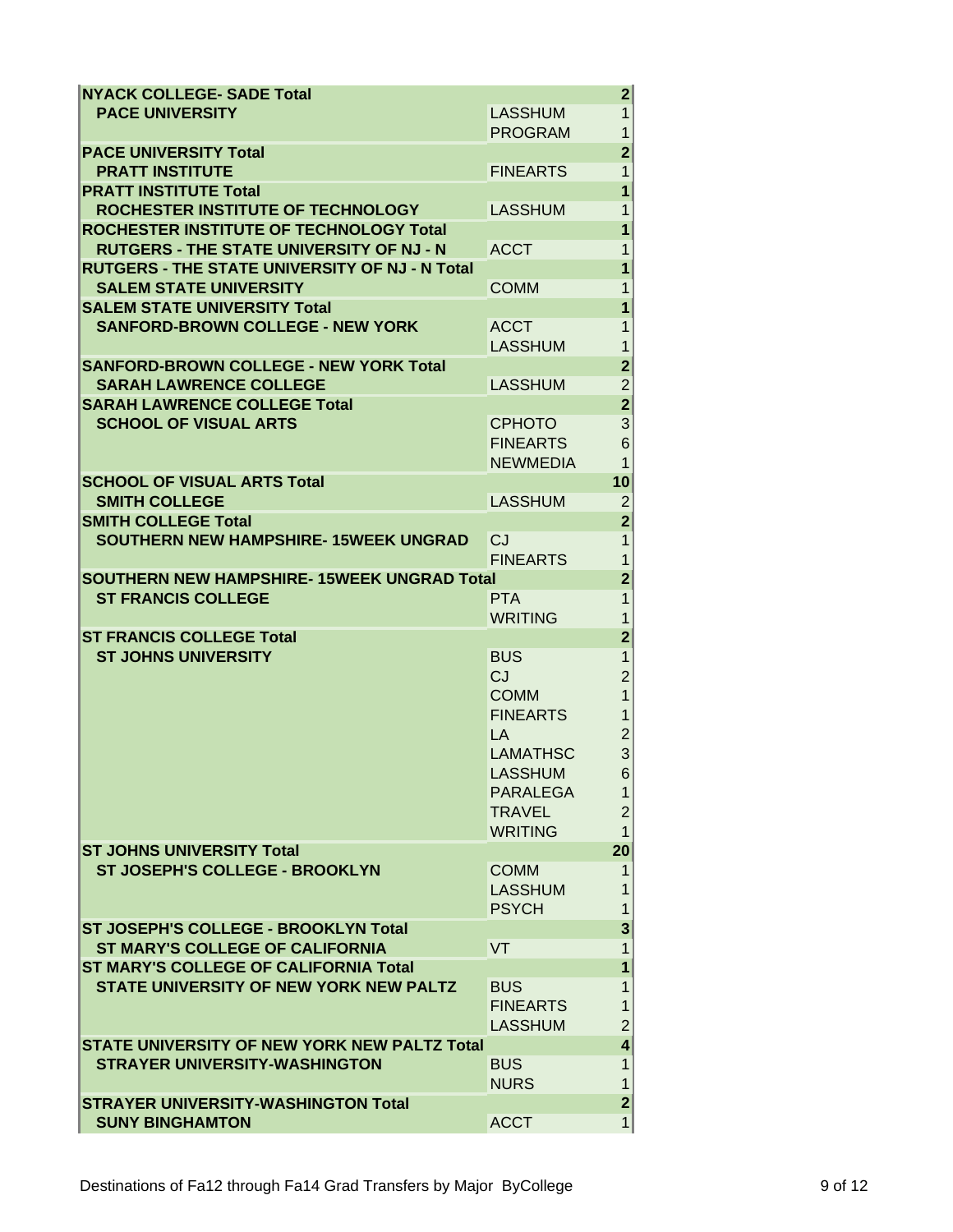| <b>SUNY BINGHAMTON</b>                                                         | <b>BUS</b><br><b>ELECENG</b><br><b>INGMECH</b><br><b>LAMATHSC</b><br><b>LASSHUM</b><br><b>NURS</b>          | 14<br>1<br>1<br>1<br>3<br>$\mathbf{1}$                                                    |
|--------------------------------------------------------------------------------|-------------------------------------------------------------------------------------------------------------|-------------------------------------------------------------------------------------------|
| <b>SUNY BINGHAMTON Total</b>                                                   |                                                                                                             | 22                                                                                        |
| <b>SUNY COLLEGE - BROCKPORT</b>                                                | <b>ACCT</b>                                                                                                 | 1                                                                                         |
| <b>SUNY COLLEGE - BROCKPORT Total</b><br><b>SUNY COLLEGE - OLD WESTBURY</b>    | CJ<br>LA<br><b>LAMATHSC</b><br><b>PSYCH</b>                                                                 | 1<br>1<br>1<br>1<br>1                                                                     |
| <b>SUNY COLLEGE - OLD WESTBURY Total</b>                                       |                                                                                                             | 4                                                                                         |
| <b>SUNY COLLEGE AT FREDONIA</b>                                                | <b>LASSHUM</b>                                                                                              | 1                                                                                         |
| <b>SUNY COLLEGE AT FREDONIA Total</b><br><b>SUNY COLLEGE AT PURCHASE</b>       | LA<br><b>LAMATHSC</b>                                                                                       | 1<br>1<br>1                                                                               |
| <b>SUNY COLLEGE AT PURCHASE Total</b>                                          |                                                                                                             | $\overline{2}$                                                                            |
| <b>SUNY COLLEGE OF TECHNOLOGY @ DELHI</b>                                      | <b>NURS</b>                                                                                                 | 10                                                                                        |
| <b>SUNY COLLEGE OF TECHNOLOGY @ DELHI Total</b><br><b>SUNY COLLEGE ONEONTA</b> | <b>BUS</b>                                                                                                  | 10                                                                                        |
|                                                                                | <b>LAEDU</b>                                                                                                | 1<br>1                                                                                    |
| <b>SUNY COLLEGE ONEONTA Total</b>                                              |                                                                                                             | $\mathbf{2}$                                                                              |
| <b>SUNY COLLEGE PLATTSBURGH</b>                                                | <b>BUS</b>                                                                                                  | 1                                                                                         |
| <b>SUNY COLLEGE PLATTSBURGH Total</b>                                          |                                                                                                             | 1                                                                                         |
| <b>SUNY DOWNSTATE HEALTH SCIENCE CENTER</b>                                    | <b>ACCT</b>                                                                                                 | 1                                                                                         |
|                                                                                | <b>NURS</b>                                                                                                 | $\overline{c}$                                                                            |
| <b>SUNY DOWNSTATE HEALTH SCIENCE CENTER Total</b>                              |                                                                                                             | 3                                                                                         |
| <b>SUNY EMPIRE STATE COLLEGE</b>                                               | <b>BUS</b><br><b>HS</b><br>LA<br><b>LAMATHSC</b><br><b>LASSHUM</b><br>LPN<br><b>NEWMEDIA</b><br><b>NURS</b> | 1<br>1<br>1<br>1<br>1<br>1<br>$\overline{c}$                                              |
| <b>SUNY EMPIRE STATE COLLEGE Total</b>                                         |                                                                                                             | 9                                                                                         |
| <b>SUNY FARMINGDALE</b>                                                        | <b>LASSHUM</b>                                                                                              | $\overline{\mathbf{c}}$                                                                   |
| <b>SUNY FARMINGDALE Total</b><br><b>SUNY FASHION INSTITUTE OF TECHNOLOGY</b>   | <b>BUS</b><br><b>CPHOTO</b><br><b>FINEARTS</b><br><b>INDDESIG</b><br><b>LASSHUM</b>                         | $\overline{2}$<br>$\mathbf{3}$<br>$\overline{a}$<br>5<br>$\overline{1}$<br>$\overline{2}$ |
| <b>SUNY FASHION INSTITUTE OF TECHNOLOGY Total</b>                              |                                                                                                             | 13                                                                                        |
| <b>SUNY HUDSON VALLEY COMMUNITY COLLEGE</b>                                    | <b>LASSHUM</b>                                                                                              | 1                                                                                         |
| <b>SUNY HUDSON VALLEY COMMUNITY COLLEGE Total</b>                              |                                                                                                             | 1                                                                                         |
| <b>SUNY MORRISVILLE</b>                                                        | <b>BUS</b>                                                                                                  | 1                                                                                         |
| <b>SUNY MORRISVILLE Total</b>                                                  |                                                                                                             | 1                                                                                         |
| <b>SUNY OSWEGO</b>                                                             | LA                                                                                                          | 1                                                                                         |
|                                                                                | <b>LASSHUM</b>                                                                                              | $\overline{2}$                                                                            |
| <b>SUNY OSWEGO Total</b><br><b>SUNY POLYTECHNIC INSTITUTE</b>                  | <b>HS</b>                                                                                                   | $\mathbf{3}$<br>$\mathbf{1}$                                                              |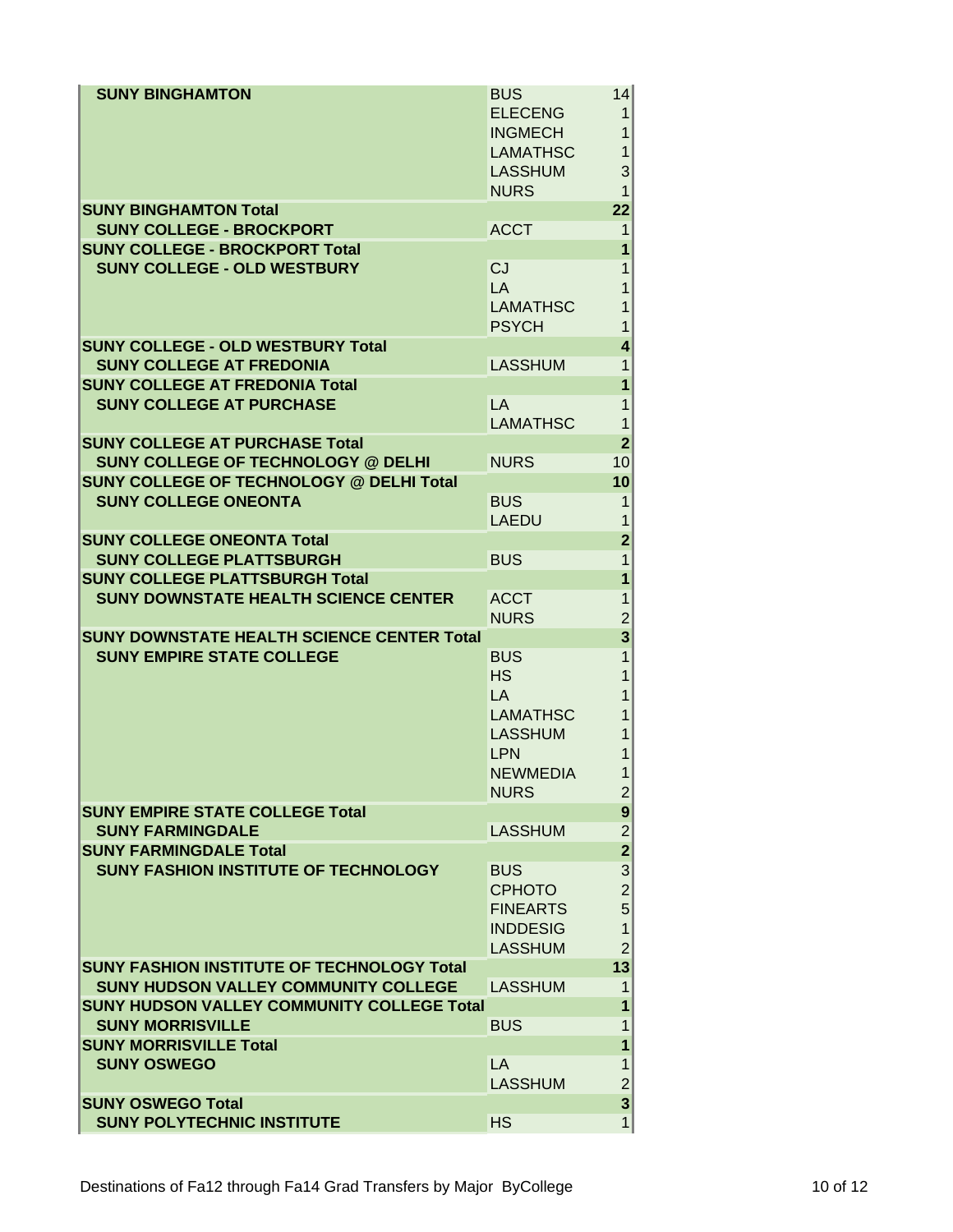| <b>SUNY POLYTECHNIC INSTITUTE Total</b>         |                                | 1              |
|-------------------------------------------------|--------------------------------|----------------|
| <b>SUNY STONY BROOK UNIVERSITY</b>              | <b>BIO</b>                     | 1              |
|                                                 | <b>BUS</b>                     | 1              |
|                                                 | <b>COMPSCI</b>                 | $\overline{c}$ |
|                                                 | <b>ELECENG</b>                 | 3              |
|                                                 | <b>INGMECH</b>                 | 3              |
|                                                 | <b>LAMATHSC</b>                | 5              |
|                                                 | <b>LASSHUM</b>                 | $\overline{2}$ |
|                                                 | <b>NURS</b>                    | 3              |
| <b>SUNY STONY BROOK UNIVERSITY Total</b>        |                                | 20             |
| <b>SUNY UNIVERSITY AT BUFFALO</b>               | <b>CIVENG</b>                  | 3              |
|                                                 | <b>INGMECH</b>                 | $\overline{2}$ |
|                                                 | <b>LAMATHSC</b>                | $\overline{1}$ |
|                                                 | <b>LASSHUM</b>                 | 1              |
|                                                 | <b>NEWMEDIA</b>                | 1              |
| <b>SUNY UNIVERSITY AT BUFFALO Total</b>         |                                | 8              |
| <b>SUNY WESTCHESTER COMMUNITY COLLEGE</b>       | <b>CPHOTO</b>                  | 1              |
|                                                 | <b>LASSHUM</b>                 | 1              |
| <b>SUNY WESTCHESTER COMMUNITY COLLEGE Total</b> |                                | $\overline{2}$ |
| <b>SYRACUSE UNIVERSITY</b>                      | <b>LAMATHSC</b>                | $\mathbf{1}$   |
| <b>SYRACUSE UNIVERSITY Total</b>                |                                | 1              |
| <b>THE NEW SCHOOL</b>                           | <b>FINEARTS</b>                | 1              |
|                                                 | <b>LASSHUM</b>                 | 1              |
| <b>THE NEW SCHOOL Total</b>                     |                                | $\overline{2}$ |
| THE STATE UNIVERSITY OF NEW YORK COLLEGE LA     |                                | 1              |
| THE STATE UNIVERSITY OF NEW YORK COLLEGE Total  |                                | 1              |
| <b>THOMAS EDISON STATE COLLEGE</b>              | <b>LAMATHSC</b>                | 1              |
| <b>THOMAS EDISON STATE COLLEGE Total</b>        |                                | 1              |
| <b>TOURO COLLEGE</b>                            | <b>ACCT</b>                    | 1              |
|                                                 | <b>BUS</b>                     | 1              |
|                                                 | <b>LAEDU</b><br><b>LASSHUM</b> | 4<br>4         |
|                                                 | <b>MRT</b>                     | 1              |
|                                                 | <b>PSYCH</b>                   | 1              |
| <b>TOURO COLLEGE Total</b>                      |                                | 12             |
| <b>TOWSON UNIVERSITY</b>                        | <b>LAMATHSC</b>                | 1              |
| <b>TOWSON UNIVERSITY Total</b>                  |                                | 1              |
| <b>TRIDENT UNIVERSITY INTERNATIONAL</b>         | <b>ACCT</b>                    | 1              |
| <b>TRIDENT UNIVERSITY INTERNATIONAL Total</b>   |                                | 1              |
| <b>UNION COUNTY COLLEGE</b>                     | <b>LASSHUM</b>                 | 1              |
| <b>UNION COUNTY COLLEGE Total</b>               |                                | 1              |
| UNIVERSITY AT ALBANY, SUNY                      | <b>ACCT</b>                    | 1              |
|                                                 | <b>BUS</b>                     | $\overline{2}$ |
|                                                 | <b>LASSHUM</b>                 | $\overline{1}$ |
|                                                 | <b>NEWMEDIA</b>                | 1              |
| UNIVERSITY AT ALBANY, SUNY Total                |                                | $\overline{5}$ |
| <b>UNIVERSITY OF BRIDGEPORT</b>                 | <b>LASSHUM</b>                 | $\mathbf{1}$   |
| UNIVERSITY OF BRIDGEPORT Total                  |                                | 1              |
| UNIVERSITY OF CENTRAL FLORIDA                   | <b>BUS</b>                     | 1              |
| UNIVERSITY OF CENTRAL FLORIDA Total             |                                | 1              |
| <b>UNIVERSITY OF DENVER - COLORADO</b>          | <b>TRAVEL</b>                  | 1              |
| <b>UNIVERSITY OF DENVER - COLORADO Total</b>    |                                |                |
|                                                 |                                | 1              |
| <b>UNIVERSITY OF LOUISVILLE</b>                 | <b>CIVENG</b>                  | 1              |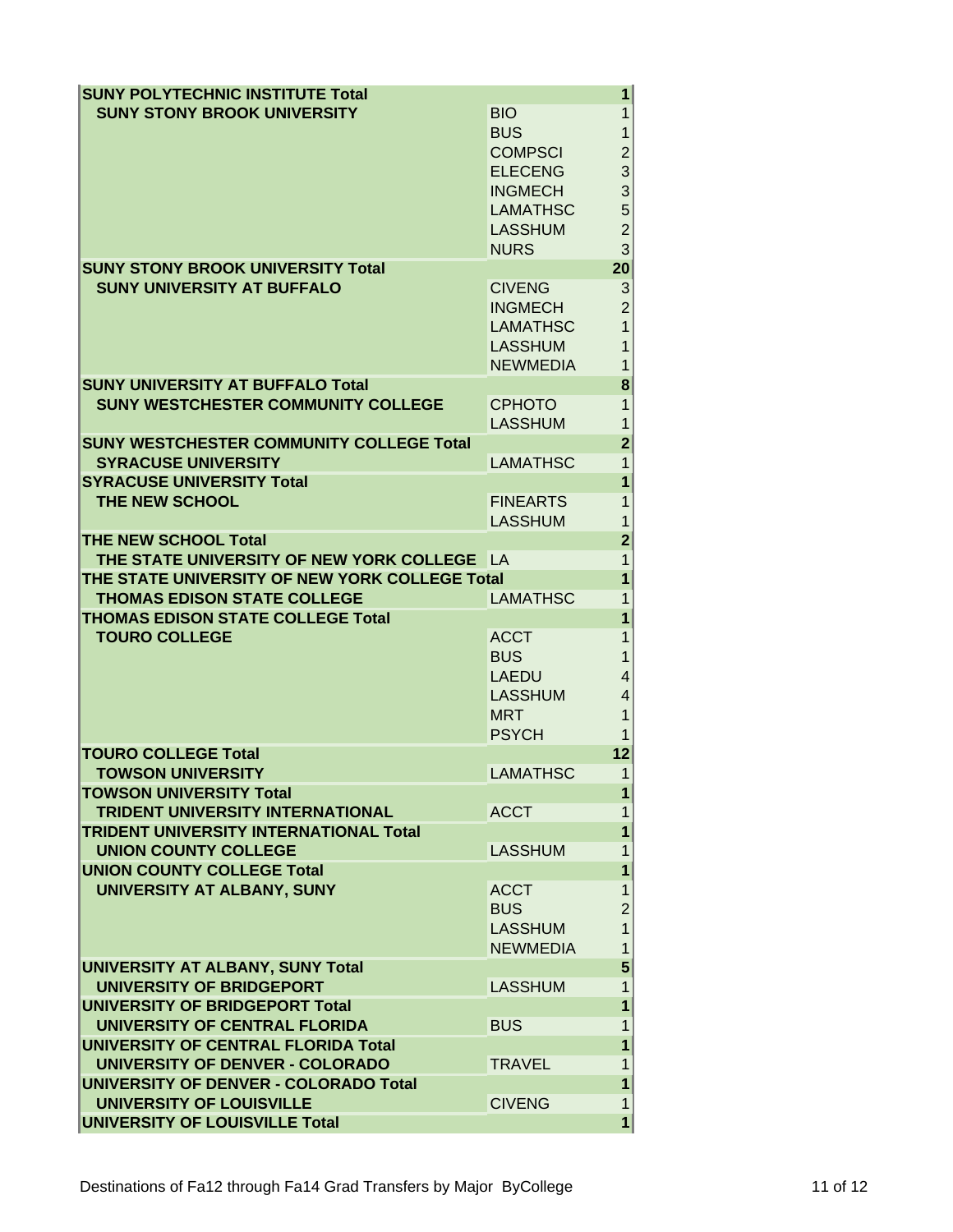| UNIVERSITY OF MARYLAND - UNIVERSITY COLL               | BUS             | 1              |
|--------------------------------------------------------|-----------------|----------------|
| UNIVERSITY OF MARYLAND - UNIVERSITY COLL Total         |                 | 1              |
| UNIVERSITY OF MASSACHUSETTS BOSTON                     | LA              | 1              |
| <b>UNIVERSITY OF MASSACHUSETTS BOSTON Total</b>        |                 | 1              |
| UNIVERSITY OF MINNESOTA-TWIN CITIES                    | <b>FINEARTS</b> | 1              |
| UNIVERSITY OF MINNESOTA-TWIN CITIES Total              |                 | 1              |
| UNIVERSITY OF NEVADA LAS VEGAS                         | <b>BUS</b>      | 1              |
| UNIVERSITY OF NEVADA LAS VEGAS Total                   |                 | 1              |
| UNIVERSITY OF NORTH CAROLINA - CHARLOTTE               | НS              | 1              |
| UNIVERSITY OF NORTH CAROLINA - CHARLOTTE Total         |                 | 1              |
| UNIVERSITY OF NORTH CAROLINA-CHAPEL HILL               | <b>ACCT</b>     | 1              |
|                                                        | <b>LASSHUM</b>  | $\overline{2}$ |
| <b>UNIVERSITY OF NORTH CAROLINA-CHAPEL HILL Total</b>  |                 | 3              |
| UNIVERSITY OF PHOENIX                                  | <b>LASSHUM</b>  | 1              |
| <b>UNIVERSITY OF PHOENIX Total</b>                     |                 | 1              |
| UNIVERSITY OF ROCHESTER                                | CJ              | 1              |
| <b>UNIVERSITY OF ROCHESTER Total</b>                   |                 | 1              |
| UNIVERSITY OF SOUTHERN CALIFORNIA                      | LA              | 1              |
| UNIVERSITY OF SOUTHERN CALIFORNIA Total                |                 | 1              |
| UNIVERSITY OF TEXAS ARLINGTON                          | <b>NURS</b>     | $\overline{2}$ |
| <b>UNIVERSITY OF TEXAS ARLINGTON Total</b>             |                 | $\overline{2}$ |
| UNIVERSITY OF WASHINGTON - SEATTLE                     | <b>LAMATHSC</b> | 1              |
| <b>UNIVERSITY OF WASHINGTON - SEATTLE Total</b>        |                 | 1              |
| <b>UNIVERSITY OF WEST FLORIDA</b>                      | LAMATHSC        | 1              |
| <b>UNIVERSITY OF WEST FLORIDA Total</b>                |                 | 1              |
| <b>VAUGHN COLLEGE OF AERONAUTICS AND TECHN INGMECH</b> |                 | 1              |
|                                                        | <b>NETWORK</b>  | 1              |
| <b>VAUGHN COLLEGE OF AERONAUTICS AND TECHNO Total</b>  |                 | $\overline{2}$ |
| <b>WAYNE STATE UNIVERSITY</b>                          | <b>BUS</b>      | 1              |
| <b>WAYNE STATE UNIVERSITY Total</b>                    |                 | 1              |
| <b>WESTERN OREGON UNIVERSITY</b>                       | <b>HS</b>       | 1              |
| <b>WESTERN OREGON UNIVERSITY Total</b>                 |                 | 1              |
| WILLIAM PATERSON UNIVERSITY OF NEW JERSE               | LAEDU           | 1              |
| <b>WILLIAM PATERSON UNIVERSITY OF NEW JERSE Total</b>  |                 | 1              |
| <b>WILMINGTON UNIVERSITY</b>                           | <b>BUS</b>      | 1              |
| <b>WILMINGTON UNIVERSITY Total</b>                     |                 |                |
| <b>Grand Total</b>                                     |                 | 3036           |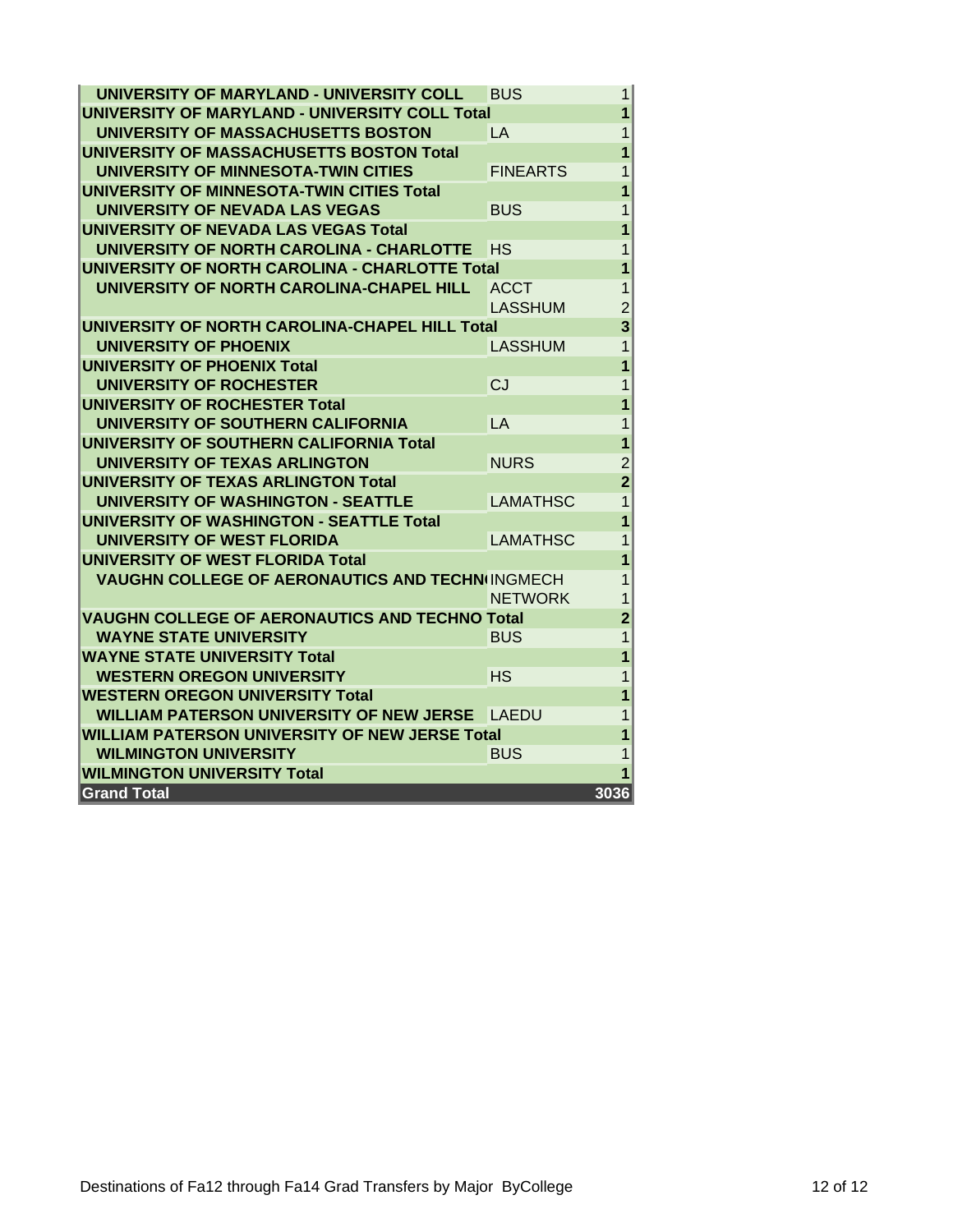| <b>MAJOR-</b><br><b>GRAD TRAN</b><br>$\frac{9}{6}$<br><b>GRA</b><br><b>TRA</b><br><b>DS</b><br>S<br><b>SFER Trans</b><br><b>Short</b><br><b>MAJOR/Option</b><br><b>ACCT</b><br>Accounting<br>400<br><b>ACCT</b><br><b>Accounting AAS</b><br>15<br><b>ACCT</b><br>Accounting AAS Accounting: Comp Opt<br>1 | <b>NSFE % Trans</b><br>267<br>66.7%<br>8<br>53.3%<br>0.0%<br>$\boldsymbol{0}$<br>$\overline{2}$<br>66.7%<br>0.0%<br>$\boldsymbol{0}$ |
|-----------------------------------------------------------------------------------------------------------------------------------------------------------------------------------------------------------------------------------------------------------------------------------------------------------|--------------------------------------------------------------------------------------------------------------------------------------|
|                                                                                                                                                                                                                                                                                                           |                                                                                                                                      |
|                                                                                                                                                                                                                                                                                                           |                                                                                                                                      |
|                                                                                                                                                                                                                                                                                                           |                                                                                                                                      |
|                                                                                                                                                                                                                                                                                                           |                                                                                                                                      |
|                                                                                                                                                                                                                                                                                                           |                                                                                                                                      |
| <b>ACCT</b><br><b>Accounting AS</b><br>3                                                                                                                                                                                                                                                                  |                                                                                                                                      |
| <b>ACCT</b><br>$\overline{2}$<br>421<br><b>Accounting: Computer Option</b><br>277<br>65.8%                                                                                                                                                                                                                |                                                                                                                                      |
| $\overline{1}$<br><b>ADMASST</b><br><b>Administrative Assistant</b>                                                                                                                                                                                                                                       | 0.0%<br>$\mathbf{0}$                                                                                                                 |
| $\overline{2}$<br><b>ADMASST</b><br>3<br>0<br>0.0%<br><b>Adminstrative Assistant</b>                                                                                                                                                                                                                      | $\mathbf 0$<br>0.0%                                                                                                                  |
| <b>BIO</b><br>26<br>26<br>76.9%<br>20<br><b>Biology</b>                                                                                                                                                                                                                                                   | 76.9%<br>20                                                                                                                          |
| <b>BUS</b><br><b>Bus Admin: Aviation Management</b><br>3                                                                                                                                                                                                                                                  | 33.3%<br>1                                                                                                                           |
| <b>BUS</b><br><b>Bus Management: Finance Option</b><br>1                                                                                                                                                                                                                                                  | $\mathbf{1}$<br>100.0%                                                                                                               |
| <b>BUS</b><br>5<br>Bus Mngmt: Entrepreneurship Option                                                                                                                                                                                                                                                     | $\mathbf{1}$<br>20.0%                                                                                                                |
| <b>BUS</b><br>23<br><b>Bus Mngmt: International Option</b>                                                                                                                                                                                                                                                | 10<br>43.5%                                                                                                                          |
| <b>BUS</b><br><b>Business Administration</b><br>934                                                                                                                                                                                                                                                       | 559<br>59.9%                                                                                                                         |
| <b>BUS</b><br>69<br><b>Business Management</b>                                                                                                                                                                                                                                                            | 25<br>36.2%                                                                                                                          |
| <b>BUS</b><br>$\overline{2}$<br>Business Management Bus Mngmt: Entrprneurship Opt                                                                                                                                                                                                                         | 0.0%<br>0                                                                                                                            |
| <b>BUS</b><br>$\overline{7}$<br>Business Management Bus Mngmt: International Opt                                                                                                                                                                                                                          | 3<br>42.9%                                                                                                                           |
| <b>BUS</b><br>57.4%<br>Entrepreneurship<br>1<br>1045<br>600                                                                                                                                                                                                                                               | $\mathbf 0$<br>0.0%                                                                                                                  |
| <b>CIVENG</b><br>77.5%<br><b>Engineering Science: Civil Eng</b><br>40<br>31<br>40                                                                                                                                                                                                                         | 31<br>77.5%                                                                                                                          |
| <b>CJ</b><br>326<br>71.0%<br><b>Criminal Justice</b><br>459<br>459                                                                                                                                                                                                                                        | 326<br>71.0%                                                                                                                         |
| <b>COMM</b><br><b>Communication Studies</b><br>$\overline{7}$                                                                                                                                                                                                                                             | $\overline{\mathbf{4}}$<br>57.1%                                                                                                     |
| <b>COMM</b><br><b>Communication Studies Comm: Mass Communication</b><br>$\overline{7}$                                                                                                                                                                                                                    | 71.4%<br>5                                                                                                                           |
| $\overline{\mathbf{4}}$<br><b>COMM</b><br><b>Communication Studies Comm: Publ Comm</b>                                                                                                                                                                                                                    | 3<br>75.0%                                                                                                                           |
| $\overline{7}$<br><b>COMM</b><br>Communication Studies Comm: Speach Path                                                                                                                                                                                                                                  | $\overline{7}$<br>100.0%                                                                                                             |
| <b>COMM</b><br><b>Communication Studies Mass Communication</b><br>27                                                                                                                                                                                                                                      | 48.1%<br>13                                                                                                                          |
| <b>COMM</b><br><b>Communication Studies Speach Pathology</b><br>11                                                                                                                                                                                                                                        | $6\phantom{1}6$<br>54.5%                                                                                                             |
| <b>COMM</b><br><b>Communication Studies Speech Pathology</b><br>5                                                                                                                                                                                                                                         | $\overline{4}$<br>80.0%                                                                                                              |
| 52<br>59.8%<br><b>Communication Studies: Public Communication</b><br>19<br><b>COMM</b><br>87                                                                                                                                                                                                              | 10<br>52.6%                                                                                                                          |
| <b>COMPOP</b><br>11<br>5<br>45.5%<br>11<br><b>Computer Operations</b>                                                                                                                                                                                                                                     | 5<br>45.5%                                                                                                                           |
| 42<br><b>COMPSCI</b><br>42<br>35<br>83.3%<br><b>Computer Science</b>                                                                                                                                                                                                                                      | 35<br>83.3%                                                                                                                          |
| 43<br><b>COMPTECH</b><br>43<br>53.5%<br><b>Computer Technology</b><br>23                                                                                                                                                                                                                                  | 23<br>53.5%                                                                                                                          |
| $\overline{2}$<br>$\overline{2}$<br>#####<br><b>COMPTELE</b><br>$\overline{2}$<br>Computer Technology: Telecommunication Option                                                                                                                                                                           | $\overline{2}$<br>100.0%                                                                                                             |
| <b>CPHOTO</b><br><b>Commercial Photography</b><br>57                                                                                                                                                                                                                                                      | 17<br>29.8%                                                                                                                          |
| $\overline{2}$<br><b>CPHOTO</b><br><b>Commercial Photography Cert</b>                                                                                                                                                                                                                                     | $\mathbf 0$<br>0.0%                                                                                                                  |
| <b>CPHOTO</b><br>Commercial Photography Comm Photo: Digital Opt<br>3                                                                                                                                                                                                                                      | 3<br>100.0%                                                                                                                          |
| <b>CPHOTO</b><br>Commercial Photography Comm Photo: Fine Arts Opt<br>3                                                                                                                                                                                                                                    | 66.7%<br>2                                                                                                                           |
| 3<br><b>CPHOTO</b><br>Commercial Photography: Digital Option                                                                                                                                                                                                                                              | $\overline{2}$<br>66.7%                                                                                                              |
| <b>CPHOTO</b><br>Commercial Photography: Fine Arts Option<br>$\overline{\mathbf{4}}$<br>72<br>37.5%<br>27                                                                                                                                                                                                 | 3<br>75.0%                                                                                                                           |
| $\overline{2}$<br><b>DIGMEDIA</b><br>$\overline{2}$<br>$\mathbf{1}$<br>50.0%<br>Digital Media Arts                                                                                                                                                                                                        | $\mathbf{1}$<br>50.0%                                                                                                                |
| <b>DT</b><br>12<br>42.9%<br>28<br>28<br>Dietetic Technician                                                                                                                                                                                                                                               | 12<br>42.9%                                                                                                                          |
| <b>EDASSOC</b><br>20<br>12<br>60.0%<br>Edu Assoc: Bilingual Child<br>20                                                                                                                                                                                                                                   | 12<br>60.0%                                                                                                                          |
| <b>ELECENG</b><br>65.9%<br><b>Electrical Engineering</b><br>44<br>44<br>29                                                                                                                                                                                                                                | 29<br>65.9%                                                                                                                          |
| <b>Emergency Med Tech/Paramedic</b><br>22<br><b>EMT</b><br>22<br>27.3%<br>6                                                                                                                                                                                                                               | 27.3%<br>$\,6$                                                                                                                       |
| $\overline{7}$<br><b>ENVSCI</b><br>85.7%<br><b>Environmental Science</b><br>7<br>6                                                                                                                                                                                                                        | $\,6$<br>85.7%                                                                                                                       |
| <b>FINEARTS</b><br><b>Fine Arts</b><br>108                                                                                                                                                                                                                                                                | 51<br>47.2%                                                                                                                          |
| <b>FINEARTS</b><br>12<br>Fine Arts Fine Arts: Design Studies                                                                                                                                                                                                                                              | 75.0%<br>$9\,$                                                                                                                       |
| <b>FINEARTS</b><br>32<br>152<br>73<br>48.0%<br>Fine Arts: Design Studies                                                                                                                                                                                                                                  | 13<br>40.6%                                                                                                                          |
| $\overline{2}$<br><b>FOODSERV</b><br><b>Commercial Food Service Mgmt</b>                                                                                                                                                                                                                                  | 0.0%<br>$\mathbf 0$                                                                                                                  |
| <b>FOODSERV</b><br><b>Food Service Management</b><br>12<br>25.0%<br>10<br> 3                                                                                                                                                                                                                              | 3<br>30.0%                                                                                                                           |
| Human Services: Chld Dvlpmnt<br><b>HS</b><br>1                                                                                                                                                                                                                                                            | $\boldsymbol{0}$<br>0.0%                                                                                                             |
| Human Services: Gerontology<br><b>HS</b><br>17<br>197<br>54.8%<br>108                                                                                                                                                                                                                                     | $\overline{7}$<br>41.2%                                                                                                              |
| <b>HS</b><br>3 42.9%<br>Human Services: Mental Health<br>179<br>7                                                                                                                                                                                                                                         | 101<br>56.4%                                                                                                                         |
| <b>INDDESIG</b><br>33<br>28 84.8%<br>Industrial Design Technology<br>7                                                                                                                                                                                                                                    | $\mathfrak{B}$<br>42.9%                                                                                                              |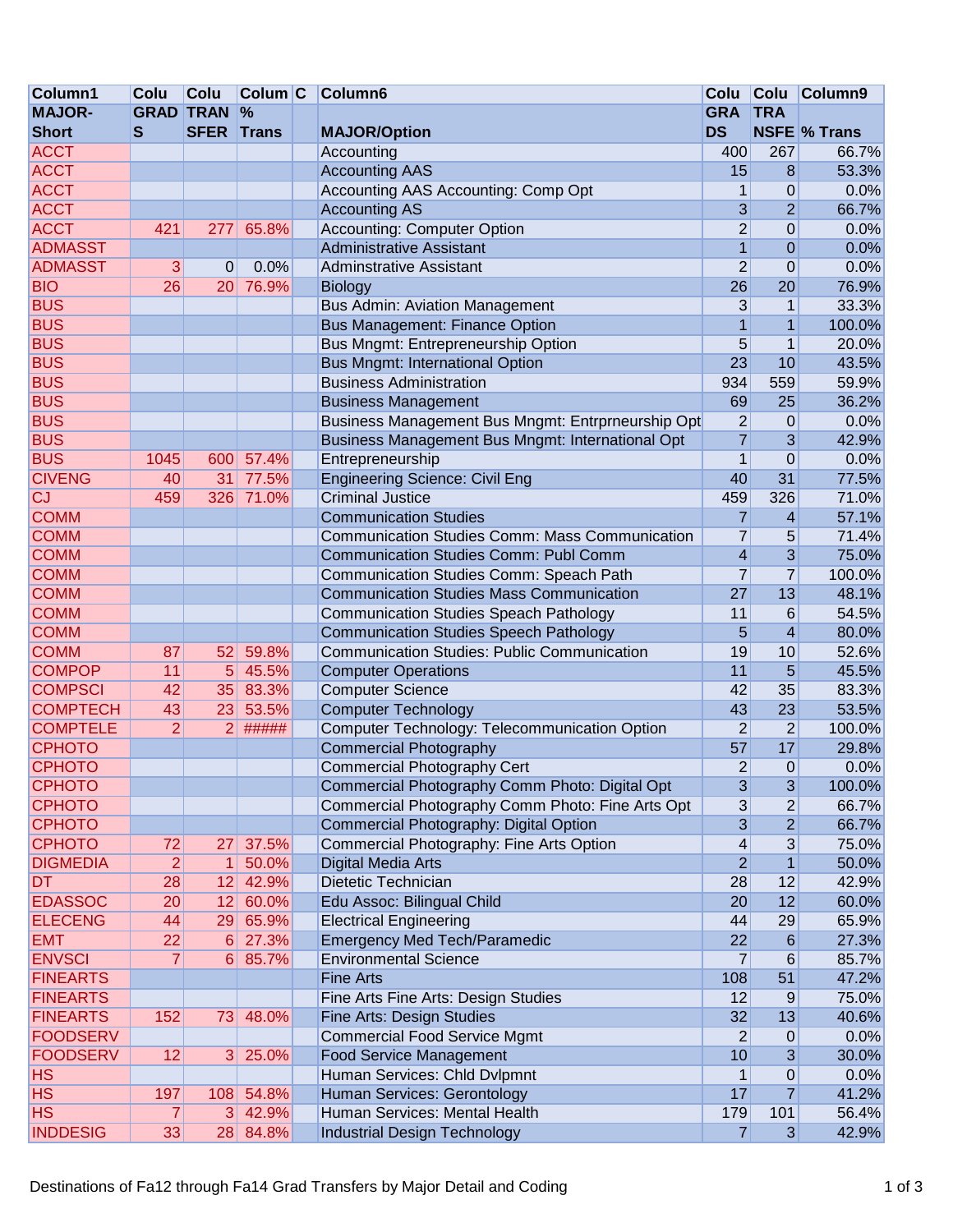| Column1         | Colu | <b>Colu</b>     | Column C  | Column6                                                 |                         | Colu Colu                | Column9 |
|-----------------|------|-----------------|-----------|---------------------------------------------------------|-------------------------|--------------------------|---------|
| <b>INGMECH</b>  |      |                 |           | <b>Mechanical Engineering</b>                           | 33                      | 28                       | 84.8%   |
| LA              |      |                 |           | LIB Arts: Writing and Literature                        | 1                       | $\mathbf{1}$             | 100.0%  |
| LA              |      |                 |           | Lib Arts: Deaf Studies                                  | 1                       | $\mathbf 0$              | 0.0%    |
| LA              |      |                 |           | <b>Liberal Arts: Deaf Studies</b>                       | 18                      | 6                        | 33.3%   |
| LA              |      |                 |           | <b>Liberal Arts: History</b>                            | 4                       | 3                        | 75.0%   |
| LA              |      |                 |           | <b>Liberal Arts: International Studies</b>              | 17                      | 11                       | 64.7%   |
| LA              |      |                 |           | Liberal Arts: Journalism                                | $\overline{7}$          | 5                        | 71.4%   |
| LA              |      |                 |           | <b>Liberal Arts: Media Studies</b>                      | 33                      | 18                       | 54.5%   |
| LA              |      |                 |           | Liberal Arts: Philosophy                                | 3                       | $\mathbf{1}$             | 33.3%   |
| LA              |      |                 |           | Liberal Arts: Psychology                                | 74                      | 49                       | 66.2%   |
| LA              |      |                 |           | Liberal Arts: Theater and Communication                 | 6                       | 3                        | 50.0%   |
| LA              | 167  |                 | 100 59.9% | Liberal Arts: Writing and Literature                    | 3                       | 3                        | 100.0%  |
| <b>LAEDU</b>    |      |                 |           | Liberal Arts/Education:AA/BA Program                    | $\mathbf{1}$            | $\mathbf 1$              | 100.0%  |
| <b>LAEDU</b>    |      |                 |           | Liberal Arts: Childhood Education                       | 66                      | 45                       | 68.2%   |
| <b>LAEDU</b>    |      |                 |           | Liberal Arts: Childhood Education: English              | 27                      | 20                       | 74.1%   |
| <b>LAEDU</b>    |      |                 |           | Liberal Arts: Childhood Education: History              | $\overline{2}$          | $\mathbf 0$              | 0.0%    |
| <b>LAEDU</b>    |      |                 |           | Liberal Arts: Childhood Education: Mathematics          | 3                       | $\mathbf{1}$             | 33.3%   |
| <b>LAEDU</b>    |      |                 |           | Liberal Arts: Childhood Education: Philosphy            | $\overline{7}$          | $\overline{4}$           | 57.1%   |
| <b>LAEDU</b>    |      |                 |           | Liberal Arts: Childhood Education: Psychology           | 43                      | 29                       | 67.4%   |
| <b>LAEDU</b>    |      |                 |           | Liberal Arts: Childhood Education: Sociology            | $\bf 8$                 | 5                        | 62.5%   |
| <b>LAEDU</b>    |      |                 |           | Liberal Arts: Childhood Education: Urban Studies        | $\overline{2}$          | $\overline{2}$           | 100.0%  |
| <b>LAEDU</b>    |      |                 |           | Liberal Arts: Secondary Education                       | 29                      | 15                       | 51.7%   |
| <b>LAEDU</b>    |      |                 |           | Liberal Arts: Secondary Education: English              | 6                       | 5                        | 83.3%   |
| <b>LAEDU</b>    |      |                 |           | Liberal Arts: Secondary Education: History              | 8                       | 5                        | 62.5%   |
| <b>LAEDU</b>    |      |                 |           | Liberal Arts: Secondary Education: Mathematics          | 6                       | $\overline{\mathcal{A}}$ | 66.7%   |
| <b>LAEDU</b>    |      |                 |           | Liberal Arts: Secondary Education: TESOL                | $\overline{\mathbf{4}}$ | 3                        | 75.0%   |
| <b>LAEDU</b>    |      |                 |           | Liberal Arts: Secondary Education: Urban Studies        | $\mathbf{1}$            | $\mathbf{1}$             | 100.0%  |
| <b>LAEDU</b>    |      |                 |           | Liberal Arts: Soc Sci and Hum Childhood Education       | 6                       | 6                        | 100.0%  |
| <b>LAEDU</b>    | 221  | 147             | 66.5%     | Liberal Arts: Soc Sci and Hum Tch Engl as a Sec Lang    | $\overline{c}$          | $\mathbf{1}$             | 50.0%   |
| <b>LAMATHSC</b> |      |                 |           | Lib Arts: Mathematics And Science                       | $\overline{4}$          | $\overline{2}$           | 50.0%   |
| <b>LAMATHSC</b> |      |                 |           | <b>Liberal Arts: Math and Science</b>                   | 223                     | 147                      | 65.9%   |
| <b>LAMATHSC</b> | 280  | 189             | 67.5%     | Liberal Arts: Math and Science                          | 53                      | 40                       | 75.5%   |
| <b>LASSHUM</b>  |      |                 |           | Lib Arts: Social Sciences and Humanities                | 3                       | $\mathbf 0$              | 0.0%    |
| <b>LASSHUM</b>  |      |                 |           | Liberal Arts: Soc Sci and Hum                           | 728                     | 453                      | 62.2%   |
| <b>LASSHUM</b>  |      |                 |           | Liberal Arts: Soc Sci and Hum English                   | 15                      | 13                       | 86.7%   |
| <b>LASSHUM</b>  |      |                 |           | Liberal Arts: Soc Sci and Hum History                   | <sup>1</sup>            | 6                        | 85.7%   |
| <b>LASSHUM</b>  |      |                 |           | Liberal Arts: Soc Sci and Hum Lib Arts:                 | 65                      | 48                       | 73.8%   |
| <b>LASSHUM</b>  |      |                 |           | Liberal Arts: Soc Sci and Hum Lib Arts: Writing and Lit | $\overline{2}$          | $\overline{2}$           | 100.0%  |
| <b>LASSHUM</b>  |      |                 |           | Liberal Arts: Soc Sci and Hum Mathematics               | 6                       | 4                        | 66.7%   |
| <b>LASSHUM</b>  |      |                 |           | Liberal Arts: Soc Sci and Hum Philosophy                | 5                       | 3                        | 60.0%   |
| <b>LASSHUM</b>  |      |                 |           | Liberal Arts: Soc Sci and Hum Psychology                | 19                      | 16                       | 84.2%   |
| <b>LASSHUM</b>  |      |                 |           | Liberal Arts: Soc Sci and Hum Sociology                 | 4                       | $\mathbf{1}$             | 25.0%   |
| <b>LASSHUM</b>  | 855  | 546             | 63.9%     | Liberal Arts: Soc Sci and Hum Urban Studies             | 1                       | 0                        | 0.0%    |
| <b>LPN</b>      | 183  | 79              | 43.2%     | <b>Practical Nursing</b>                                | 183                     | 79                       | 43.2%   |
| <b>MRT</b>      | 26   | 7               | 26.9%     | <b>Music Recording Technology</b>                       | 26                      | 7                        | 26.9%   |
| <b>NETWORK</b>  |      |                 |           | Computer Operations Network Admin & Secur Opt           | 16                      | 8                        | 50.0%   |
| <b>NETWORK</b>  |      |                 |           | Network Administration and Security Option              | 38                      | 14                       | 36.8%   |
| <b>NETWORK</b>  | 55   | 22              | 40.0%     | Network System Administration Option                    | $\mathbf{1}$            | $\boldsymbol{0}$         | 0.0%    |
| <b>NEWMEDIA</b> | 70   | 30 <sup>2</sup> | 42.9%     | New Media Technology                                    | 70                      | 30                       | 42.9%   |
| <b>NURS</b>     |      |                 |           | <b>Nursing</b>                                          | 210                     | 131                      | 62.4%   |
| <b>NURS</b>     | 225  |                 | 143 63.6% | <b>Undcl Health: Nursing</b>                            | 15                      | 12                       | 80.0%   |
| <b>OTA</b>      | 99   |                 | 18 18.2%  | <b>Occupational Therapy Assistant</b>                   | 99                      | 18                       | 18.2%   |
| <b>PARALEGA</b> | 98   | 44              | 44.9%     | <b>Paralegal Studies</b>                                | 98                      | 44                       | 44.9%   |
| <b>PHIL</b>     | 18   |                 | 12 66.7%  | Philosophy                                              | 18                      | 12                       | 66.7%   |
|                 |      |                 |           |                                                         |                         |                          |         |